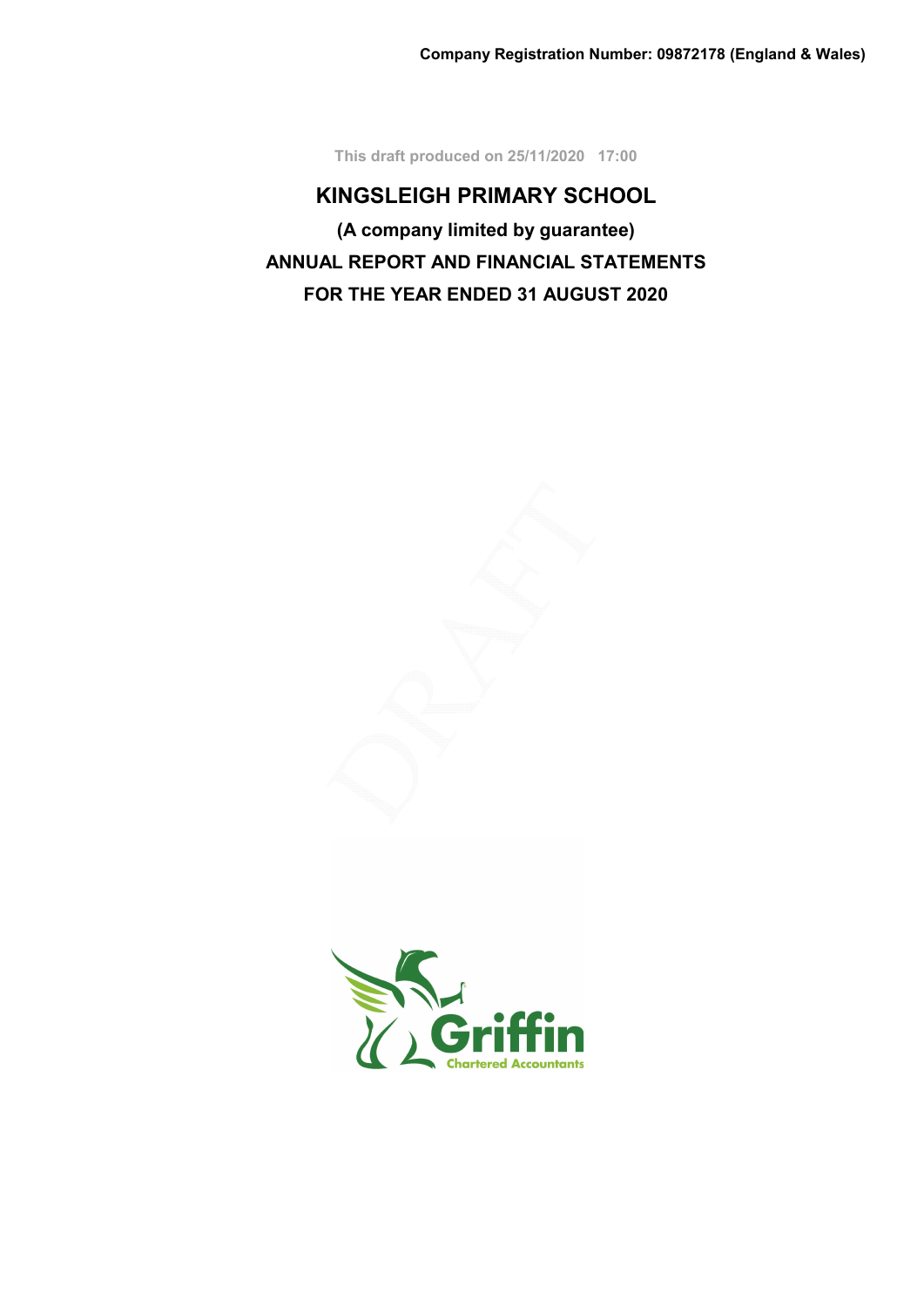# (A company limited by guarantee)

# **CONTENTS**

|                                                                                | Page      |
|--------------------------------------------------------------------------------|-----------|
| Reference and administrative details                                           |           |
| Trustees' report                                                               | $2 - 13$  |
| <b>Governance statement</b>                                                    | $14 - 19$ |
| Statement on regularity, propriety and compliance                              | 20        |
| <b>Statement of Trustees' responsibilities</b>                                 | 21        |
| Independent auditors' report on the financial statements                       | $22 - 25$ |
| Independent reporting accountant's report on regularity                        | $26 - 27$ |
| Statement of financial activities incorporating income and expenditure account | $28 - 29$ |
| <b>Balance sheet</b>                                                           | $30 - 31$ |
| <b>Statement of cash flows</b>                                                 | 32        |
| Notes to the financial statements                                              | $33 - 63$ |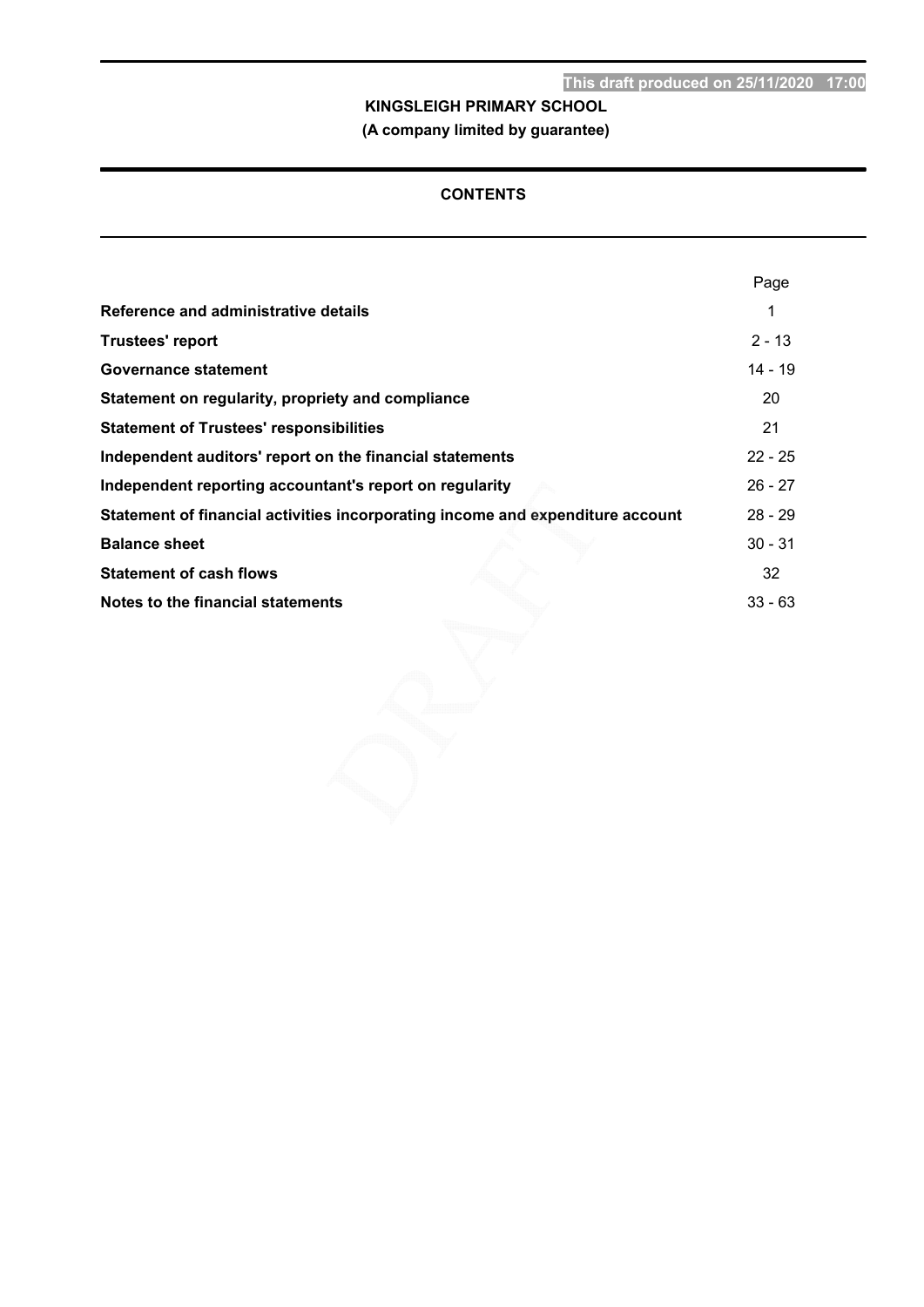# REFERENCE AND ADMINISTRATIVE DETAILS

| <b>Members</b>                                | H Mckell<br>R West<br>N Leigh<br><b>K</b> Cutler<br>J Glassborow                                                                                                                                                                                                                                                                                                                                                 |
|-----------------------------------------------|------------------------------------------------------------------------------------------------------------------------------------------------------------------------------------------------------------------------------------------------------------------------------------------------------------------------------------------------------------------------------------------------------------------|
| <b>Trustees</b>                               | H McKell, Chair<br>R Cornish, Vice Chair<br>J Lumber, Head Teacher (appointed 1 September 2019)<br><b>K</b> Roberts<br>J Weller<br>M Mcartan<br>N Collinson<br>J Edwards<br>A Moles (appointed 6 March 2020)<br>T Robinson (appointed 3 March 2020)<br>S Lissenden (resigned 2 February 2020)<br>L Ralph (resigned 5 March 2020)<br>J Glassborow (resigned 9 July 2020)<br>M Jacques (appointed 20 October 2020) |
| <b>Company registered</b><br>number           | 09872178                                                                                                                                                                                                                                                                                                                                                                                                         |
| Principal and registered Hadow Road<br>office |                                                                                                                                                                                                                                                                                                                                                                                                                  |
|                                               | <b>Bournemouth</b><br>Dorset<br><b>BH10 5HT</b>                                                                                                                                                                                                                                                                                                                                                                  |
| <b>Accounting officer</b>                     | J Lumber (appointed 1 September 2019)                                                                                                                                                                                                                                                                                                                                                                            |
| <b>Senior management</b><br>team              | J Lumber, Headteacher<br>H Tarchetti, Deputy Headteacher<br>H Chalk, Assistant Headteacher<br>T Maguire, Assistant Headteacher<br>V Monk, Deputy Headteacher (resigned 31 December 2019)<br>K Bainton, School Business Manager                                                                                                                                                                                   |
| <b>Independent auditors</b>                   | Griffin<br><b>Chartered Accountants</b><br>Silverdown Office Park<br><b>Exeter Airport Business Park</b><br>Exeter<br><b>EX5 2UX</b>                                                                                                                                                                                                                                                                             |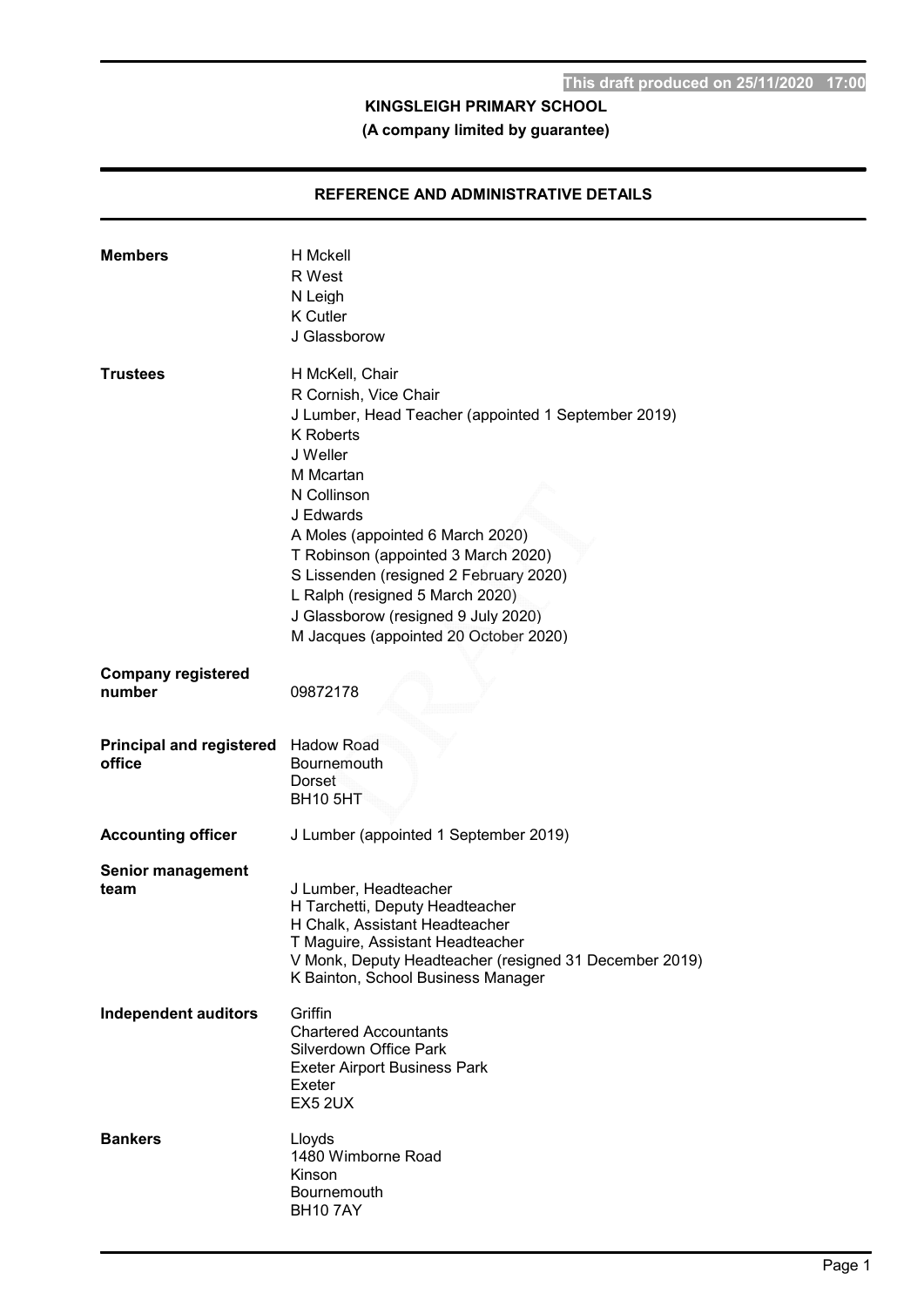#### (A company limited by guarantee)

#### TRUSTEES' REPORT FOR THE YEAR ENDED 31 AUGUST 2020

The Trustees present their annual report together with the financial statements and auditors' report of the charitable company for the year 1 September 2019 to 31 August 2020. The annual report serves the purposes of both a Trustees' report and a directors' report under company law.

The trust operates an academy for pupils aged 3 to 11 serving a catchment area in Bournemouth and locality with a high degree of deprivation. It has a main school pupil capacity of 820 and has a roll of 850 including preschool pupils in the school census in January 2020. The school has expanded from a two form entry to a four form entry school.

#### Structure, governance and management

#### a. Constitution

The Academy Trust is a company limited by guarantee (registered number 09872178) and an exempt charity.

The charitable company's Memorandum of Association is the primary governing document of the Academy.

The Trustees of Kingsleigh Primary School are also the directors of the charitable company for the purpose of company law. The Trustees are referred to as Governors from section "d." onwards.

The charitable company is known as Kingsleigh Primary School and is part of the umbrella of Bournemouth Septenary Trust.

Details of the Trustees who served during the yearyear, and to the date these accounts are approved and are included in the Reference and administrative details on page 1.

#### b. Members' liability

Each member of the charitable company undertakes to contribute to the assets of the charitable company in the event of it being wound up while they are a member, or within one year after they cease to be a member, such amount as may be required, not exceeding £10, for the debts and liabilities contracted before they ceased to be a member.

#### c. Trustees' indemnities

In accordance with normal commercial practice the trust has insurance in place to protect Trustees and officers from claims arising from negligent acts, errors or omissions occurring whilst on Trust business. The limit of this indemnity is £10,000,000 and this cover is provided as part of the Risk Protection Arrangement offered by the Education and Skills Funding Agency.

#### d. Method of recruitment and appointment or election of Trustees

The management of the academy is the responsibility of the Trustees who are elected and co-opted under the terms of the Memorandum of Association.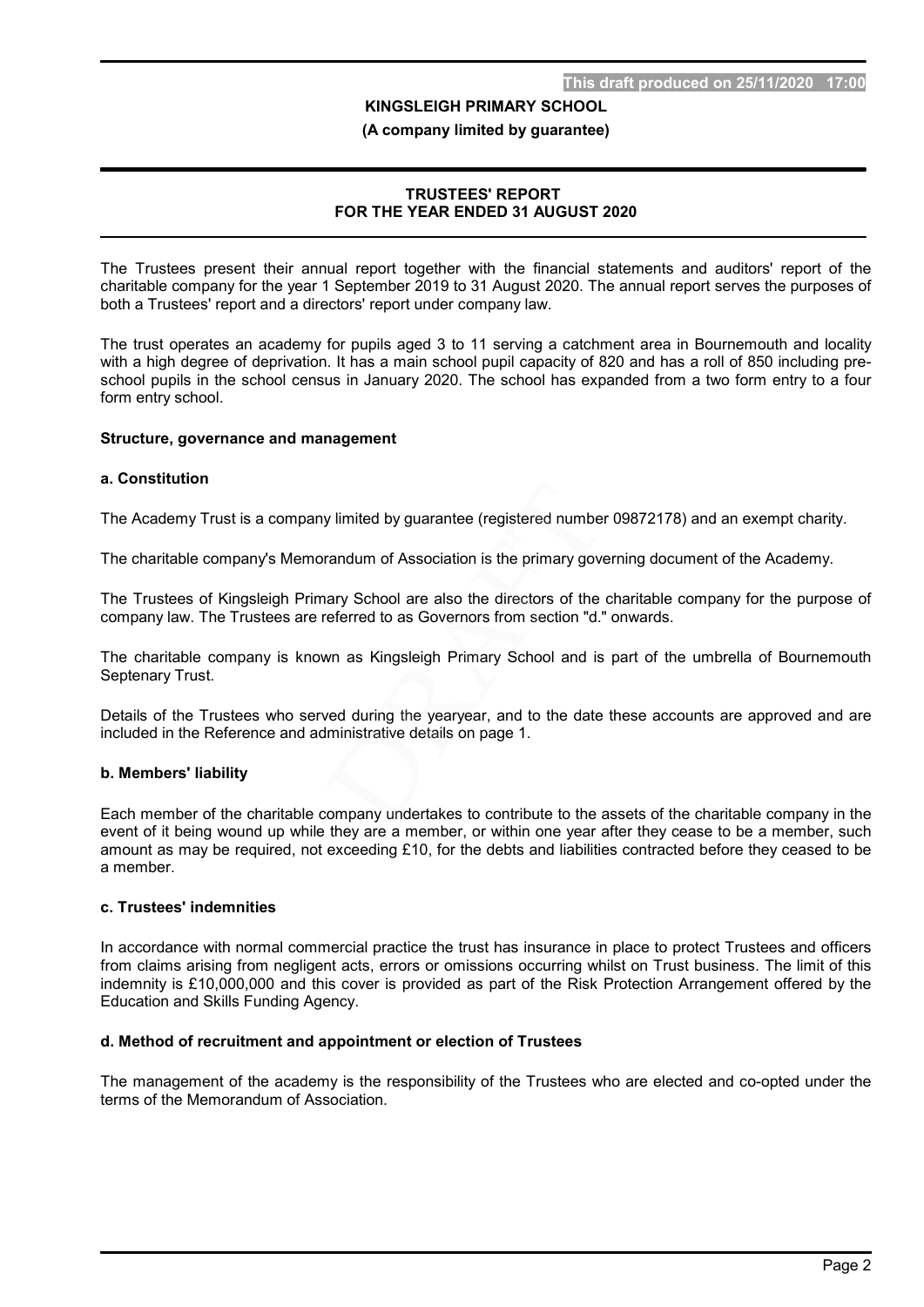(A company limited by guarantee)

#### TRUSTEES' REPORT (CONTINUED) FOR THE YEAR ENDED 31 AUGUST 2020

#### Structure, governance and management (continued)

#### e. Policies adopted for the induction and training of Trustees

Governors undergo an induction and mentoring process. The training and induction provided for new Governors will depend upon their existing experience but would always include a tour of the Academy and a chance to meet staff and pupils. All Governors have access to copies of policies, procedures, minutes, accounts, budgets, plans and other documents that they will need to undertake their role as Governors. As there are normally only two or three new Governors a year, induction tends to be done informally and is tailored specifically to the individual. Advantage is taken of specific courses offered by the Local Authority and other bodies.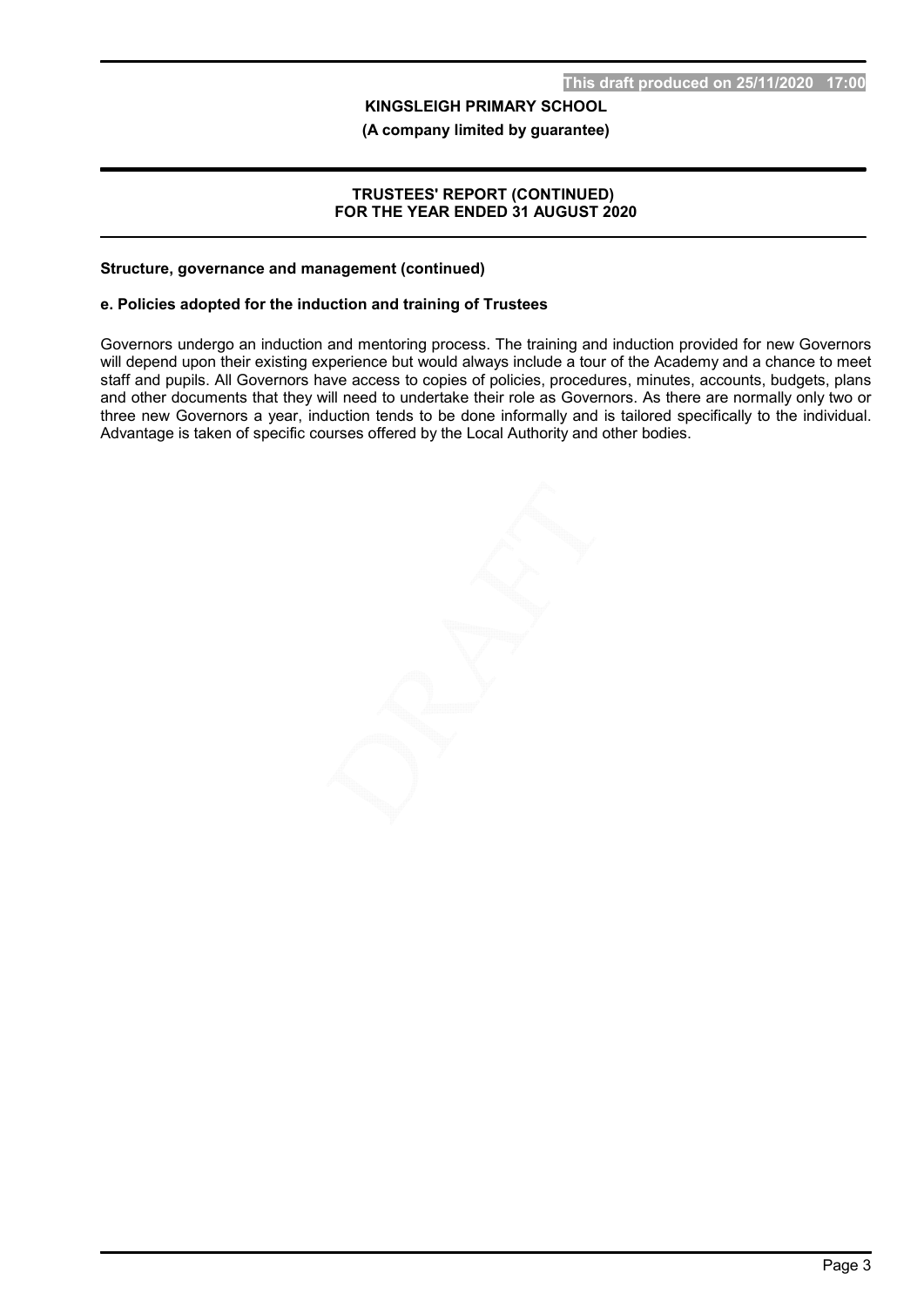#### (A company limited by guarantee)

#### TRUSTEES' REPORT (CONTINUED) FOR THE YEAR ENDED 31 AUGUST 2020

### Structure, governance and management (continued)

#### f. Organisational structure

Kingsleigh Primary School has a Governing Body, the composition of which is set out in the Academy's Articles of Association. The Academy has two main Sub-Committees of which Governors are appointed.

- 1. Curriculum & Finance
- 2. Staffing, Premises & Communication

The Academy will also call on members of the Governing Body to sit on a Staff Dismissals Committee, Staff Dismissals Appeal Committee and/or a Pay and Salaries Committee on ad hoc basis, should the Committee be required. The Board of Governors normally meets at least 5 times every academic year. The Governing Body and it's Sub-Committees have Terms of Reference which are reviewed annually and contain details of compositions, responsibilities, delegated authorities and matters reserved for the Governing Body itself.

The Board establishes an overall framework for the governance of the Academy and determines membership, terms of reference and procedures of Sub-Committees and other groups. It receives reports including policies from its Sub-Committees for ratification. It monitors the activities of the Sub-Committees through the minutes of their meetings. The Board may from time-to-time establish working groups to perform specific tasks over a limited timescale.

The following decisions are reserved to the Board of Governors:

- To consider any proposals for changes to the status or constitution of the Academy and its committee structure.
- To appoint or remove the Chair and/or Vice Chair
- To appoint the Headteacher and Clerk to the Governors
- To approve the School Improvement Plan
- To approve the budget and variations to budget over £10,000
- To authorise expenditure/orders over £50,000 (excluding payroll)

The Trustees and Board of Governors have devolved responsibility for the day-to-day management of the Academy to the Headteacher and Senior Leadership Team (SLT). The SLT comprises of:

- The Headteacher
- The Deputy Headteacher
- The Assistant Headteacher
- The Phase Leader of the Pre-School, Reception, Year 1 and Year 2
- The Phase Leader of Years 3 and 4
- The Phase Leader of Years 5 and 6

Their roles and responsibilities are reviewed annually by the Governing Body as part of the School Improvement Plan. This was last completed in August 2018. The SLT implement the policies laid down by the Governors and report back to them on performance. Our most recent Ofsted rated the school good in Leadership and Management. Some spending control is devolved to Budget Holders which must be authorised in line with the Scheme of Delegation.

The Headteacher is responsible for the appointment of staff, though appointment panels for senior teaching posts always include a Governor. The Headteacher is also the Accounting officer.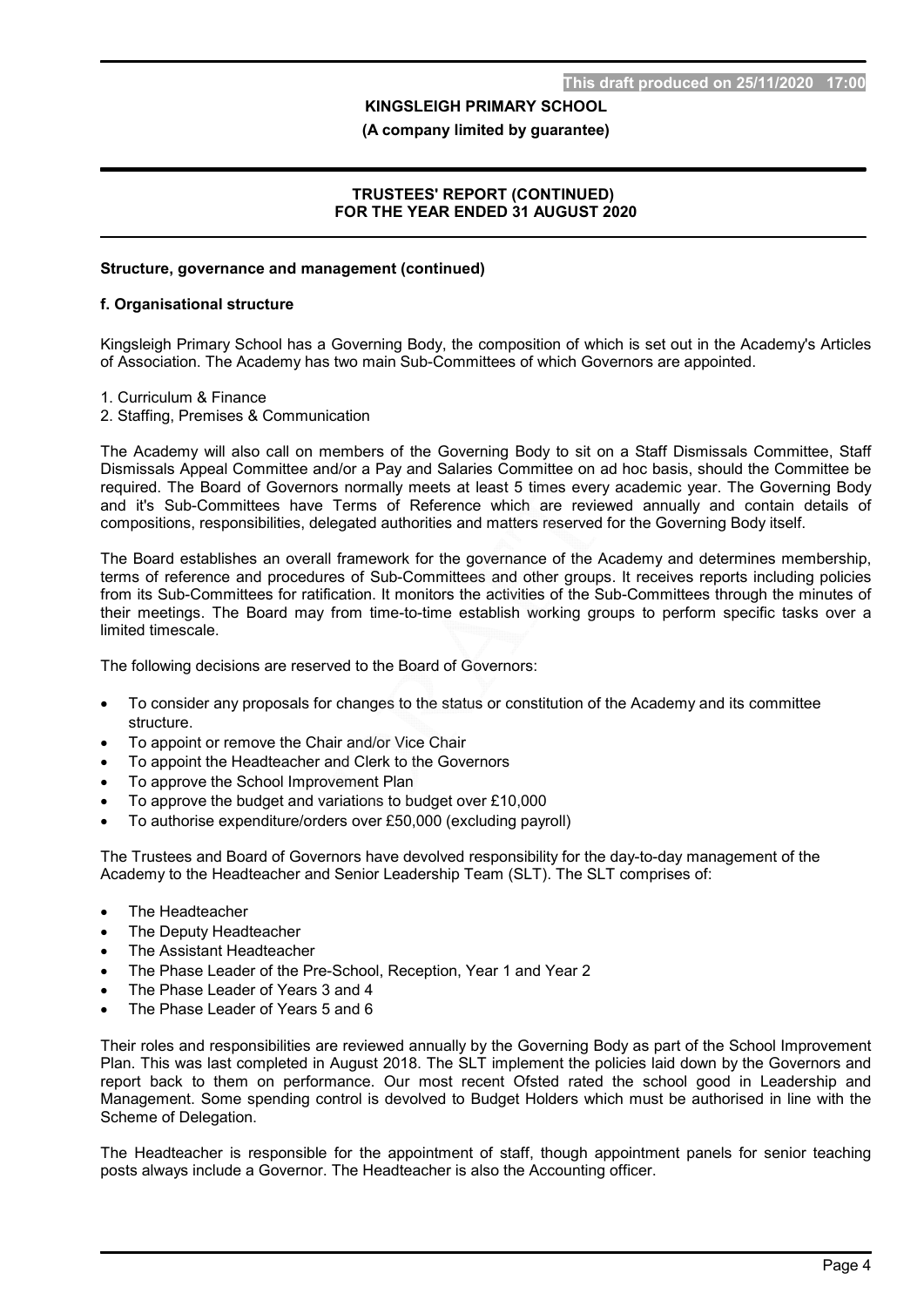#### (A company limited by guarantee)

#### TRUSTEES' REPORT (CONTINUED) FOR THE YEAR ENDED 31 AUGUST 2020

#### Structure, governance and management (continued)

#### g. Arrangements for setting pay and remuneration of key management personnel

Pay and remuneration of key management personnel is set by the Pay and Salaries Committee – see the terms of reference below (further detail available in the Kingsleigh's Financial Procedures Document).

Pay & Salaries Committee Terms of Reference

The Committee's decisions and use of its delegated responsibilities and powers support the SIP (School improvement Plan).

The Committee has delegated responsibilities as follows:

- The Pay Committee has delegated powers to implement the Pay Policy for all school staff on behalf of the Governing Body to which it reports action taken.
- To ensure decisions on teachers' pay are communicated in writing by the Headteacher in accordance with the School Teachers' Pay and Conditions Document and by the Chairman of Governors, in writing, for the Headteacher.
- To consult school-based representatives of the teacher and support staff unions/associations on the Policy and its implementation.

The Committee has delegated powers as follows:

- To develop and keep under review the Pay Policy for the whole school, including the use of discretionary pay provisions,and keep up to date with developments relating to staff pay with the necessary information being supplied by the Headteacher.
- To apply the aims of the Pay Policy in a fair and effective manner.
- To ensure that the Headteacher or Deputy Headteacher apply the criteria set out in the Pay Policy in determining the pay of each member of staff at the annual review.
- To maintain all statutory and contractual obligations especially those related to race, sex, disability discrimination and equal pay.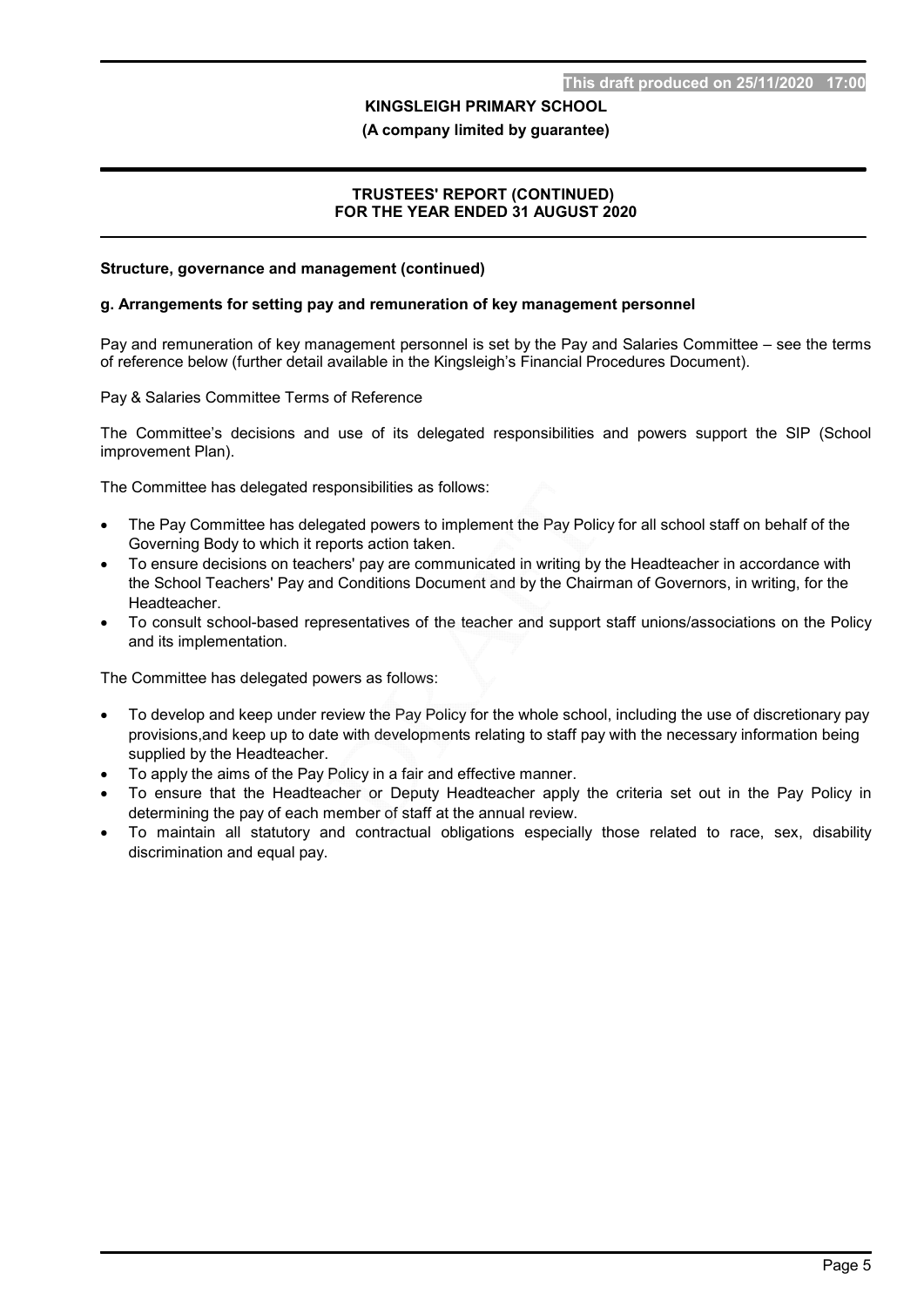(A company limited by guarantee)

#### TRUSTEES' REPORT (CONTINUED) FOR THE YEAR ENDED 31 AUGUST 2020

### Structure, governance and management (continued)

#### h. Trade union facility time

#### Relevant union officials

| Number of employees who were relevant union officials during the year<br>Full-time equivalent employee number |                        |
|---------------------------------------------------------------------------------------------------------------|------------------------|
| Percentage of time spent on facility time                                                                     |                        |
| <b>Percentage of time</b>                                                                                     | Number of<br>employees |
| $0\%$<br>1%-50%<br>51%-99%<br>100%                                                                            |                        |
| Percentage of pay bill spent on facility time                                                                 | £                      |
| Total cost of facility time<br>Total pay bill<br>Percentage of total pay bill spent on facility time          | 290<br>3,619,821<br>%  |
| Paid trade union activities                                                                                   |                        |

Time spent on paid trade union activities as a percentage of total paid facility time hours  $\frac{0}{0}$ 

#### i. Related parties and other connected charities and organisations

Kingsleigh Primary School is part of the Bournemouth Septenary Trust (BST) with 5 other local primary schools namely St Mark's CE Primary School, Kinson Primary School, Moordown St John's CE Primary School, Muscliff Community School, St. Michael's CE Primary School and Winton Primary School. All 6 schools have their unique ethos and are all striving to promote and secure outstanding school improvement and raise standards for the children in their schools. Each member school has recognised the value in coming together as a group of schools, as it promotes collaboration and the sharing of ideas. This works to strengthen each individual school through mutual respect and team work. Our shared vision enables our school staff to work together for staff inset and training. The Trust encourages Governing Bodies to share ideas for school improvement. More importantly the Trust benefits our children through outreach projects. Across the 6 schools there are opportunities for our children to work together in topic work and other activities. The Trust also benefits from economies of scale for purchasing and training. Further information is available on the Bournemouth Septenary Trust website. İ,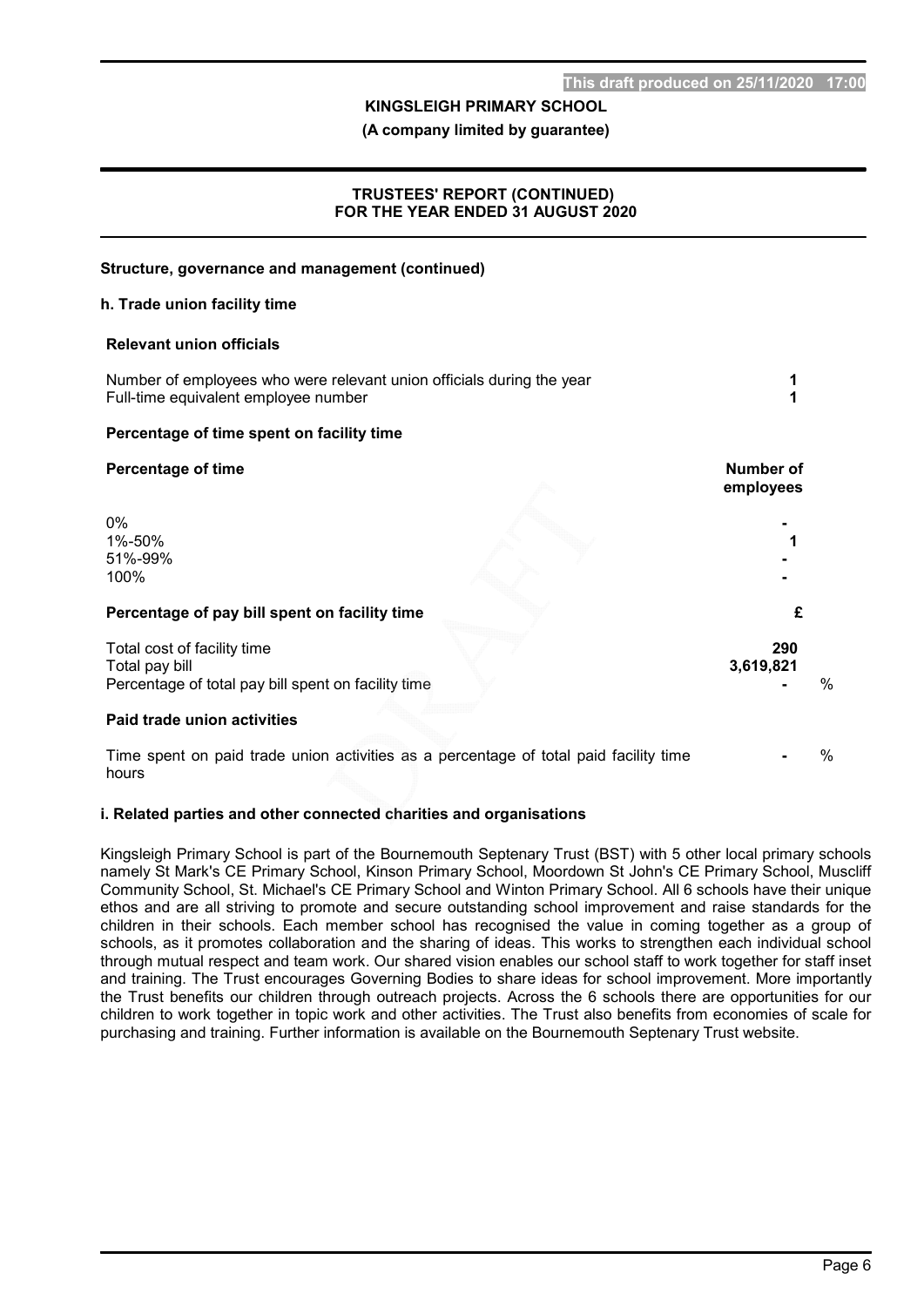#### (A company limited by guarantee)

#### TRUSTEES' REPORT (CONTINUED) FOR THE YEAR ENDED 31 AUGUST 2020

#### Objectives and activities

#### a. Objects and aims

The Governors confirm that they have complied with their duty in Section 4 of the Charities Act 2006 to have due regard to the Charity Commissioner's general guidance on public benefit in exercising their powers or duties and in setting our objectives and planning our activities. They have referred to this guidance when reviewing the Academy's aims and objectives and in planning its future activities.

The Aims of the Trust are to:

- Promote and secure outstanding Academy improvement so that every child in the trust can attend an outstanding Academy as judged by Ofsted in terms of the Academy's outcomes for children and learners, their Early years provision, the quality of teaching learning and assessment, the personal development, behaviour and welfare of learners and the effectiveness of leadership and management.
- Innovate curriculum provision and pedagogy based on research and best practice that will raise achievements for all children and learners
- Provide professional challenge and accountability in all of the key performance indicators including individual Academy's outcomes for children and learners, their Early Years provision, the quality of teaching learning and assessment, the personal development, behaviour and welfare of learners and the effectiveness of leadership and management.

The BST operates a network of working groups that collaborate to continuously improve the provision and outcomes of the pupils represented in the 6 academies. Networks of subject leaders, deputy head teachers, school business managers and head teachers are active and their collaboration is directed by a BST action plan that is reviewed annually and drives change across the 6 schools in the 3 aims identified above.

The strategic leadership of the Trust is provided by a board of directors that represent the 6 schools and their community and faith status. Operational leadership of the BST is delegated to an executive officer who advises the Trust Board on the effective collaboration of the Trust to meet its aims and objectives and for the monitoring and evaluation of each Academy's performance. The Academy has written into its own articles details about the accountability procedures and relationship it has with the BST. In summary, there is a process of annual risk assessment by the academy across the key areas of pupil outcomes, quality of teaching and learning, leadership and management and behaviour, welfare and pupil safety. The academy self-evaluates against agreed criteria and undertakes a challenge meeting with the executive officer to the BST Board who brings independent moderation and challenge to the process. The BST memorandum & articles set out the accountability process and the potential intervention by the BST board of directors if the academy under performs. The accountability process of the BST impacts on and contributes to the academy's self-evaluation and school improvement planning, helping to challenge and focus priorities and to access support. A review of the BST leadership will take place in the Autumn term 2020 by the Trust Board.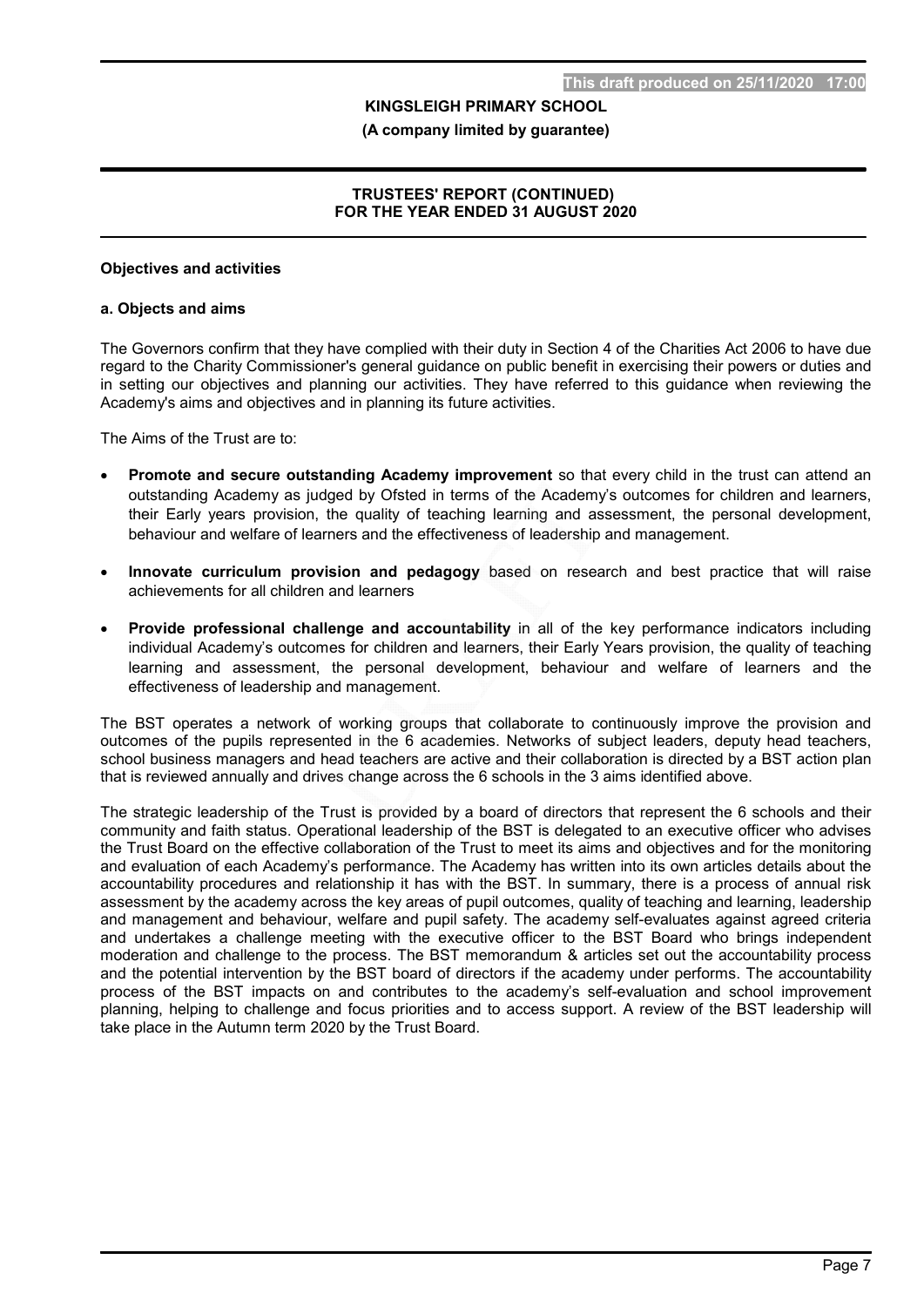#### (A company limited by guarantee)

#### TRUSTEES' REPORT (CONTINUED) FOR THE YEAR ENDED 31 AUGUST 2020

#### Objectives and activities (continued)

#### b. Objectives, strategies and activities

 Key priorities for the year were written in our School Development Plan. Unfortunately these priorities were only partially fulfilled due to the onset of the Covid pandemic in March and the subsequent lockdown.

During lockdown, the children of front line key workers attended school throughout March, April and May (including during school holidays and bank holidays). A small team of school staff worked continuously to teach this group of children.

The non-keyworker children were all set home-learning via the school website and teachers were in constant contact with them either via email or by phone. We also continued to provide either free school meals, hampers or food vouchers for eligible children.

After May half-term, years 1 and 2 returned to school in class 'bubbles' of up to 15 children. The groups of keyworker children also expanded in numbers and those children were ultimately taught in year group bubbles. More staff returned to school at this time and, by the end of July, most of the workforce had returned.

#### School Year 2020-2021

A robust risk assessment was written by the Senior Leadership Team to allow for all children to return safely to school in September 2020. The risk assessment included such measures as Covid hygiene requirements (e.g. handwashing and sanitising), social distancing, staggered start times, playground zoning and packed lunches (instead of hot school meals).

Our new school development plan priorities are as follows:

Post-Covid restructure; ensure that lessons have been learnt from the lockdown period that enables the school to run smoothly in the varying situations that it could find itself in over the coming months. Priorities to be that a curriculum is in place for children who are learning in school, at home as part of an isolated bubble or at home as an individual self-isolating.

Catch-up; ensure that assessment, teaching and interventions in class are targeted and enabling the children to close the gaps that have developed in their learning.

Curriculum Development; to further develop the curriculum so that the knowledge and skills the pupils gain at each stage is progressive and the sequence and philosophy of the learning is clear in all subjects. To ensure that the way the curriculum is taught builds upon their previous knowledge and allows the pupil to achieve and show what they can do as a result of the lessons they have received.

Improve the impact of performance management teams; ensure that targets and teams are set up to allow a substantial and sustained impact on the teaching and learning of all subjects across the school.

Staffing structure; ensure that the staffing structure is clear and meets the needs of the school. Ensure that teams and systems are clear so that there is a coherent approach to effectively meeting the needs of individuals and groups of children.

#### c. Public benefit

In setting the Academy Trust's objectives and planning activities the Directors have given careful consideration to the Charity Commission's general guidance on public benefit.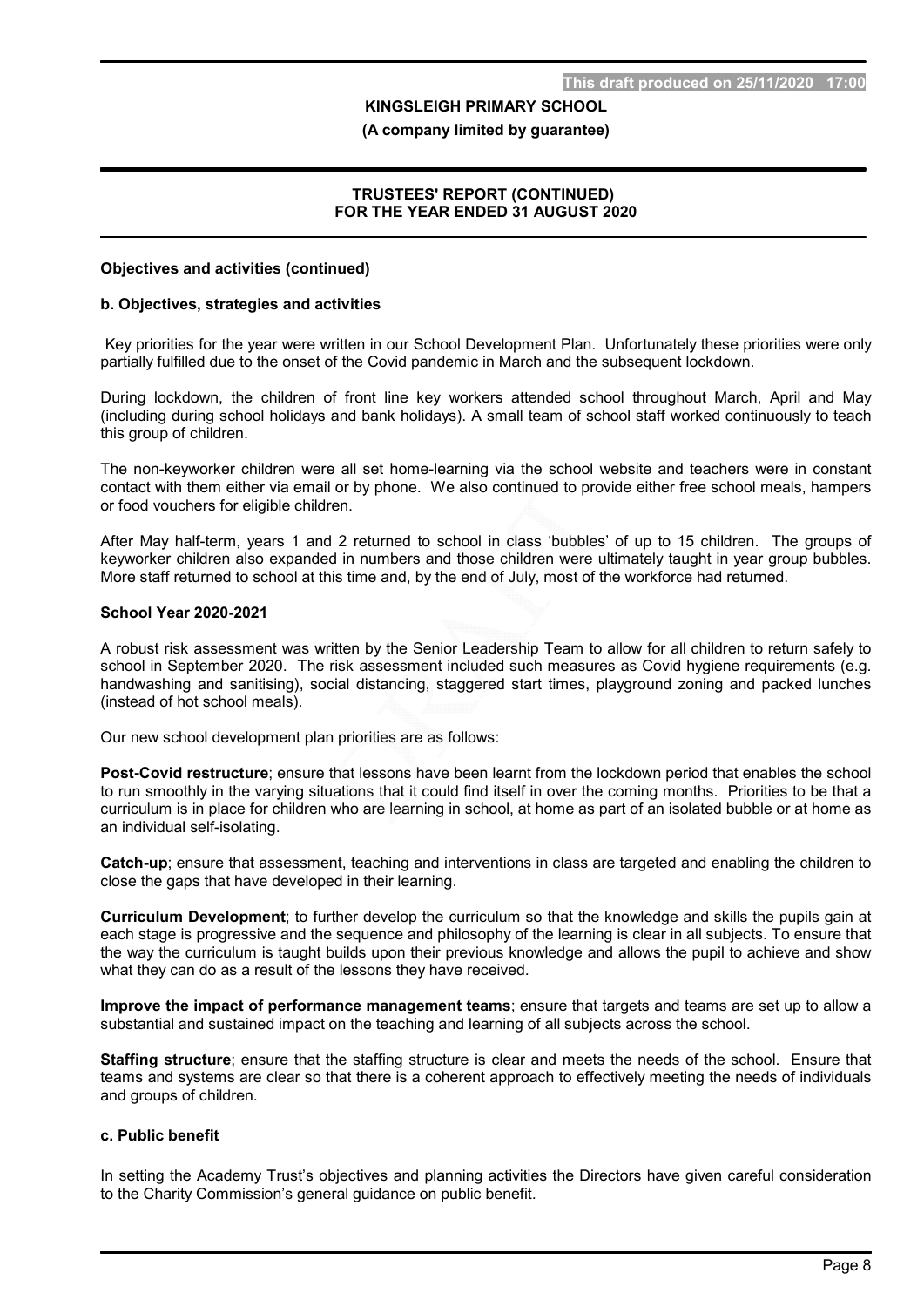(A company limited by guarantee)

#### TRUSTEES' REPORT (CONTINUED) FOR THE YEAR ENDED 31 AUGUST 2020

#### Achievements and performance

Due to the impact of COVID 19 the school's performance data remains as per 2018-2019. The school was in line to exceed those outcomes but the assessment procedures were ceased nationwide. Senior leadership staff have a thorough focus on the schools performance and catch up for 2020-2021.

#### a. Key performance indicators

Please note that we can only show the indications and results from the previous academic year due to Covid in the 19-20 academic year.

#### Kingsleigh Primary School Performance Overview EYFS

• Three year downward trend

|     |                 | 2016-17    |                 | 2017-18    | 2018-19         |            |  |
|-----|-----------------|------------|-----------------|------------|-----------------|------------|--|
|     | <b>National</b> | Kingsleigh | <b>National</b> | Kingsleigh | <b>National</b> | Kingsleigh |  |
| GLD | 70.7%           | 72.8%      | 71.5%           | 69.8%      | 71.8%           | 62.4%      |  |

#### Year 1 Phonics

• Three Year Downward Trend

|                | 2016-17         |            |                 | 2017-18    | 2018-19         |            |  |
|----------------|-----------------|------------|-----------------|------------|-----------------|------------|--|
|                | <b>National</b> | Kingsleigh | <b>National</b> | Kingsleigh | <b>National</b> | Kingsleigh |  |
| <b>Phonics</b> | 81.2%           | 85.9%      | 82.5%           | 74.4%      | 81.9%           | 72.3%      |  |

# KS1

- Reading similar over three-year trend
- Upward trend in writing
- Declining trend in maths
- Increasing trend in combined

|                | 2016-17         |           |                                           | 2017-18   |                 |    | 2018-19                                                                 |           |                 |                         |            |           |
|----------------|-----------------|-----------|-------------------------------------------|-----------|-----------------|----|-------------------------------------------------------------------------|-----------|-----------------|-------------------------|------------|-----------|
|                | <b>National</b> |           | Kingsleigh                                |           | <b>National</b> |    | Kingsleigh                                                              |           | <b>National</b> |                         | Kingsleigh |           |
|                | E+              | <b>GD</b> | E+                                        | <b>GD</b> | E+              | GD | E+                                                                      | <b>GD</b> | E+              | <b>GD</b>               | E+         | <b>GD</b> |
| <b>Reading</b> |                 |           |                                           |           |                 |    | 75.6% 25.2% 68.4% 22.8% 75.4% 25.6% 69.8% 27.4% 74.9% 25.0% 68.6% 16.9% |           |                 |                         |            |           |
| Writina        |                 |           |                                           |           |                 |    | 68.2% 15.6% 58.2% 21.5% 69.9% 15.9% 63.2% 17.9% 69.2% 14.8% 70.3% 11%   |           |                 |                         |            |           |
| Maths          |                 |           | 75.1% 20.5% 73.4% 25.3% 76.0% 21.8% 70.8% |           |                 |    |                                                                         |           |                 | 75.6% 21.7% 70.3% 19.5% |            |           |
| Combined       |                 |           |                                           |           |                 |    | 63.7% 11.0% 55.7% 13.9% 65.3% 11.7% 58.5% 13.2% 64.9% 11.2% 61.0% 4.2%  |           |                 |                         |            |           |
| (RWM)          |                 |           |                                           |           |                 |    |                                                                         |           |                 |                         |            |           |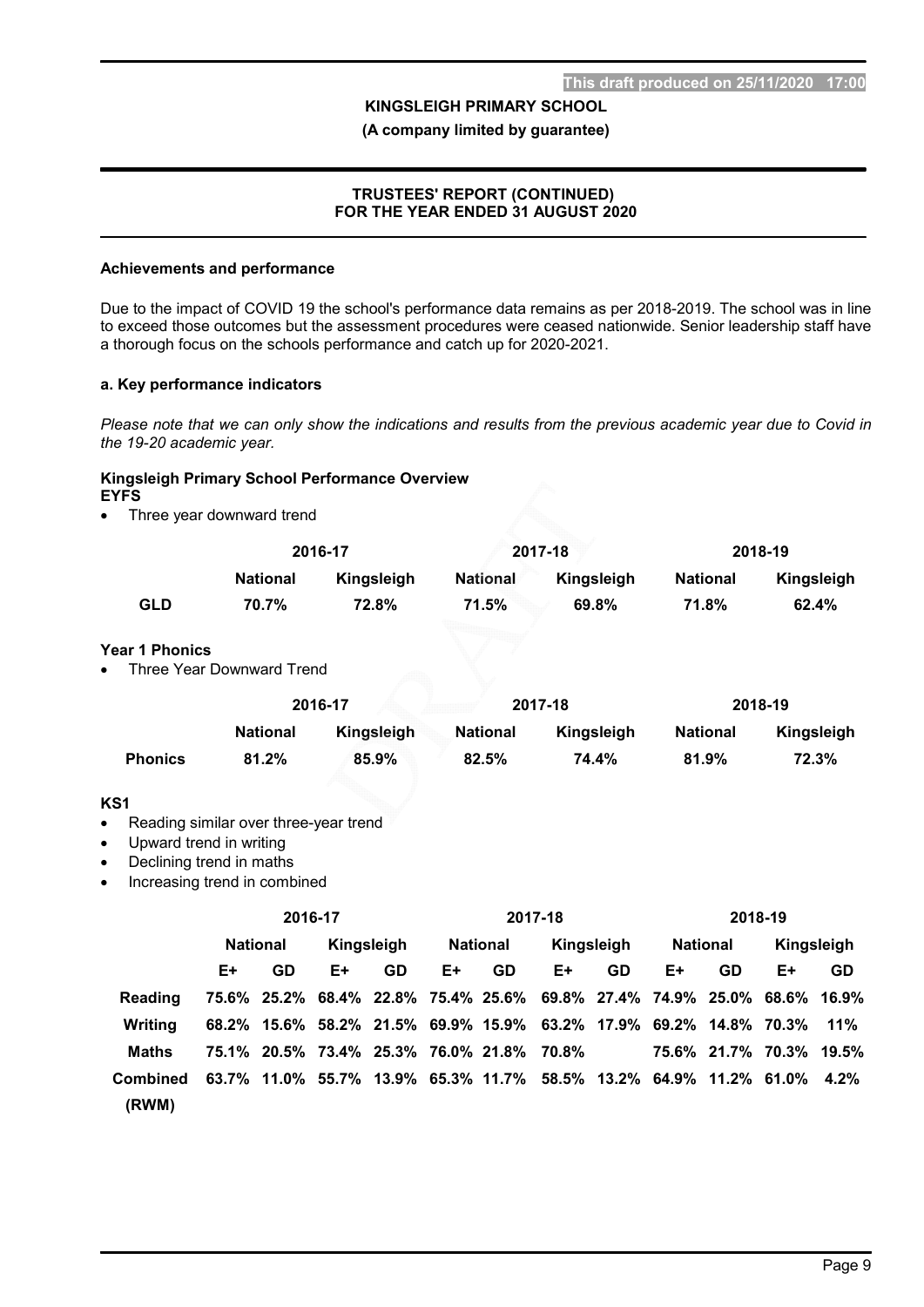(A company limited by guarantee)

#### TRUSTEES' REPORT (CONTINUED) FOR THE YEAR ENDED 31 AUGUST 2020

#### Achievements and performance (continued)

KS2

- Two-year decline in reading
- Downward trend in writing
- Downward trend in maths
- Downward trend in combined

|                 |       | 2016-17 |       | 2017-18 | 2018-19 |       |
|-----------------|-------|---------|-------|---------|---------|-------|
| Reading         | 71.5% | 78%     | 75.3% | 75.3%   | 73.2%   | 74.4% |
| Writing         | 76.3% | 91.5%   | 78.3% | 81.2%   | 78.5%   | 73.3% |
| Maths           | 74.9% | 86.4%   | 80%   | 75.6%   | 78.7%   | 74.4% |
| <b>Combined</b> | 61.1% | 71.2%   | 64.4% | 70.6%   | 64.8%   | 66.7% |
| (RWM)           |       |         |       |         |         |       |

KS2 Progress - significantly above average in reading and maths - below average in writing.

|              | <b>Progress Score</b> |         |         |  |  |
|--------------|-----------------------|---------|---------|--|--|
|              | 2016-17               | 2017-18 | 2018-19 |  |  |
| Reading      | $+1.6$                | $-0.1$  | $+1.9$  |  |  |
| Writing      | $+3.2$                | $+0.3$  | $-0.7$  |  |  |
| <b>Maths</b> | $+1.8$                | $+1.2$  | $+2.8$  |  |  |

Our most recent DFE Performance Tables can be found at:

https://www.gov.uk/school-performance-tables

#### b. Going concern

After making appropriate enquiries, the board of Trustees has a reasonable expectation that the Academy has adequate resources to continue in operational existence for the foreseeable future. For this reason they continue to adopt the going concern basis in preparing the financial statements. Further details regarding the adoption of the going concern basis can be found in the accounting policies.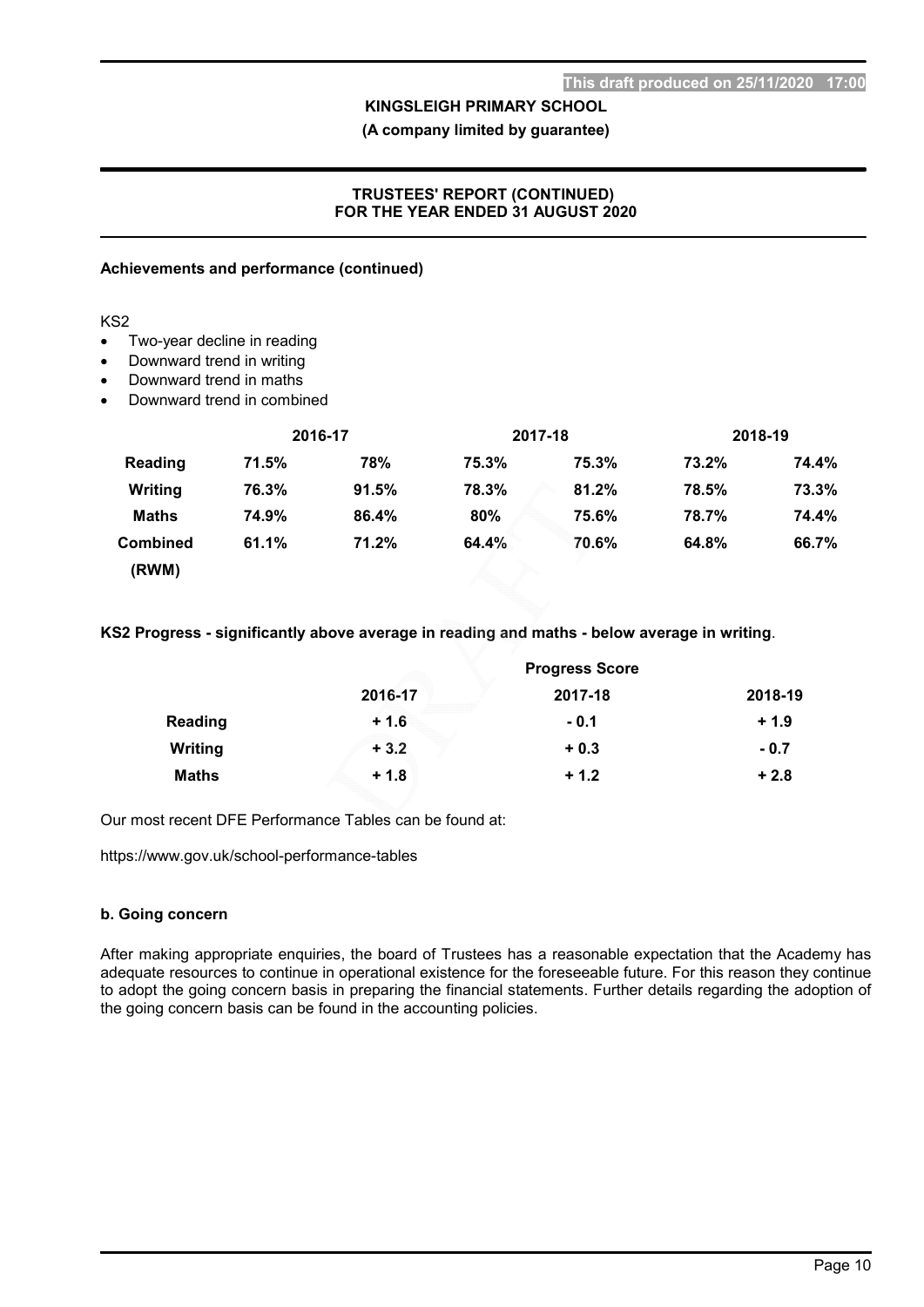#### (A company limited by guarantee)

### TRUSTEES' REPORT (CONTINUED) FOR THE YEAR ENDED 31 AUGUST 2020

#### Financial review

#### a. Financial Review 2019/20

Most of the academy's income is obtained from the Department of Education (DfE) via the Education Skills Funding Agency (ESFA) in the form of recurrent grants, the use of which is restricted to particular purposes. The grants received from the DfE during the year ended 31 August 2020 and the associated expenditure are shown as Restricted Funds in the Statement of Financial Activities.

The academy also receives grants for fixed assets from the DfE which are shown in the Statement of Financial Activities as restricted income in the Fixed Asset Fund. The Restricted Fixed Asset fund balance is reduced by annual depreciation charges over the useful economic life of the assets concerned, as defined in the academy's accounting policies.

During the 12 months to 31 August 2020, the academy received total revenue income of £3,951,240 and incurred total expenditure of £3,885,270. Therefore, there was a surplus in the year of £65,970.The funds carried forward as unspent were £148,445 of unrestricted funds and £326,725 of restricted funds.

The academy has a deficit in the Local Government Pension Scheme in respect of its non teaching staff. The deficit is incorporated within the statement of Financial Activity with details in Note 22.

#### b. Reserves policy

It is the Board of Director's view that there should be reserves to support Kingsleigh Primary School to achieve their outcomes for today's children and not hold reserves unnecessarily. The Board will review the reserve levels of the Academy annually.

The Board require the school to work towards a reserve of one months' staffing cost. This, they believe, will give the school a working capital buffer and the ability to make decisions that meet the outcomes for the pupils both in the short term and longer term.

This review encompasses the nature of income and expenditure streams, the need to match income with commitments and the nature of reserves. The Board take into consideration the future plans of the school, the uncertainty over future income streams and other key risks identified during the risk review.

The Board have determined that the appropriate level of free cash reserves should be one months salary which is approximately £200,000. The reason for this is to provide sufficient working capital to cover delays between spending and receipt of grants and to provide a cushion to deal with unexpected emergencies such as urgent maintenance or to maintain staffing levels in the event of a reduction in funding. The level of free reserves as at 31 August 2020 was £475,170.

#### c. Investment policy

The school has investment policies in place which are adhered to and reviewed annually by Directors.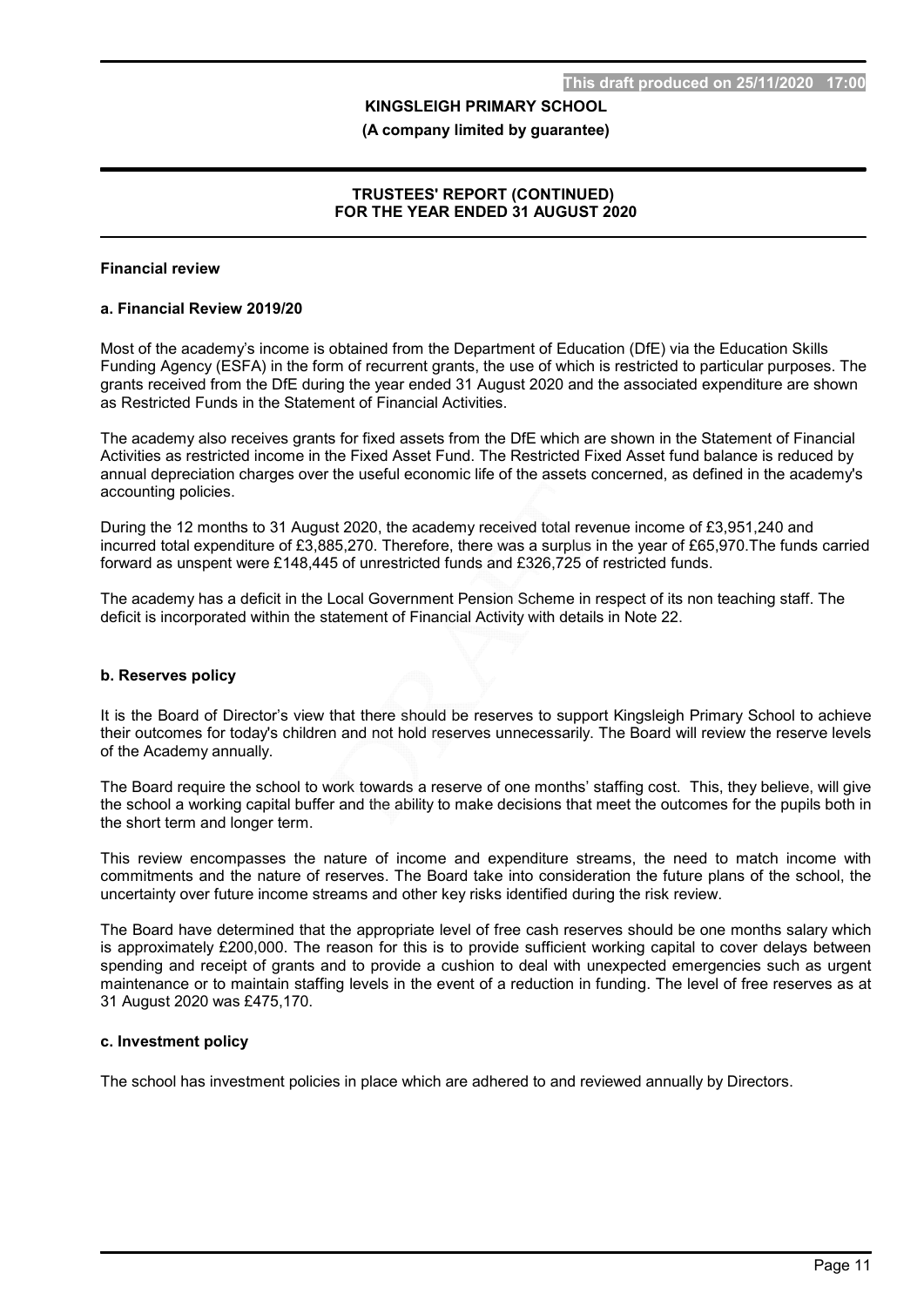#### (A company limited by guarantee)

#### TRUSTEES' REPORT (CONTINUED) FOR THE YEAR ENDED 31 AUGUST 2020

#### d. Principal risks and uncertainties

The Directors consider the accuracy and appropriateness of the risk policy and register as part of its audit deliberations each year. It reports on this as part of the annual report. The annual accounts will include an assessment, agreed by the Board of Directors, of the principle risks faced by the School. The Auditor and the Finance Committee will be asked to review the risk policy and register as part of their annual examination of the Schools finances. Their conclusions will be reported to the Board of Directors.

The principal risks to the school are based around the large turn-over of pupils and our increasing roll; these mean that financial predictions are difficult to make with any form of real accuracy. The catch up of budget with rising rolls means that we appear to have a deficit, when in fact we do not. However, we have reached our final year of expansion and will not suffer from lagged funding from 1 September 2020.

#### **Fundraising**

Under the provisions of the Charities (Protection and Social Investment) Act 2016, we do not undertake widespread fundraising from the general public and we do not engage any commercial or professional fundraisers to fundraise on our behalf.

All of our fundraising is organised in-house including:

- Our Parent/Teacher Association arrange fundraising activities such as school discos and an annual summer fayre to raise funds for such items as library resources, leavers autograph books, etc.
- Our School Council team arrange fundraising activities such as pyjama days to raise funds for such items as outdoor games and equipment
- Our school 'houses' arrange cake sales and other fundraising activities to raise funds for their 'house charity'

The School Leadership Team monitors the amount of fundraising the school does so that we are not seen to be persistent and they also ensure that any fundraising conforms to recognised standards. As a result, the school has received no complaints in relation to fundraising activities. Fundraising has been limited this year as the majority of the pupils did not attend following the national lockdown in March 2020.

#### Plans for future periods

Kingsleigh Primary School will continue to work closely with other schools in the Septenary Trust as well as developing strong ties with Bourne Academy and Canford School.

#### Funds held as custodian on behalf of others

No funds are held as custodian on behalf of others.

#### Disclosure of information to auditors

Insofar as the Trustees are aware:

- there is no relevant audit information of which the charitable company's auditors are unaware, and
- that Trustees have taken all steps that they ought to have taken to make themselves aware of any relevant audit information and to establish that the auditors are aware of that information.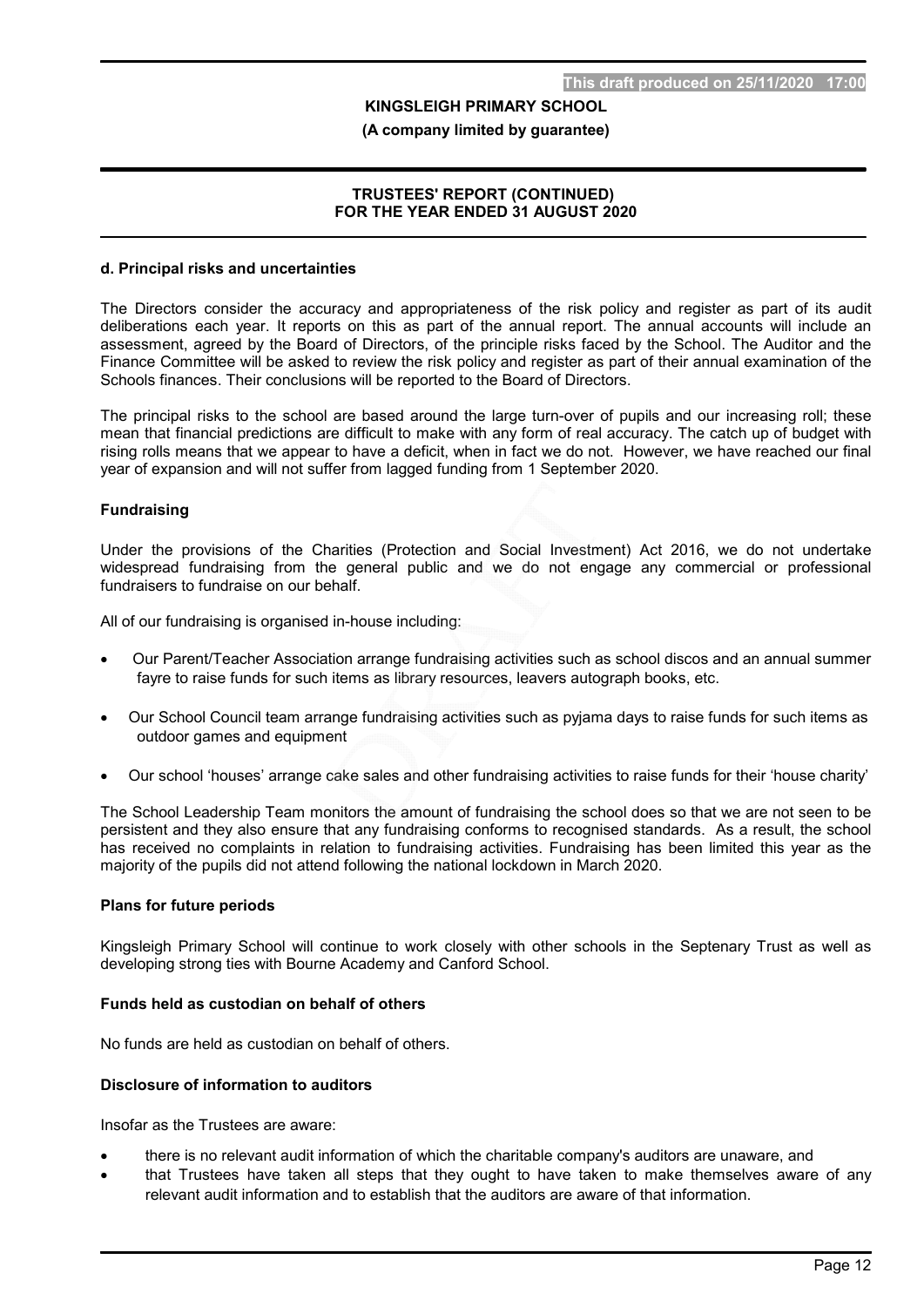(A company limited by guarantee)

### TRUSTEES' REPORT (CONTINUED) FOR THE YEAR ENDED 31 AUGUST 2020

The Trustees' report was approved by order of the Board of Trustees, as the company directors, on  $\blacksquare$  and signed on its behalf by:

H McKell Chair of Trustees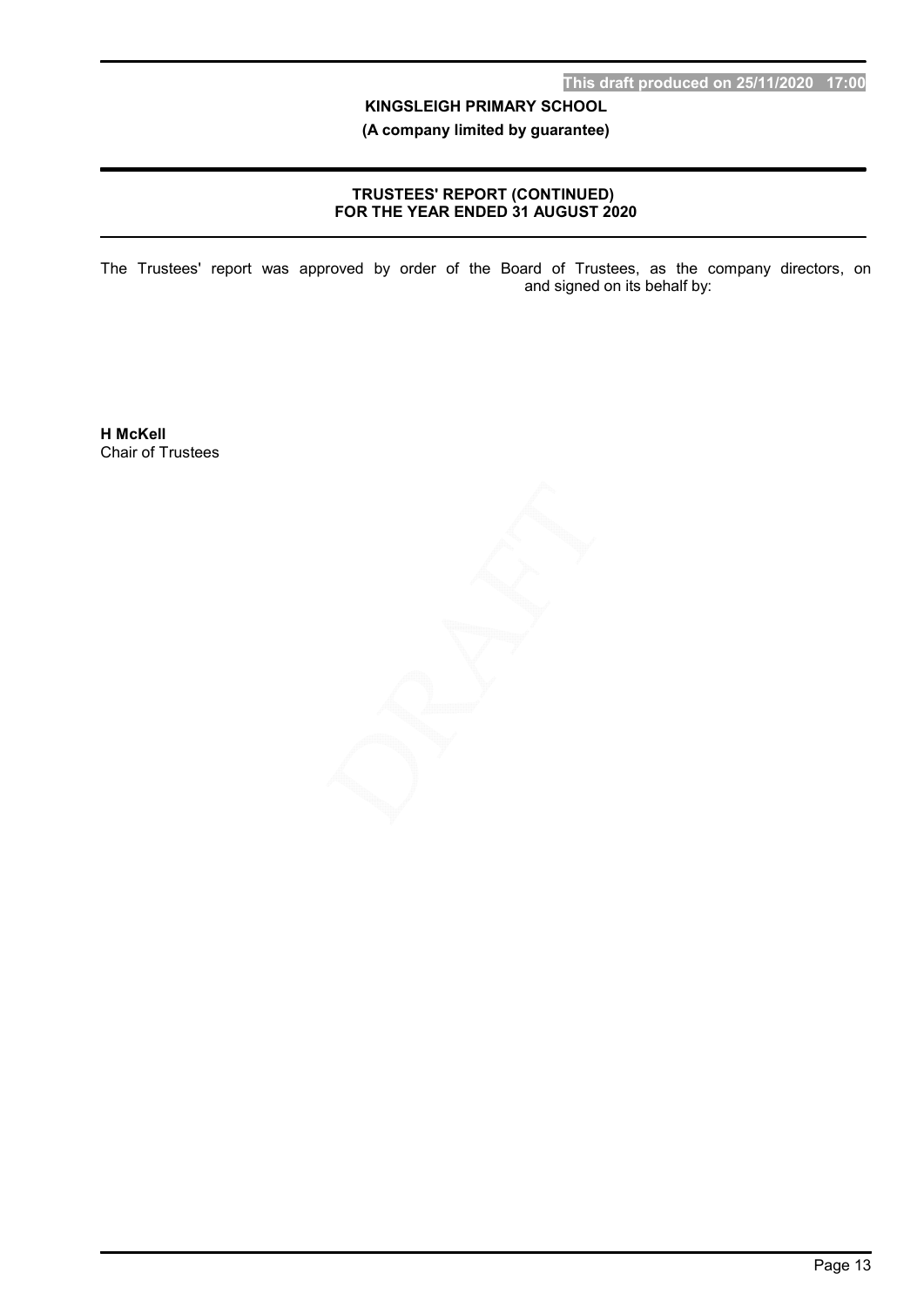### GOVERNANCE STATEMENT

#### Scope of responsibility

As Trustees, we acknowledge we have overall responsibility for ensuring that Kingsleigh Primary School has an effective and appropriate system of control, financial and otherwise. However, such a system is designed to manage rather than eliminate the risk of failure to achieve business objectives, and can provide only reasonable and not absolute assurance against material misstatement or loss.

As Trustees, we have reviewed and taken account of the guidance in DfE's Governance Handbook and competency framework for governance.

The board of Trustees has delegated the day-to-day responsibility to the Headteacher, as accounting officer, for ensuring financial controls conform with the requirements of both propriety and good financial management and in accordance with the requirements and responsibilities assigned to it in the funding agreement between Kingsleigh Primary School and the Secretary of State for Education. They are also responsible for reporting to the board of Trustees any material weaknesses or breakdowns in internal control.

#### **Governance**

The information on governance included here supplements that described in the Trustees' report and in the Statement of Trustees' responsibilities. The board of Trustees has formally met 6 times during the year.

Attendance during the year at meetings of the board of Trustees was as follows:

| <b>Trustee</b>         | Meetings attended | Out of a possible |
|------------------------|-------------------|-------------------|
| H McKell, Chair        | 6                 |                   |
| R Cornish, Vice Chair  |                   |                   |
| J Lumber, Head Teacher |                   |                   |
| K Roberts              | ჩ                 |                   |
| J Weller               | 5                 |                   |
| M Mcartan              |                   |                   |
| N Collinson            |                   |                   |
| J Edwards              | 6                 | n                 |
| A Moles                |                   |                   |
| T Robinson             |                   |                   |
| S Lissenden            |                   |                   |
| L Ralph                |                   |                   |
| J Glassborow           |                   |                   |
| M Jacques              |                   |                   |

During the year we had two Directors leave, a Parent Director was replaced from the previous year, as well as a co-opted Director. We are actively recruiting to replace our last vacancy.

A Directors skills audit is in the process of being completed at this present time.

In all committee and Board meetings the Directors constantly discuss, support and challenge the school to raise standards. Along with reviewing the data presented to us and challenging what can be done to improve outcomes. Unfortunately, with the onset of the pandemic visits into school have been curtailed. All meetings therefore have been online. Along with the number of meetings we increased the number in May, June and July to support the school with the changing preparations needed at that time.

All meetings of the board are self-evaluated.

We continue to collaborate with the Bournemouth Septenary Trust and continue to have a representative on the board.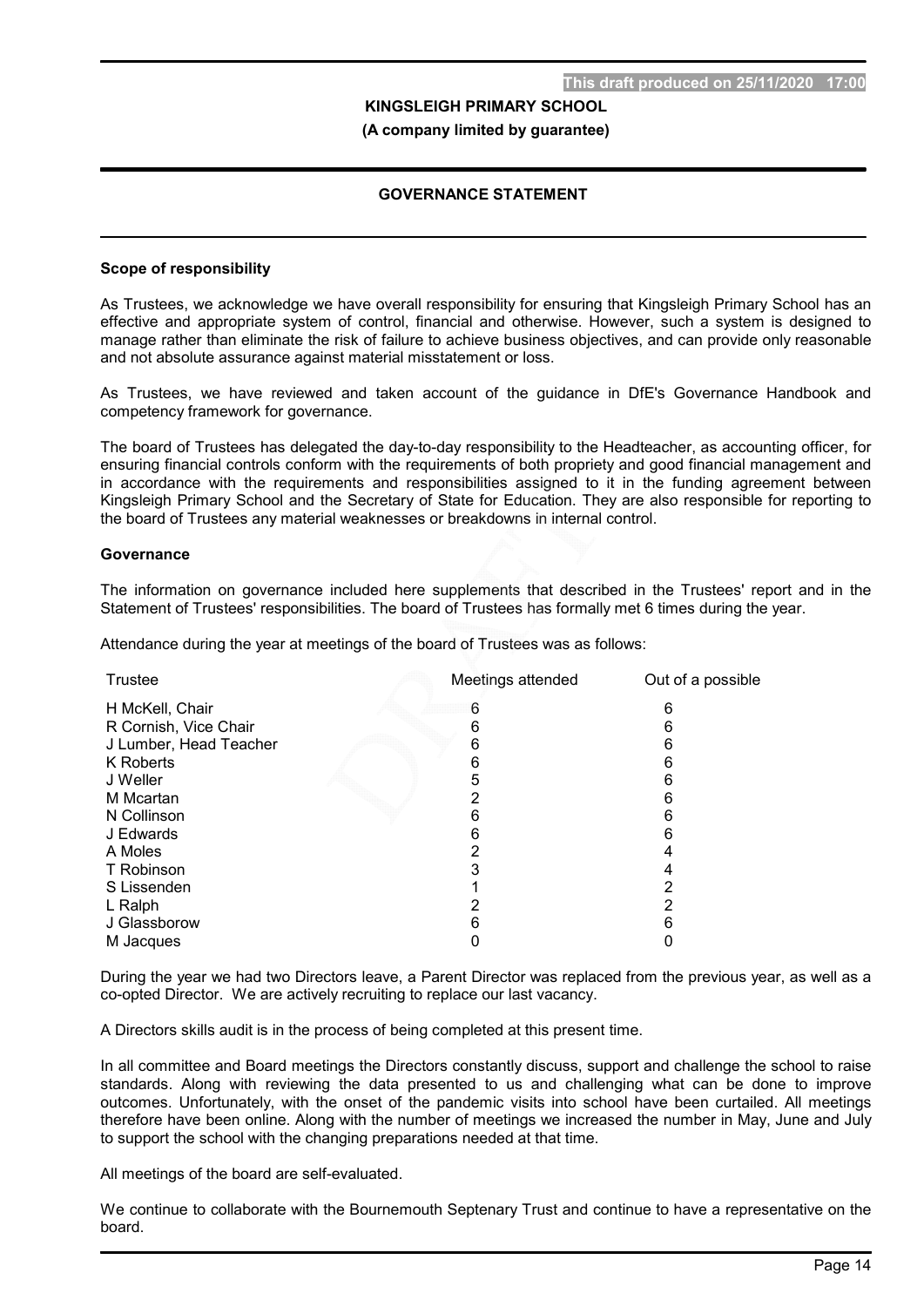# GOVERNANCE STATEMENT (CONTINUED)

#### Governance (continued)

The School Business Committee is a sub-committee of the main board of trustees. It meets at least once a term, but more frequent meetings are arranged if necessary. The main responsibilities are detailed in written terms of reference which have been authorised by the Board of Trustees and include:

- the initial review and authorisation of the annual budget;
- the regular monitoring of actual expenditure and income against budget;
- ensuring the annual accounts are produced in accordance with the requirements of the Companies Act 2006 and the DfE guidance issued to academies;
- authorising of contracts over £7,500;
- authorising changes to the personnel establishment;
- reviewing the internal audit reports on the effectiveness of the financial procedures and controls (these reports must also be reported to the full Board of Trustees);
- authority to approve disposal of assets between the values of £1,001 and £6,000 at any one time; and
- authority to approve capital expenditure provided it can be contained within the annual capital budget or approved capital programme.

Attendance during the year at meetings was as follows:

| Trustee      | Meetings attended | Out of a possible |
|--------------|-------------------|-------------------|
| H McKell     |                   |                   |
| J Glassborow |                   |                   |
| J Lumber     |                   |                   |
| J Weller     |                   |                   |
| M McCartan   |                   |                   |
| A Moles      |                   |                   |
| N Collinson  |                   |                   |
| J Edwards    |                   |                   |
| T Robinson   |                   |                   |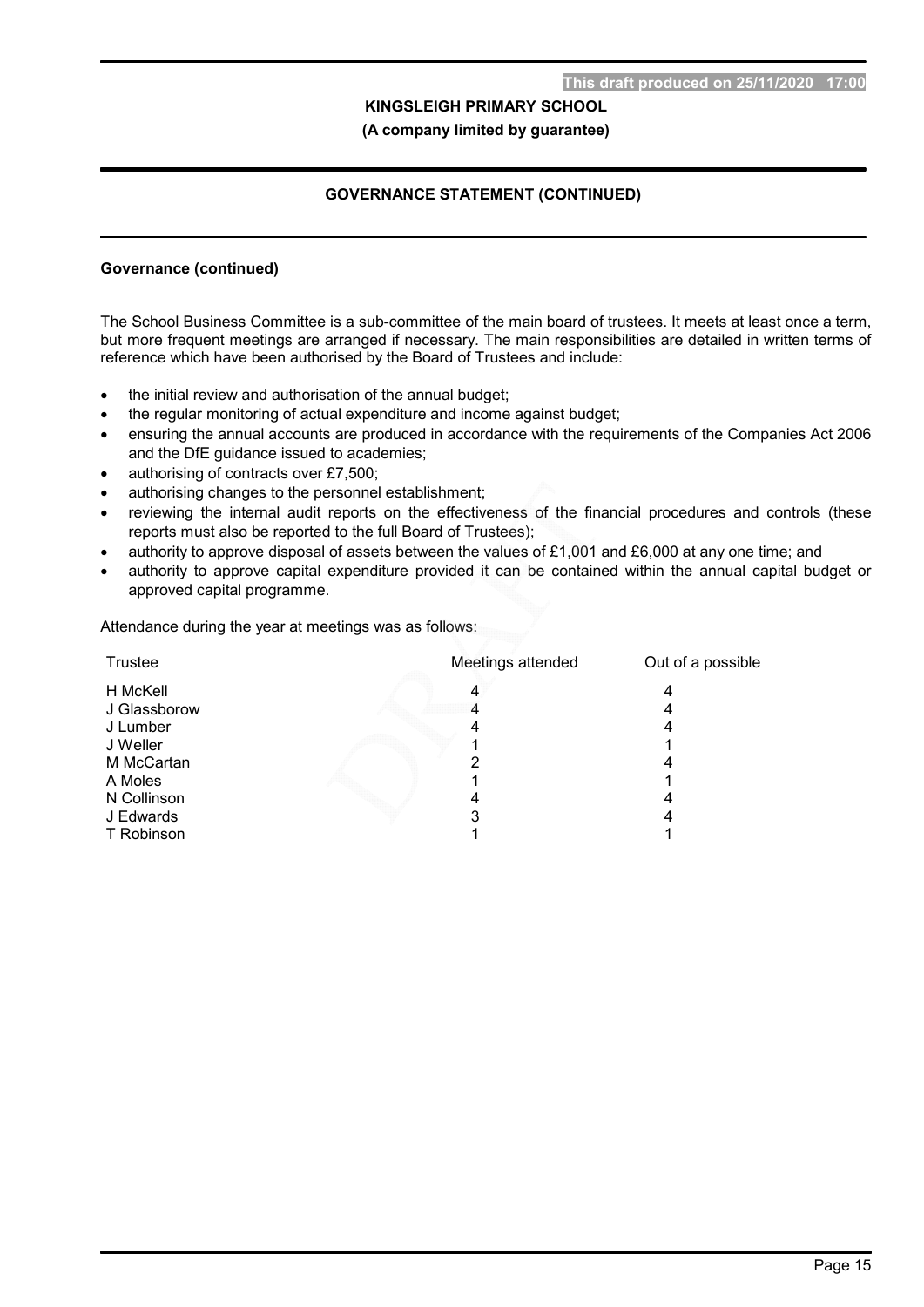# GOVERNANCE STATEMENT (CONTINUED)

#### Review of value for money

As accounting officer, the Headteacher has responsibility for ensuring that the Academy delivers good value in the use of public resources. The accounting officer understands that value for money refers to the educational and wider societal outcomes achieved in return for the taxpayer resources received.

The accounting officer considers how the Academy's use of its resources has provided good value for money during each academic year, and reports to the board of Trustees where value for money can be improved, including the use of benchmarking data where appropriate. The accounting officer for the Academy has delivered improved value for money during the year.

Achieving value for money (VFM) means obtaining the maximum benefit from goods and services within available resources. It is the relationship between the cost of services and the quality of services. It involves economy, efficiency and effectiveness. VFM measures cost, quality, fitness for purpose, timeliness and convenience.

The Directors of Kingsleigh Primary School are committed to achieving VFM in all decisions made. We use the principles of VFM as they apply to securing continuous improvement in this school and will:

- Regularly review the functions of the school, challenging how and why services are provided and setting targets and performance indicators for improvement;
- Monitor outcomes and compare performance with similar schools and within the school;
- Consult appropriate stakeholders before major decisions are made and promote fair competition through quotations and tenders to ensure that goods and services are secured in the most economic, efficient and effective way

We will strive to ensure that the school is using its resources effectively to meet the needs of pupils. VFM will also be assessed as the educational and societal outcomes achieved in return for the taxpayer resources used to fund the system. In particular:

- The increase in educational standards and other societal outcomes achieved given the taxpayer resources used to fund the system
- Whether the value of all of the relevant outcomes (both those directly related to education and the wider economic and social outcomes) outweighs the cost of delivering them; and
- Whether the adopted approach is the most cost-effective way of achieving our objectives.

Largely through our collaboration with the Bournemouth Septenary Trust, we have been able to achieve huge economies of scale and VFM during the last academic year, three examples are:

- Reduction of cost of RM Integris support over a 3-year period
- First aid training a reduction of almost £100 per person per training course
- Paper supplies a BST price has been agreed with a supplier which is saving every school hundreds of pounds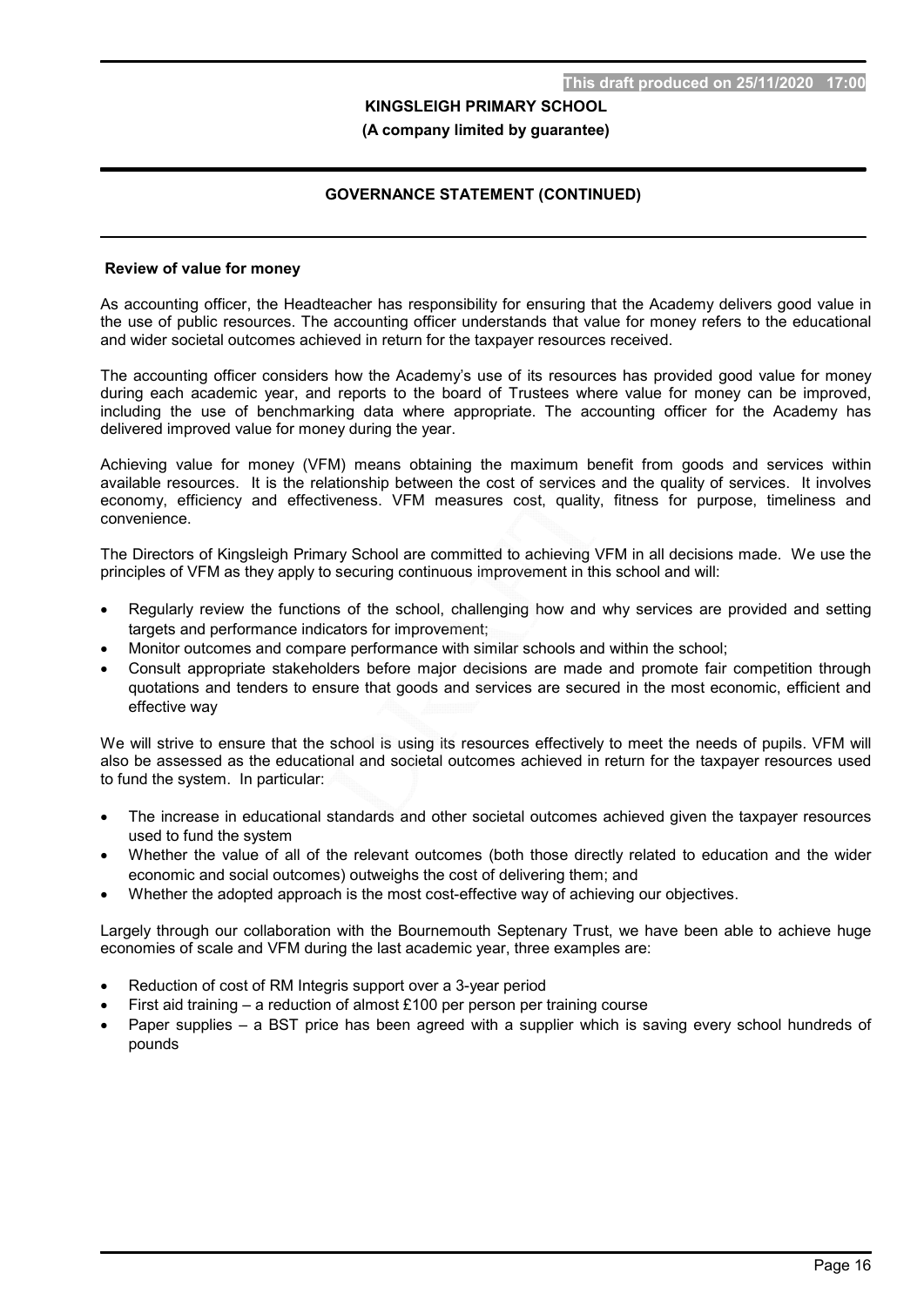# GOVERNANCE STATEMENT (CONTINUED)

#### The purpose of the system of internal control

The system of internal control is designed to manage risk to a reasonable level rather than to eliminate all risk of failure to achieve policies, aims and objectives. It can, therefore, only provide reasonable and not absolute assurance of effectiveness. The system of internal control is based on an on-going process designed to identify and prioritise the risks to the achievement of Academy policies, aims and objectives, to evaluate the likelihood of those risks being realised and the impact should they be realised, and to manage them efficiently, effectively and economically. The system of internal control has been in place in Kingsleigh Primary School for the year 1 September 2019 to 31 August 2020 and up to the date of approval of the annual report and financial statements.

#### Capacity to handle risk

The board of Trustees has reviewed the key risks to which the Academy is exposed together with the operating, financial and compliance controls that have been implemented to mitigate those risks. The board of Trustees is of the view that there is a formal ongoing process for identifying, evaluating and managing the Academy's significant risks that has been in place for the year 1 September 2019 to 31 August 2020 and up to the date of approval of the annual report and financial statements. This process is regularly reviewed by the board of Trustees.

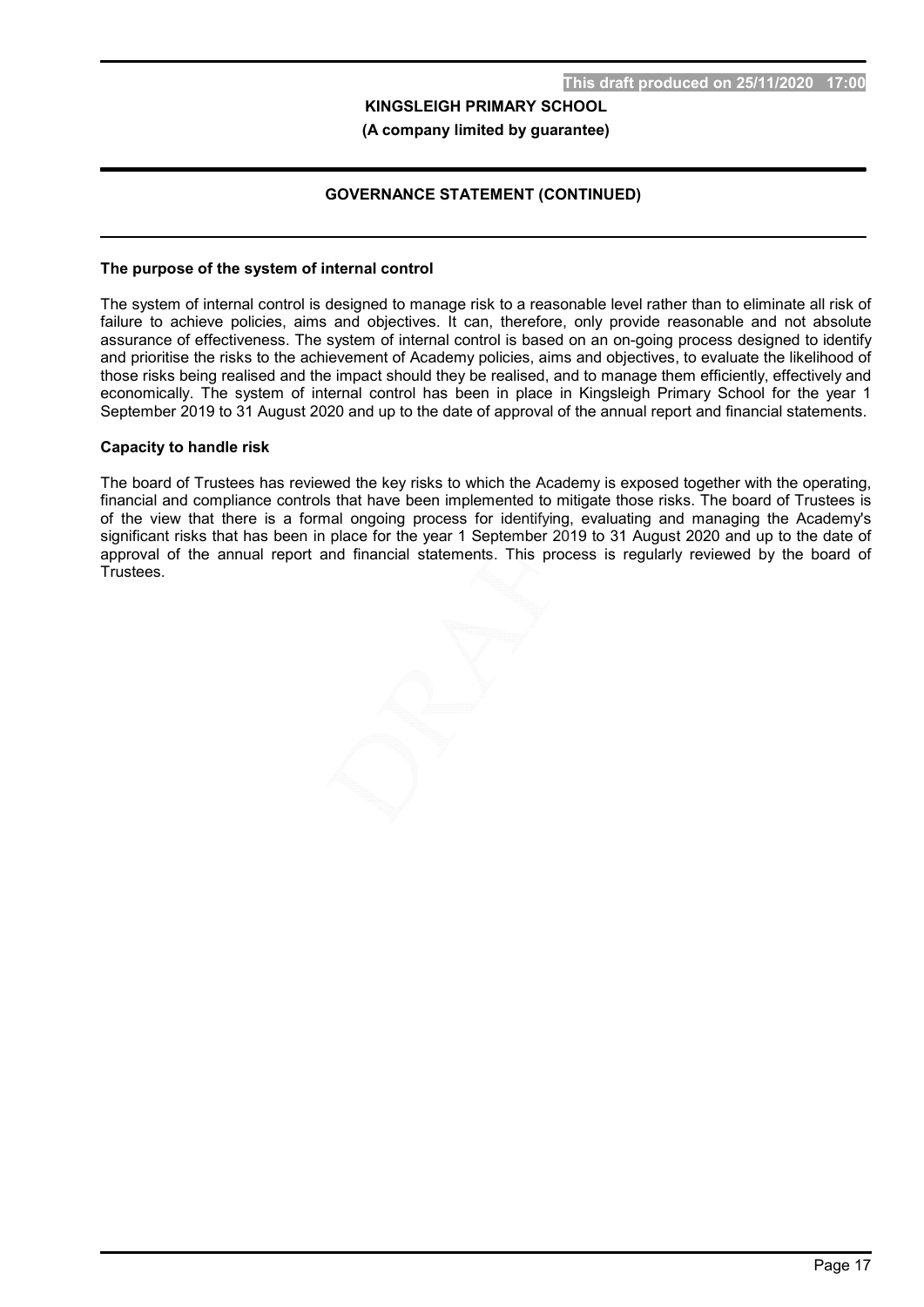#### (A company limited by guarantee)

# GOVERNANCE STATEMENT (CONTINUED)

#### The risk and control framework

The Academy's system of internal financial control is based on a framework of regular management information and administrative procedures including the segregation of duties and a system of delegation and accountability. In particular, it includes:

- comprehensive budgeting and monitoring systems with an annual budget and periodic financial reports which are reviewed and agreed by the board of Trustees
- regular reviews by the Finance and General Purposes Committee of reports which indicate financial performance against the forecasts and of major purchase plans, capital works and expenditure programmes
- setting targets to measure financial and other performance
- clearly defined purchasing (asset purchase or capital investment) guidelines
- identification and management of risks

The Board of Trustees has decided to employ an independent firm as internal auditor.

Due to the requirements of the newly revised FRC Ethical Standard for Auditors, the academy has re-tendered for their internal audit service as previously, the external auditor has done this work. The School Business Manager is currently obtaining quotes for internal auditors which may be shared across the Trust or independently depending on best value.

The reviewer's role includes giving advice on financial matters and performing a range of checks on the academy's financial systems. In particular the checks carried out in the current period included income, purchases, fixed assets, governance and regularity, financial budgeting and monitoring the impact Covid-19 has had on the school.

On a quarterly basis, the internal auditor reports to the board of Trustees through the school business committee on the operation of the systems of control and on the discharge of the Trustees' financial responsibilities. The internal auditor has delivered their schedule of work as planned and no material control issues arose as a result of their work.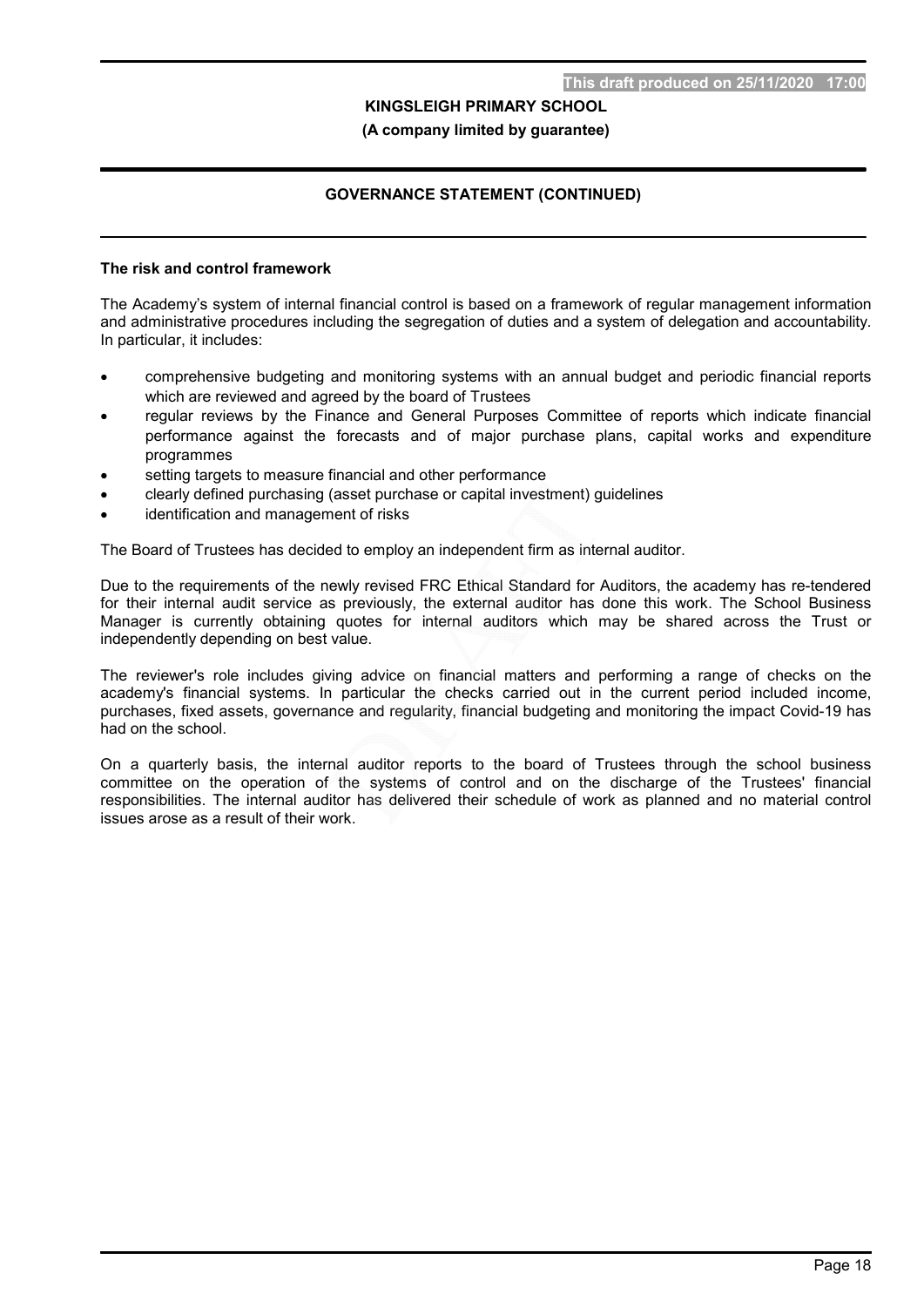(A company limited by guarantee)

# GOVERNANCE STATEMENT (CONTINUED)

#### Review of effectiveness

As accounting officer, the Headteacher has responsibility for reviewing the effectiveness of the system of internal control. During the year in question the review has been informed by:

- the work of the internal auditors;
- the work of the external auditors;
- the financial management and governance self-assessment process;
- the school resource management self-assessment tool;
- the work of the executive managers within the Academy who have responsibility for the development and maintenance of the internal control framework.

The accounting officer has been advised of the implications of the result of their review of the system of internal control by the school business committee and a plan to address weaknesses and ensure continuous improvement of the system is in place.

Approved by order of the members of the Board of Trustees on **Example 20** and signed on their behalf by:

H Mckell Chair of Trustees J Lumber Accounting Officer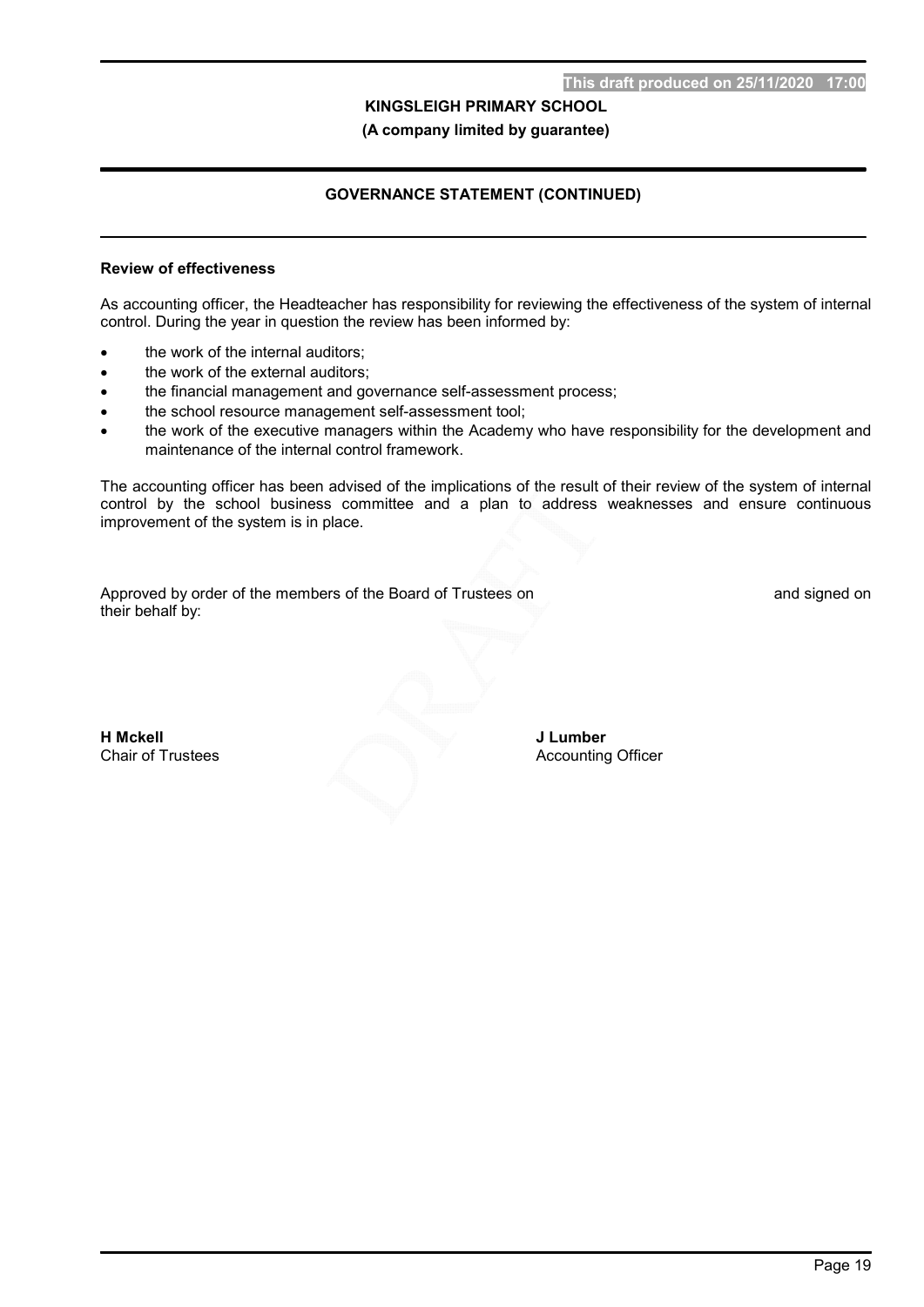# STATEMENT ON REGULARITY, PROPRIETY AND COMPLIANCE

As accounting officer of Kingsleigh Primary School I have considered my responsibility to notify the Academy board of Trustees and the Education & Skills Funding Agency (ESFA) of material irregularity, impropriety and non-compliance with terms and conditions of all funding received by the Academy, under the funding agreement in place between the Academy and the Secretary of State for Education. As part of my consideration I have had due regard to the requirements of the Academies Financial Handbook 2019.

I confirm that I and the Academy board of Trustees are able to identify any material irregular or improper use of all funds by the Academy, or material non-compliance with the terms and conditions of funding under the Academy's funding agreement and the Academies Financial Handbook 2019.

I confirm that no instances of material irregularity, impropriety or funding non-compliance have been discovered to date. If any instances are identified after the date of this statement, these will be notified to the board of Trustees and ESFA.

J Lumber Accounting Officer Date: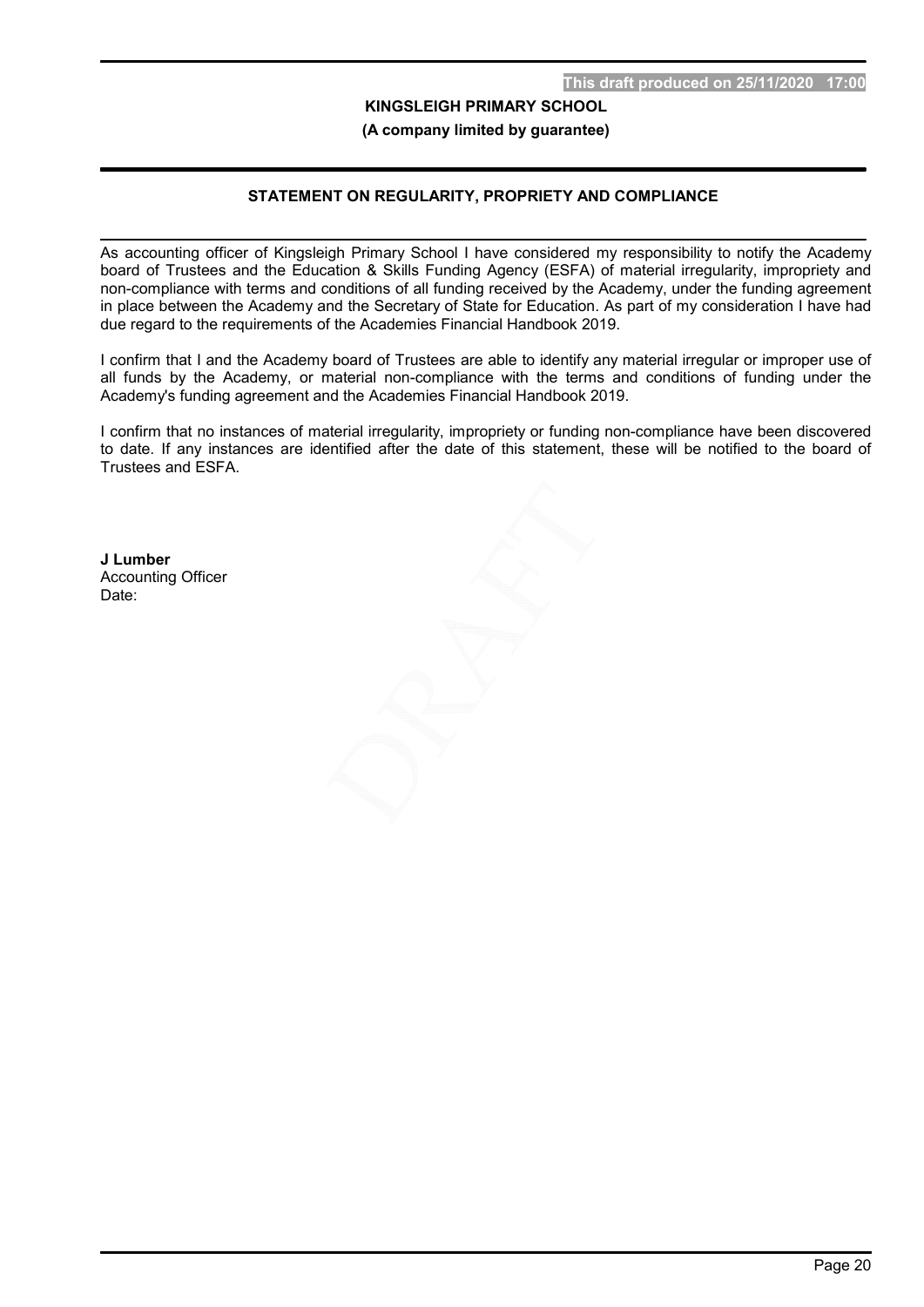#### (A company limited by guarantee)

#### STATEMENT OF TRUSTEES' RESPONSIBILITIES FOR THE YEAR ENDED 31 AUGUST 2020

The Trustees (who are also the directors of the charitable company for the purposes of company law) are responsible for preparing the Trustees' report and the financial statements in accordance with the Academies Accounts Direction published by the Education and Skills Funding Agency, United Kingdom Accounting Standards (United Kingdom Generally Accepted Accounting Practice) and applicable law and regulations.

Company law requires the Trustees to prepare financial statements for each financial year. Under company law, the Trustees must not approve the financial statements unless they are satisfied that they give a true and fair view of the state of affairs of the charitable company and of its incoming resources and application of resources, including its income and expenditure, for that period. In preparing these financial statements, the Trustees are required to:

- select suitable accounting policies and then apply them consistently;
- observe the methods and principles of the Charities SORP 2019 and the Academies Accounts Direction 2019 to 2020;
- make judgments and accounting estimates that are reasonable and prudent;
- state whether applicable UK Accounting Standards have been followed, subject to any material departures disclosed and explained in the financial statements;
- prepare the financial statements on the going concern basis unless it is inappropriate to presume that the charitable company will continue in business.

The Trustees are responsible for keeping adequate accounting records that are sufficient to show and explain the charitable company's transactions and disclose with reasonable accuracy at any time the financial position of the charitable company and enable them to ensure that the financial statements comply with the Companies Act 2006. They are also responsible for safeguarding the assets of the charitable company and hence for taking reasonable steps for the prevention and detection of fraud and other irregularities.

The Trustees are responsible for ensuring that in its conduct and operation the charitable company applies financial and other controls, which conform with the requirements both of propriety and of good financial management. They are also responsible for ensuring grants received from ESFA/DfE have been applied for the purposes intended.

The Trustees are responsible for the maintenance and integrity of the corporate and financial information included on the charitable company's website. Legislation in the United Kingdom governing the preparation and dissemination of financial statements may differ from legislation in other jurisdictions.

| Approved by order of the |  |  |  |                              | members of the Board of Trustees | on |
|--------------------------|--|--|--|------------------------------|----------------------------------|----|
|                          |  |  |  | and signed on its behalf by: |                                  |    |

H McKell Chair of Trustees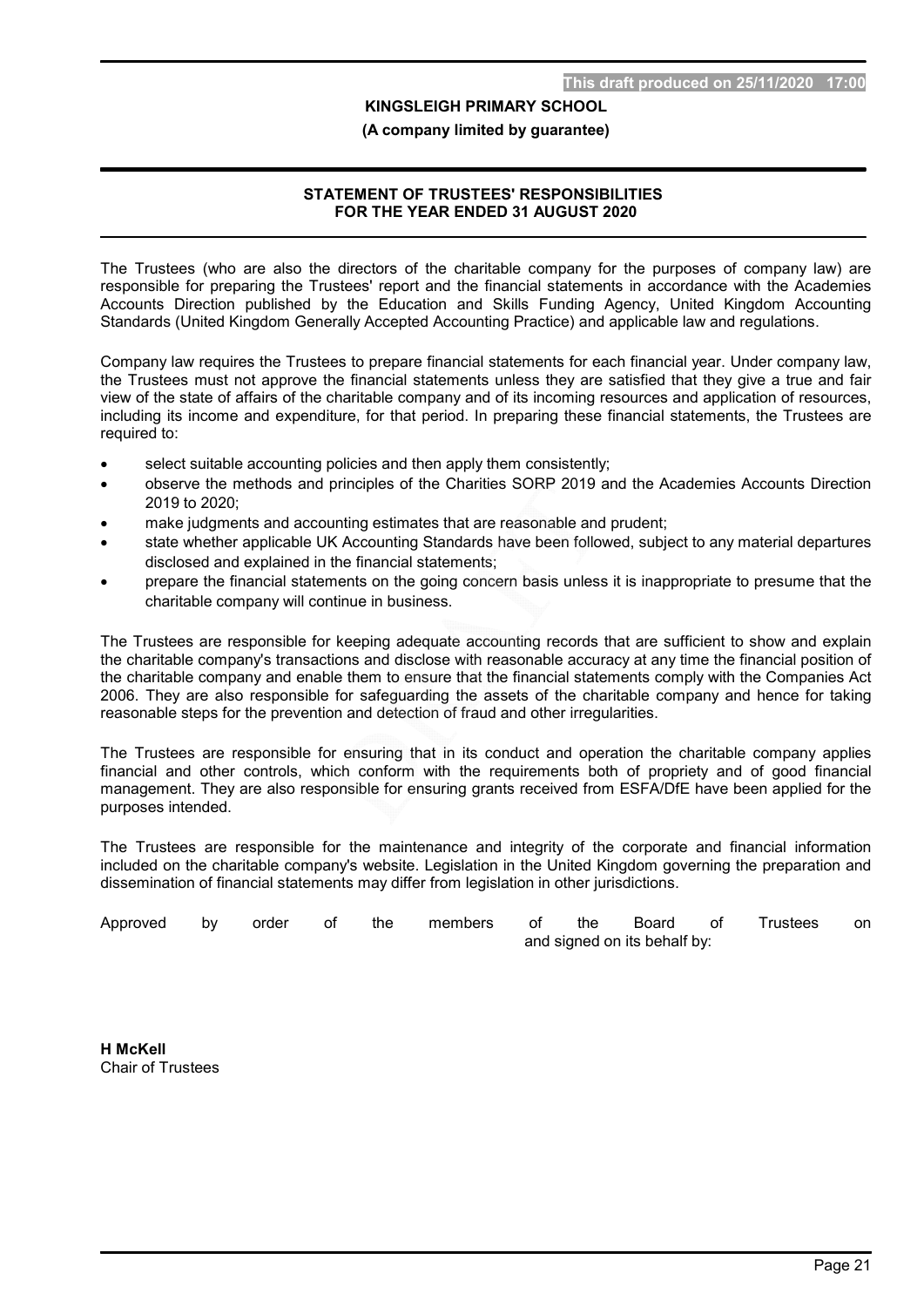#### (A company limited by guarantee)

#### INDEPENDENT AUDITORS' REPORT ON THE FINANCIAL STATEMENTS TO THE MEMBERS OF KINGSLEIGH PRIMARY SCHOOL

#### Opinion

We have audited the financial statements of Kingsleigh Primary School (the 'Academy') for the year ended 31 August 2020 which comprise the Statement of financial activities, the Balance sheet, the Statement of cash flows and the related notes, including a summary of significant accounting policies. The financial reporting framework that has been applied in their preparation is applicable law, United Kingdom Accounting Standards (United Kingdom Generally Accepted Accounting Practice), including Financial Reporting Standard 102 'The Financial Reporting Standard applicable in the UK and Republic of Ireland', the Charities SORP 2019 and the Academies Accounts Direction 2019 to 2020 issued by the Education and Skills Funding Agency.

In our opinion the financial statements:

- give a true and fair view of the state of the Academy's affairs as at 31 August 2020 and of its incoming resources and application of resources, including its income and expenditure for the year then ended;
- have been properly prepared in accordance with United Kingdom Generally Accepted Accounting Practice; and
- have been prepared in accordance with the requirements of the Companies Act 2006, the Charities SORP 2019 and the Academies Accounts Direction 2019 to 2020 issued by the Education and Skills Funding Agency.

#### Basis for opinion

We conducted our audit in accordance with International Standards on Auditing (UK) (ISAs (UK)) and applicable law. Our responsibilities under those standards are further described in the Auditors' responsibilities for the audit of the financial statements section of our report. We are independent of the Academy in accordance with the ethical requirements that are relevant to our audit of the financial statements in the United Kingdom, including the Financial Reporting Council's Ethical Standard, and we have fulfilled our other ethical responsibilities in accordance with these requirements. We believe that the audit evidence we have obtained is sufficient and appropriate to provide a basis for our opinion.

#### Conclusions relating to going concern

We have nothing to report in respect of the following matters in relation to which the ISAs (UK) require us to report to you where:

- the Trustees' use of the going concern basis of accounting in the preparation of the financial statements is not appropriate; or
- the Trustees have not disclosed in the financial statements any identified material uncertainties that may cast significant doubt about the Academy's ability to continue to adopt the going concern basis of accounting for a period of at least twelve months from the date when the financial statements are authorised for issue.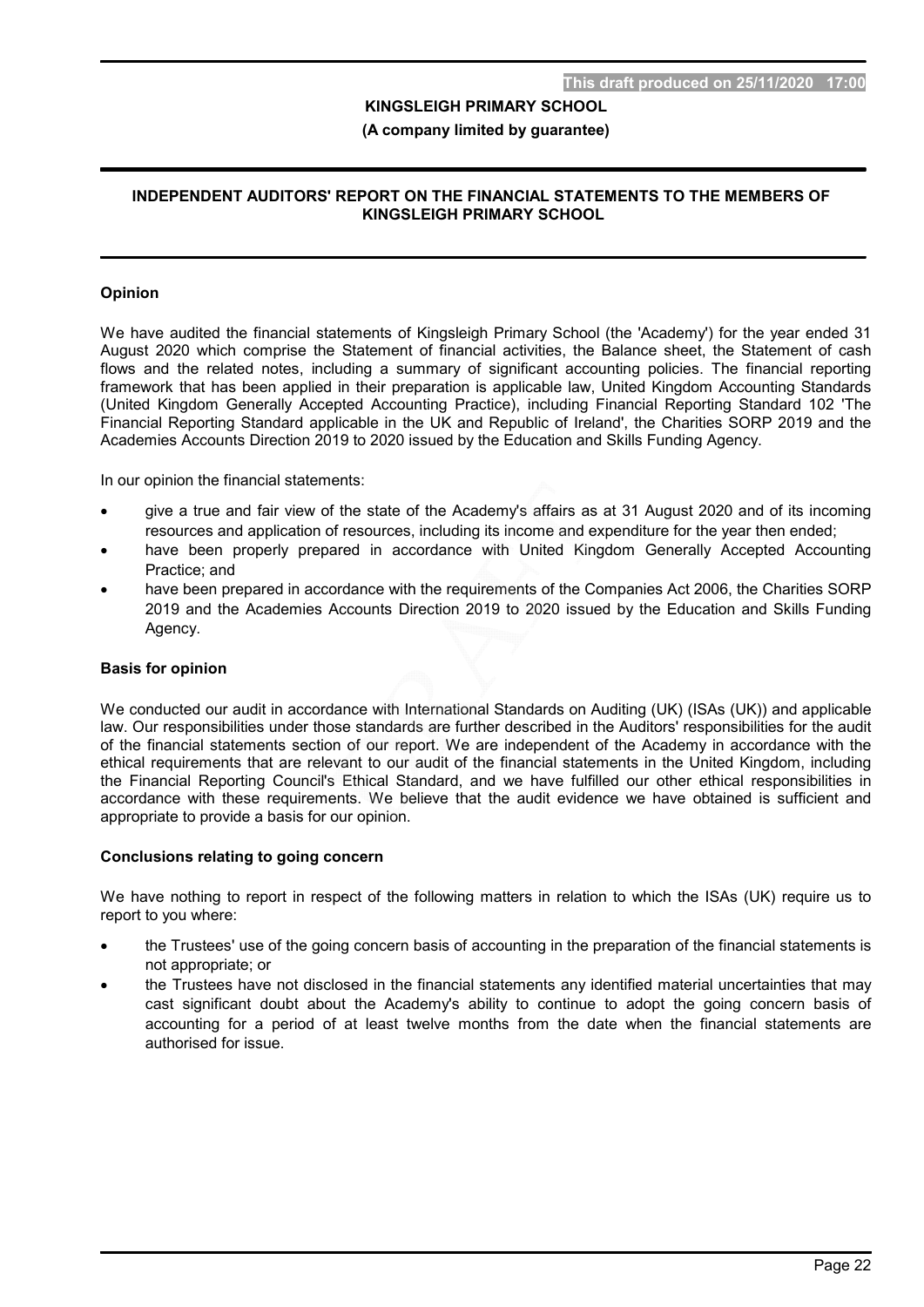#### (A company limited by guarantee)

#### INDEPENDENT AUDITORS' REPORT ON THE FINANCIAL STATEMENTS TO THE MEMBERS OF KINGSLEIGH PRIMARY SCHOOL (CONTINUED)

#### Other information

The Trustees are responsible for the other information. The other information comprises the information included in the Annual report, other than the financial statements and our Auditors' report thereon. Other information includes the Reference and administrative details, the Trustees' report including the Strategic report, and the Governance statement. Our opinion on the financial statements does not cover the other information and, except to the extent otherwise explicitly stated in our report, we do not express any form of assurance conclusion thereon.

In connection with our audit of the financial statements, our responsibility is to read the other information and, in doing so, consider whether the other information is materially inconsistent with the financial statements or our knowledge obtained in the audit or otherwise appears to be materially misstated. If we identify such material inconsistencies or apparent material misstatements, we are required to determine whether there is a material misstatement in the financial statements or a material misstatement of the other information. If, based on the work we have performed, we conclude that there is a material misstatement of this other information, we are required to report that fact.

We have nothing to report in this regard.

#### Opinion on other matters prescribed by the Companies Act 2006

In our opinion, based on the work undertaken in the course of the audit:

- the information given in the Trustees' report for the financial year for which the financial statements are prepared is consistent with the financial statements.
- the Trustees' report has been prepared in accordance with applicable legal requirements.

#### Matters on which we are required to report by exception

In the light of our knowledge and understanding of the Academy and its environment obtained in the course of the audit, we have not identified material misstatements in the Trustees' report.

We have nothing to report in respect of the following matters in relation to which the Companies Act 2006 requires us to report to you if, in our opinion:

- adequate accounting records have not been kept, or returns adequate for our audit have not been received from branches not visited by us; or
- the financial statements are not in agreement with the accounting records and returns; or
- certain disclosures of Trustees' remuneration specified by law are not made; or
- we have not received all the information and explanations we require for our audit.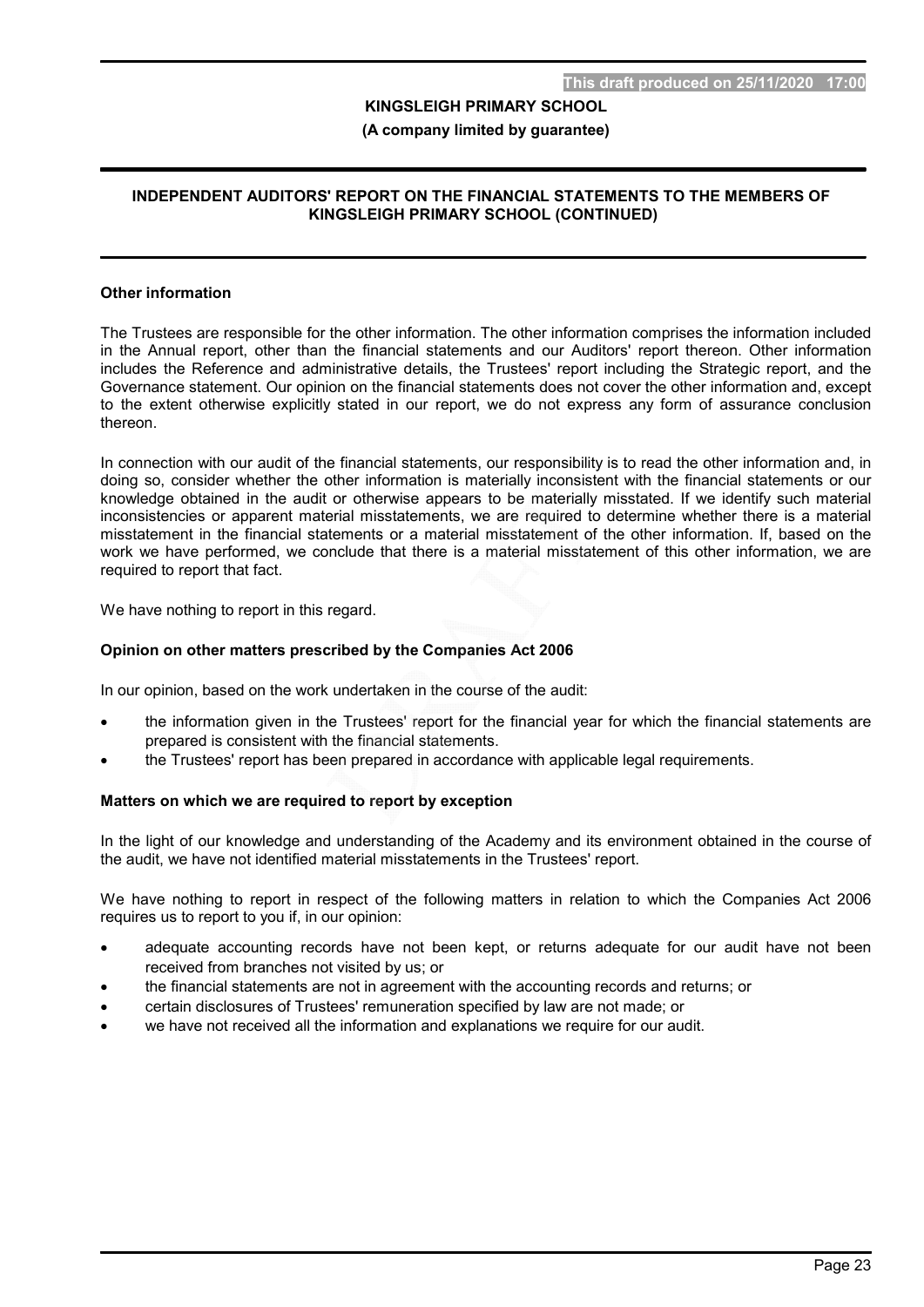#### (A company limited by guarantee)

#### INDEPENDENT AUDITORS' REPORT ON THE FINANCIAL STATEMENTS TO THE MEMBERS OF KINGSLEIGH PRIMARY SCHOOL (CONTINUED)

#### Responsibilities of trustees

As explained more fully in the Trustees' responsibilities statement, the Trustees (who are also the directors of the Academy for the purposes of company law) are responsible for the preparation of the financial statements and for being satisfied that they give a true and fair view, and for such internal control as the Trustees determine is necessary to enable the preparation of financial statements that are free from material misstatement, whether due to fraud or error.

In preparing the financial statements, the Trustees are responsible for assessing the Academy's ability to continue as a going concern, disclosing, as applicable, matters related to going concern and using the going concern basis of accounting unless the Trustees either intend to liquidate the Academy or to cease operations, or have no realistic alternative but to do so.

#### Auditors' responsibilities for the audit of the financial statements

Our objectives are to obtain reasonable assurance about whether the financial statements as a whole are free from material misstatement, whether due to fraud or error, and to issue an Auditors' report that includes our opinion. Reasonable assurance is a high level of assurance, but is not a guarantee that an audit conducted in accordance with ISAs (UK) will always detect a material misstatement when it exists. Misstatements can arise from fraud or error and are considered material if, individually or in the aggregate, they could reasonably be expected to influence the economic decisions of users taken on the basis of these financial statements.

A further description of our responsibilities for the audit of the financial statements is located on the Financial Reporting Council's website at: www.frc.org.uk/auditorsresponsibilities. This description forms part of our Auditors' report.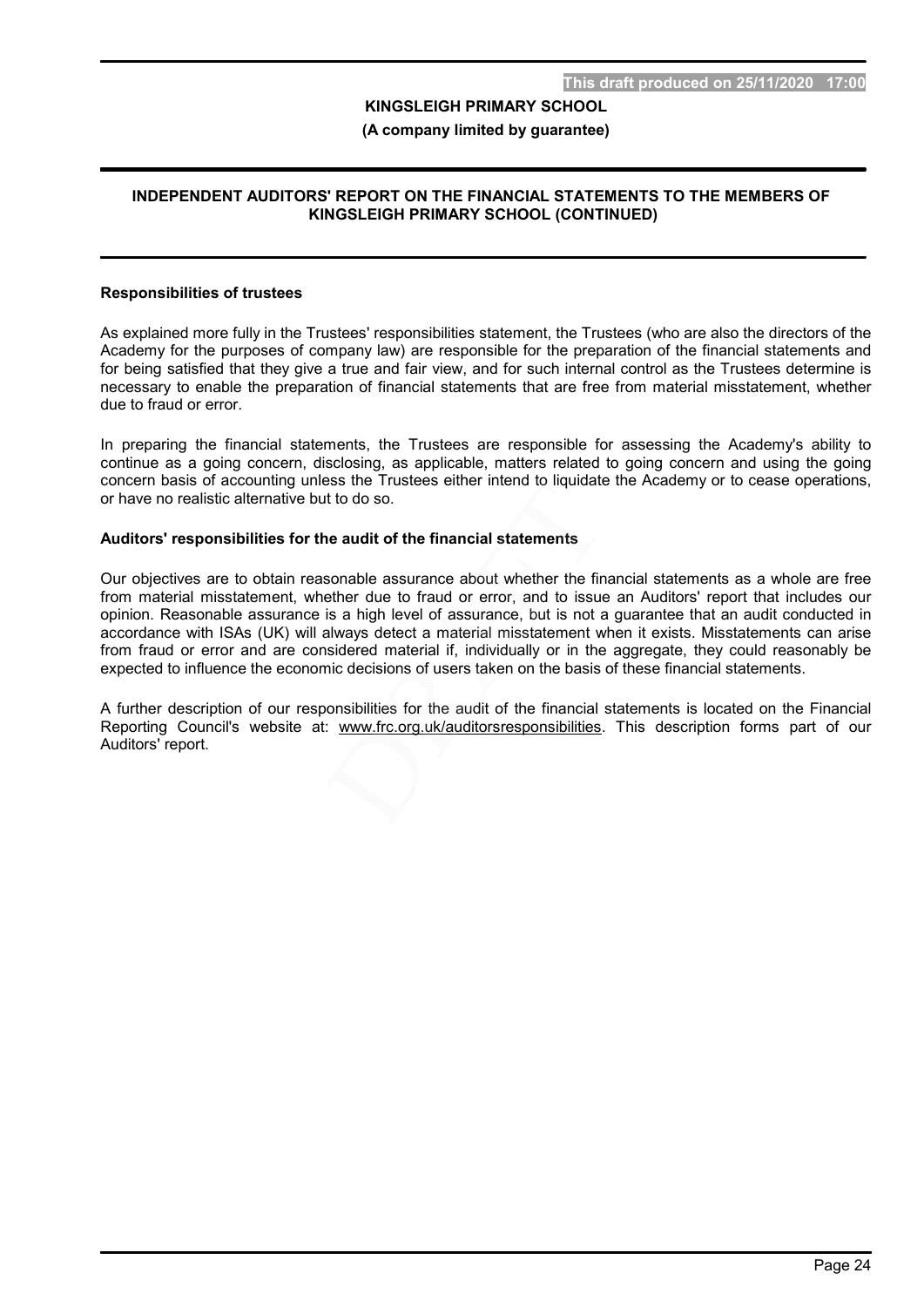#### (A company limited by guarantee)

#### INDEPENDENT AUDITORS' REPORT ON THE FINANCIAL STATEMENTS TO THE MEMBERS OF KINGSLEIGH PRIMARY SCHOOL (CONTINUED)

#### Use of our report

This report is made solely to the Academy's members, as a body, in accordance with Chapter 3 of Part 16 of the Companies Act 2006. Our audit work has been undertaken so that we might state to the Academy's members those matters we are required to state to them in an Auditors' report and for no other purpose. To the fullest extent permitted by law, we do not accept or assume responsibility to anyone other than the Academy and its members, as a body, for our audit work, for this report, or for the opinions we have formed.

Misty Nickells FCA (Senior statutory auditor) for and on behalf of **Griffin** Statutory Auditor

Silverdown Office Park Exeter Airport Business Park Exeter EX5 2UX

Date: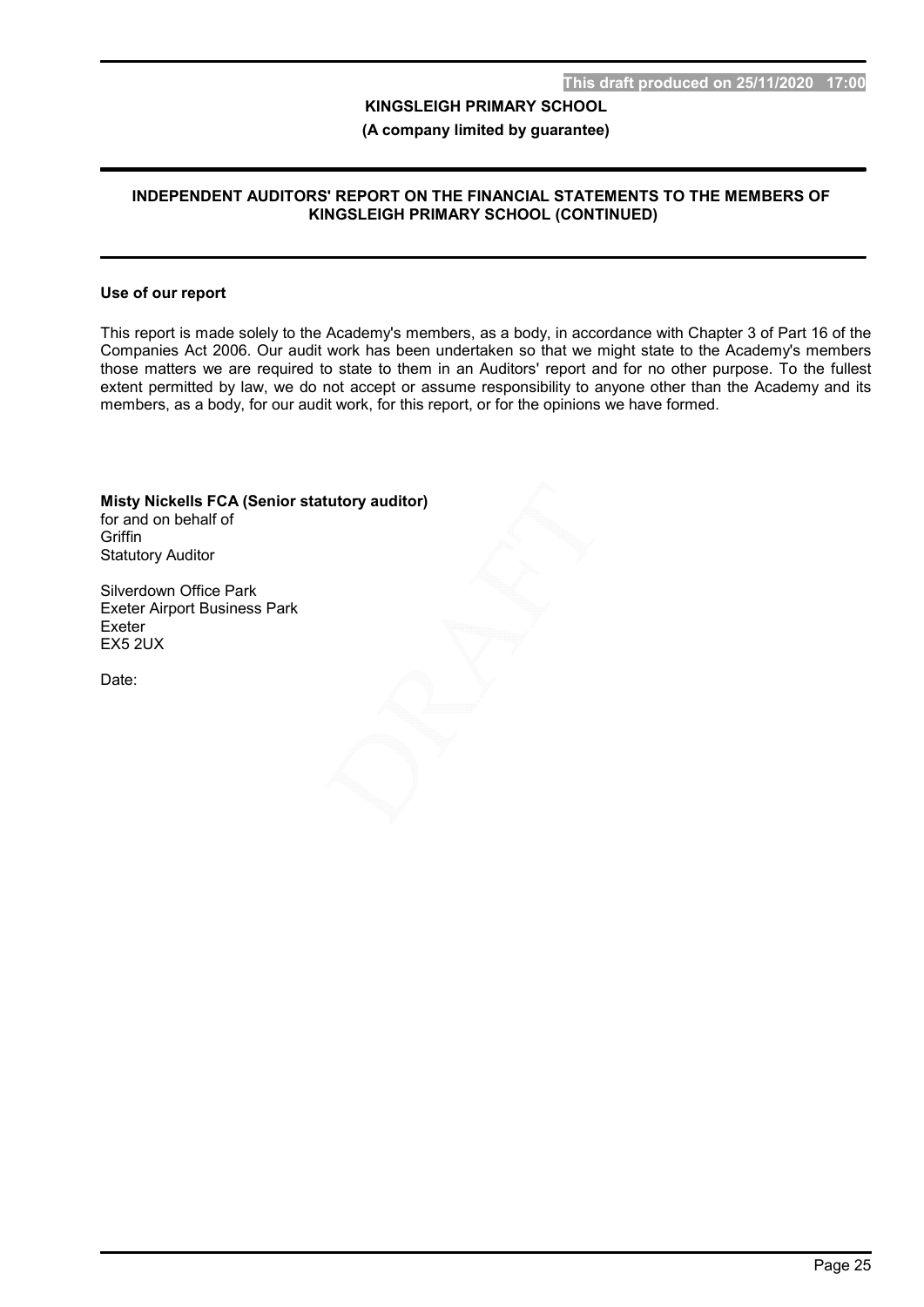#### (A company limited by guarantee)

#### INDEPENDENT REPORTING ACCOUNTANT'S ASSURANCE REPORT ON REGULARITY TO KINGSLEIGH PRIMARY SCHOOL AND THE EDUCATION & SKILLS FUNDING AGENCY

In accordance with the terms of our engagement letter dated 21 August 2018 and further to the requirements of the Education and Skills Funding Agency (ESFA) as included in the Academies Accounts Direction 2019 to 2020, we have carried out an engagement to obtain limited assurance about whether the expenditure disbursed and income received by Kingsleigh Primary School during the year 1 September 2019 to 31 August 2020 have been applied to the purposes identified by Parliament and the financial transactions conform to the authorities which govern them.

This report is made solely to Kingsleigh Primary School and ESFA in accordance with the terms of our engagement letter. Our work has been undertaken so that we might state to Kingsleigh Primary School and ESFA those matters we are required to state in a report and for no other purpose. To the fullest extent permitted by law, we do not accept or assume responsibility to anyone other than Kingsleigh Primary School and ESFA, for our work, for this report, or for the conclusion we have formed.

#### Respective responsibilities of Kingsleigh Primary School's accounting officer and the reporting accountant

The accounting officer is responsible, under the requirements of Kingsleigh Primary School's funding agreement with the Secretary of State for Education dated 1 December 2015 and the Academies Financial Handbook, extant from 1 September 2019, for ensuring that expenditure disbursed and income received is applied for the purposes intended by Parliament and the financial transactions conform to the authorities which govern them.

Our responsibilities for this engagement are established in the United Kingdom by our profession's ethical guidance and are to obtain limited assurance and report in accordance with our engagement letter and the requirements of the Academies Accounts Direction 2019 to 2020. We report to you whether anything has come to our attention in carrying out our work which suggests that in all material respects, expenditure disbursed and income received during the year 1 September 2019 to 31 August 2020 have not been applied to purposes intended by Parliament or that the financial transactions do not conform to the authorities which govern them.

#### Approach

We conducted our engagement in accordance with the Academies Accounts Direction 2019 to 2020 issued by ESFA. We performed a limited assurance engagement as defined in our engagement letter.

The objective of a limited assurance engagement is to perform such procedures as to obtain information and explanations in order to provide us with sufficient appropriate evidence to express a negative conclusion on regularity.

A limited assurance engagement is more limited in scope than a reasonable assurance engagement and consequently does not enable us to obtain assurance that we would become aware of all significant matters that might be identified in a reasonable assurance engagement. Accordingly, we do not express a positive opinion.

Our engagement includes examination, on a test basis, of evidence relevant to the regularity and propriety of the Academy's income and expenditure.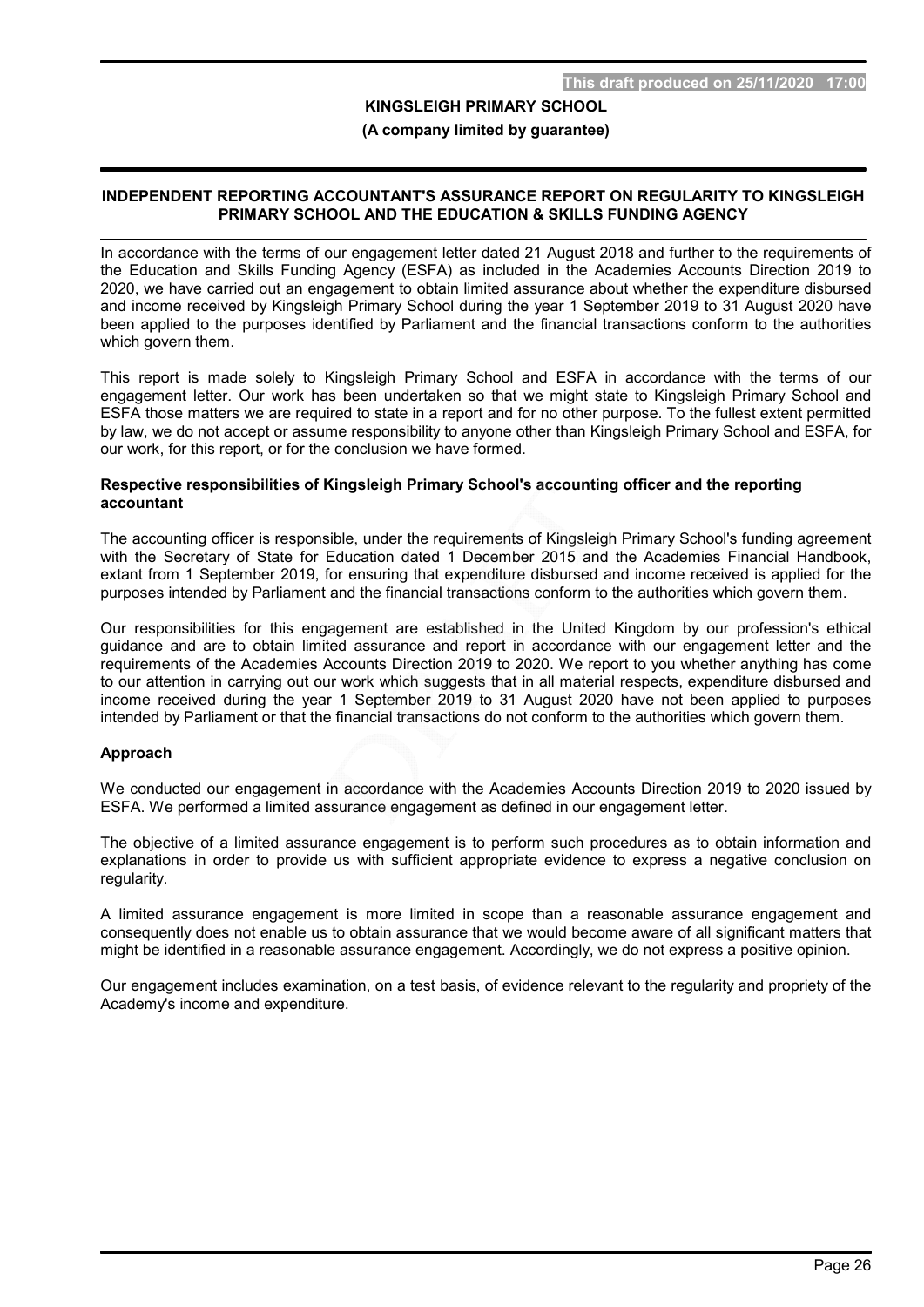(A company limited by guarantee)

#### INDEPENDENT REPORTING ACCOUNTANT'S ASSURANCE REPORT ON REGULARITY TO KINGSLEIGH PRIMARY SCHOOL AND THE EDUCATION & SKILLS FUNDING AGENCY (CONTINUED)

# Conclusion

In the course of our work, nothing has come to our attention which suggest in all material respects the expenditure disbursed and income received during the year 1 September 2019 to 31 August 2020 has not been applied to purposes intended by Parliament and the financial transactions do not conform to the authorities which govern them.

Misty Nickells FCA (Senior statutory Auditor) Reporting Accountants

Silverdown Office Park Exeter Airport Business Park Exeter EX5 2UX

Date: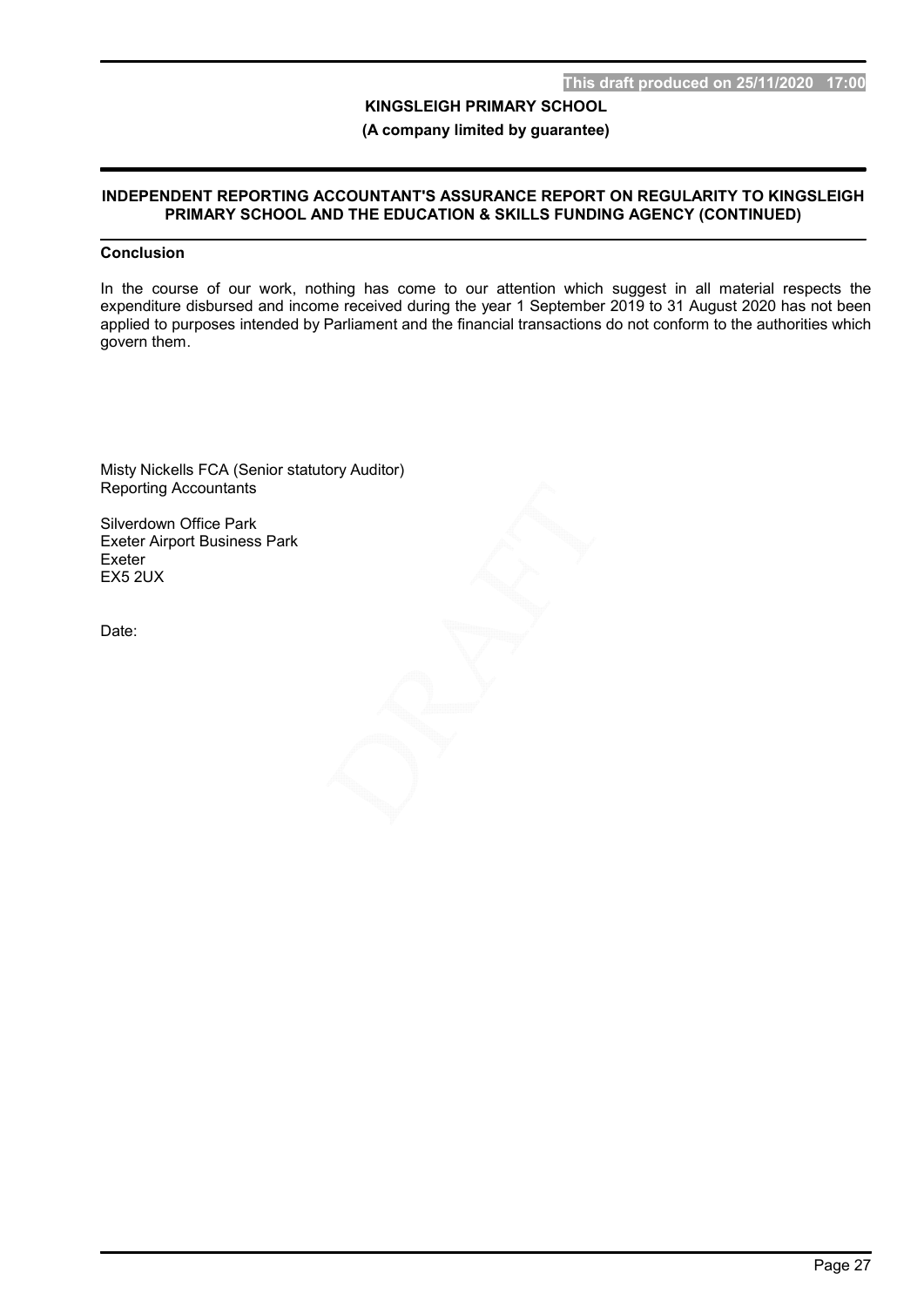(A company limited by guarantee)

#### STATEMENT OF FINANCIAL ACTIVITIES (INCORPORATING INCOME AND EXPENDITURE ACCOUNT) FOR THE YEAR ENDED 31 AUGUST 2020

| <b>Note</b>                              | <b>Unrestricted</b><br>funds<br>2020<br>£ | <b>Restricted</b><br>funds<br>2020<br>£ | <b>Restricted</b><br>fixed asset<br>funds<br>2020<br>£ | <b>Total</b><br>funds<br>2020<br>£ | Total<br>funds<br>2019<br>£ |
|------------------------------------------|-------------------------------------------|-----------------------------------------|--------------------------------------------------------|------------------------------------|-----------------------------|
| Income from:                             |                                           |                                         |                                                        |                                    |                             |
| Donations and capital                    |                                           |                                         |                                                        |                                    |                             |
| 3<br>grants                              | 1,325                                     | 5,000                                   | 12,788                                                 | 19,113                             | 60,833                      |
| Charitable activities<br>4               | 5,843                                     | 3,881,449                               |                                                        | 3,887,292                          | 3,538,661                   |
| Other trading activities                 | 57,363                                    |                                         |                                                        | 57,363                             | 98,416                      |
| Investments<br>6                         | 260                                       |                                         |                                                        | 260                                | 292                         |
| <b>Total income</b>                      | 64,791                                    | 3,886,449                               | 12,788                                                 | 3,964,028                          | 3,698,202                   |
| <b>Expenditure on:</b>                   |                                           |                                         |                                                        |                                    |                             |
| Raising funds                            | 45,115                                    |                                         |                                                        | 45,115                             | 65,390                      |
| Charitable activities<br>$\overline{7}$  | 100,062                                   | 4,057,229                               | 128,888                                                | 4,286,179                          | 3,839,491                   |
| <b>Total expenditure</b>                 | 145,177                                   | 4,057,229                               | 128,888                                                | 4,331,294                          | 3,904,881                   |
|                                          |                                           |                                         |                                                        |                                    |                             |
| Net expenditure                          | (80, 386)                                 | (170, 780)                              | (116, 100)                                             | (367, 266)                         | (206, 679)                  |
| Transfers between<br>16<br>funds         |                                           | (10, 864)                               | 10,864                                                 |                                    |                             |
| Net movement in<br>funds before other    |                                           |                                         |                                                        |                                    |                             |
| recognised<br>gains/(losses)             | (80, 386)                                 | (181, 644)                              | (105, 236)                                             | (367, 266)                         | (206, 679)                  |
| Other recognised<br>gains/(losses):      |                                           |                                         |                                                        |                                    |                             |
| Actuarial losses on                      |                                           |                                         |                                                        |                                    |                             |
| defined benefit pension<br>22<br>schemes |                                           | (1,075,000)                             |                                                        | (1,075,000)                        | (292,000)                   |
| Net movement in<br>funds                 | (80, 386)                                 | (1, 256, 644)                           | (105, 236)                                             | (1, 442, 266)                      | (498, 679)                  |
| <b>Reconciliation of</b><br>funds:       |                                           |                                         |                                                        |                                    |                             |
| Total funds brought<br>forward           | 228,831                                   | (1,961,631)                             | 5,475,485                                              | 3,742,685                          | 4,241,364                   |
| Net movement in funds                    | (80, 386)                                 | (1, 256, 644)                           | (105, 236)                                             | (1,442,266)                        | (498, 679)                  |
| <b>Total funds carried</b><br>forward    | 148,445                                   | (3, 218, 275)                           | 5,370,249                                              | 2,300,419                          | 3,742,685                   |

The Statement of financial activities includes all gains and losses recognised in the year.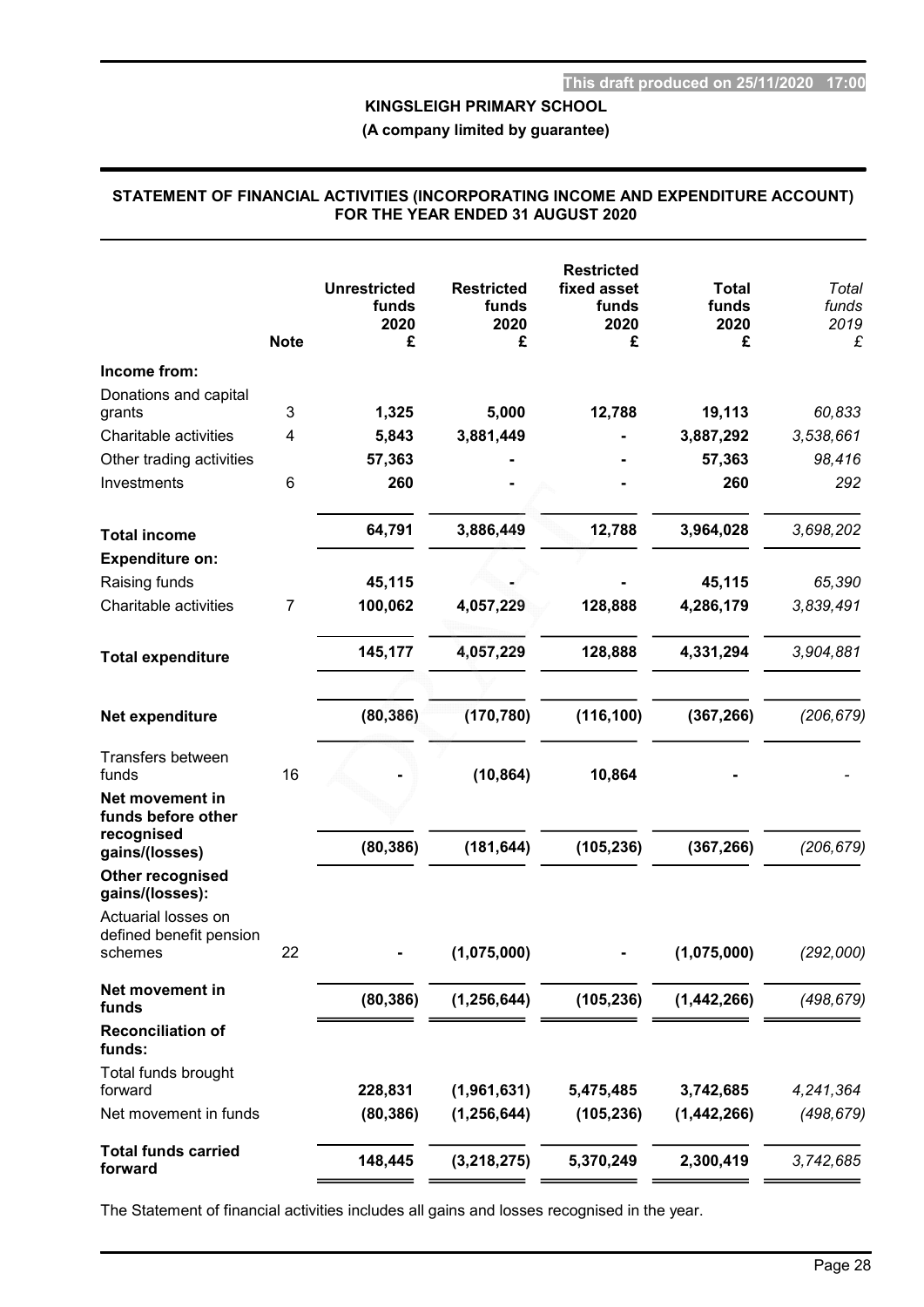# (A company limited by guarantee)

#### STATEMENT OF FINANCIAL ACTIVITIES (INCORPORATING INCOME AND EXPENDITURE ACCOUNT) (CONTINUED) FOR THE YEAR ENDED 31 AUGUST 2020

The notes on pages 33 to 63 form part of these financial statements.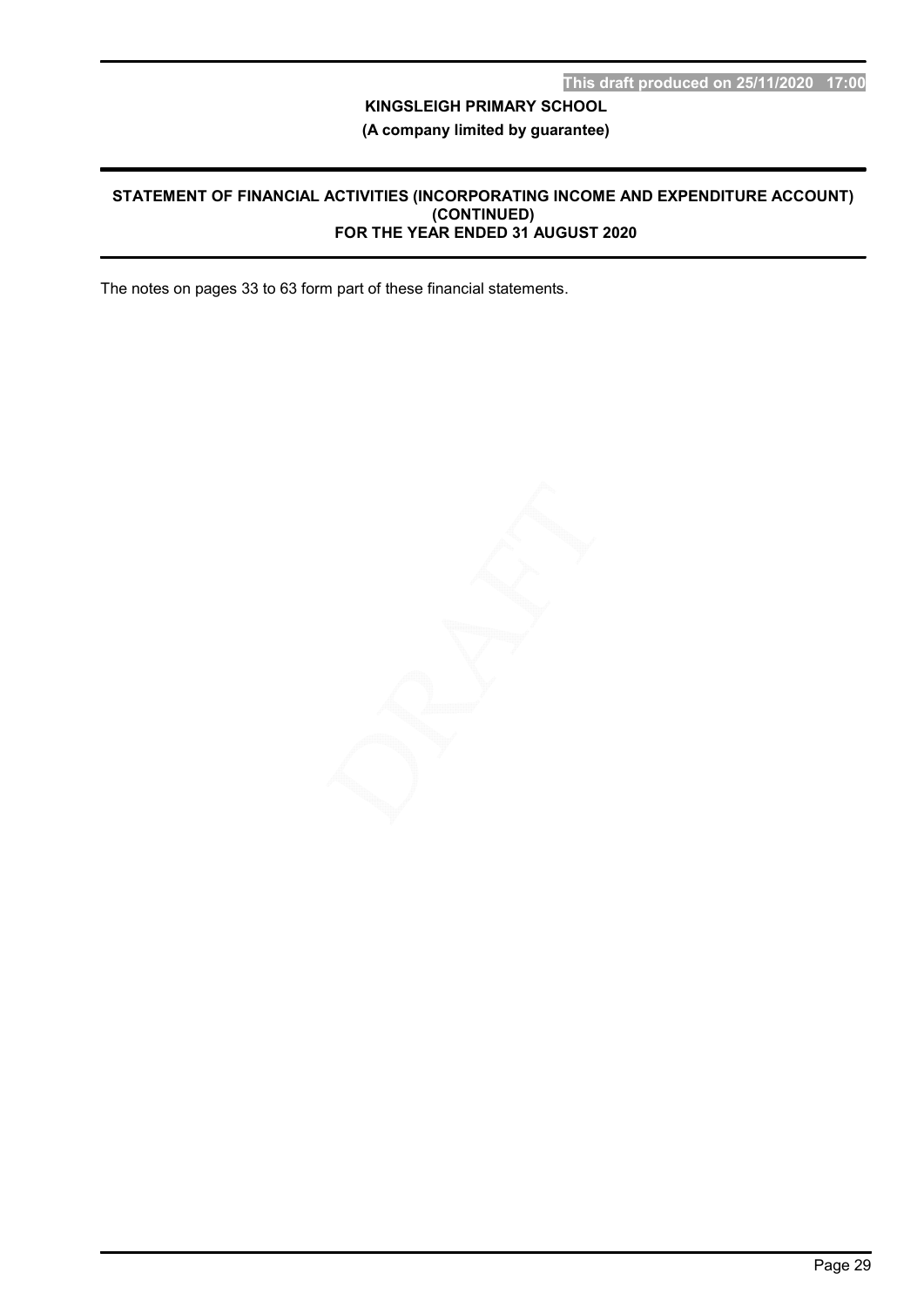#### (A company limited by guarantee) REGISTERED NUMBER: 09872178

#### BALANCE SHEET FOR THE YEAR ENDED 31 AUGUST 2020

|                                                         | <b>Note</b> |               | 2020<br>£     |               | 2019<br>£     |
|---------------------------------------------------------|-------------|---------------|---------------|---------------|---------------|
| <b>Fixed assets</b>                                     |             |               |               |               |               |
| Tangible assets                                         | 13          |               | 5,370,249     |               | 5,475,485     |
|                                                         |             |               | 5,370,249     |               | 5,475,485     |
| <b>Current assets</b>                                   |             |               |               |               |               |
| Debtors                                                 | 14          | 158,558       |               | 135,090       |               |
| Cash at bank and in hand                                |             | 536,170       |               | 539,441       |               |
|                                                         |             | 694,728       |               | 674,531       |               |
| Creditors: amounts falling due within one<br>year       | 15          | (219, 558)    |               | (265, 331)    |               |
| <b>Net current assets</b>                               |             |               | 475,170       |               | 409,200       |
| <b>Total assets less current liabilities</b>            |             |               | 5,845,419     |               | 5,884,685     |
| Net assets excluding pension liability                  |             |               | 5,845,419     |               | 5,884,685     |
| Defined benefit pension scheme liability                | 22          |               | (3, 545, 000) |               | (2, 142, 000) |
| <b>Total net assets</b>                                 |             |               | 2,300,419     |               | 3,742,685     |
| <b>Funds of the Academy</b><br><b>Restricted funds:</b> |             |               |               |               |               |
| Fixed asset funds                                       | 16          | 5,370,249     |               | 5,475,485     |               |
| Restricted income funds                                 | 16          | 326,725       |               | 180,369       |               |
| Restricted funds excluding pension asset                | 16          | 5,696,974     |               | 5,655,854     |               |
| Pension reserve                                         | 16          | (3, 545, 000) |               | (2, 142, 000) |               |
| <b>Total restricted funds</b>                           | 16          |               | 2,151,974     |               | 3,513,854     |
| <b>Unrestricted income funds</b>                        | 16          |               | 148,445       |               | 228,831       |
| <b>Total funds</b>                                      |             |               | 2,300,419     |               | 3,742,685     |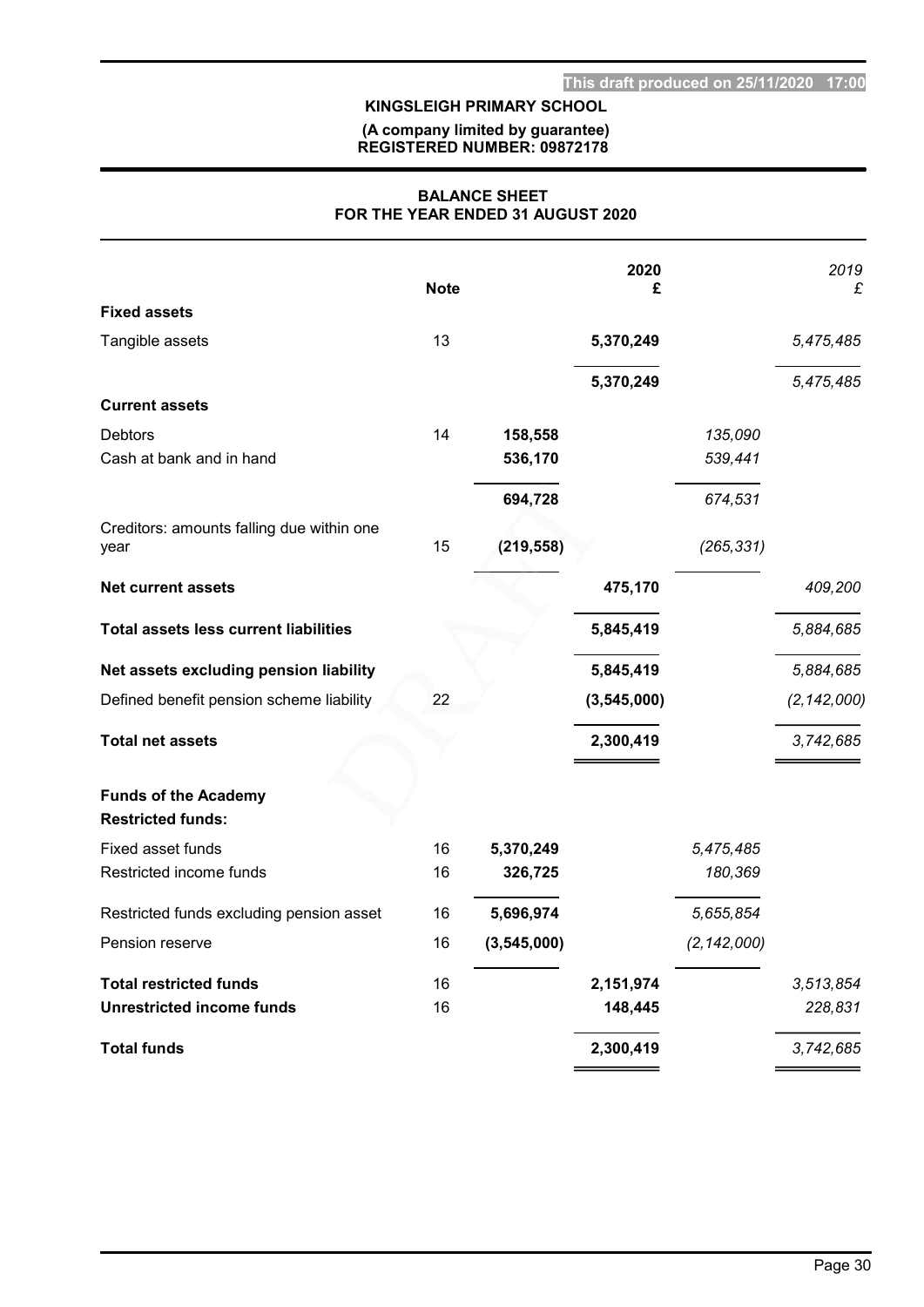(A company limited by guarantee)

### BALANCE SHEET (CONTINUED) FOR THE YEAR ENDED 31 AUGUST 2020

The financial statements on pages 28 to 63 were approved by the Trustees, and authorised for issue on and are signed on their behalf, by:

H McKell Chair of Trustees

The notes on pages 33 to 63 form part of these financial statements.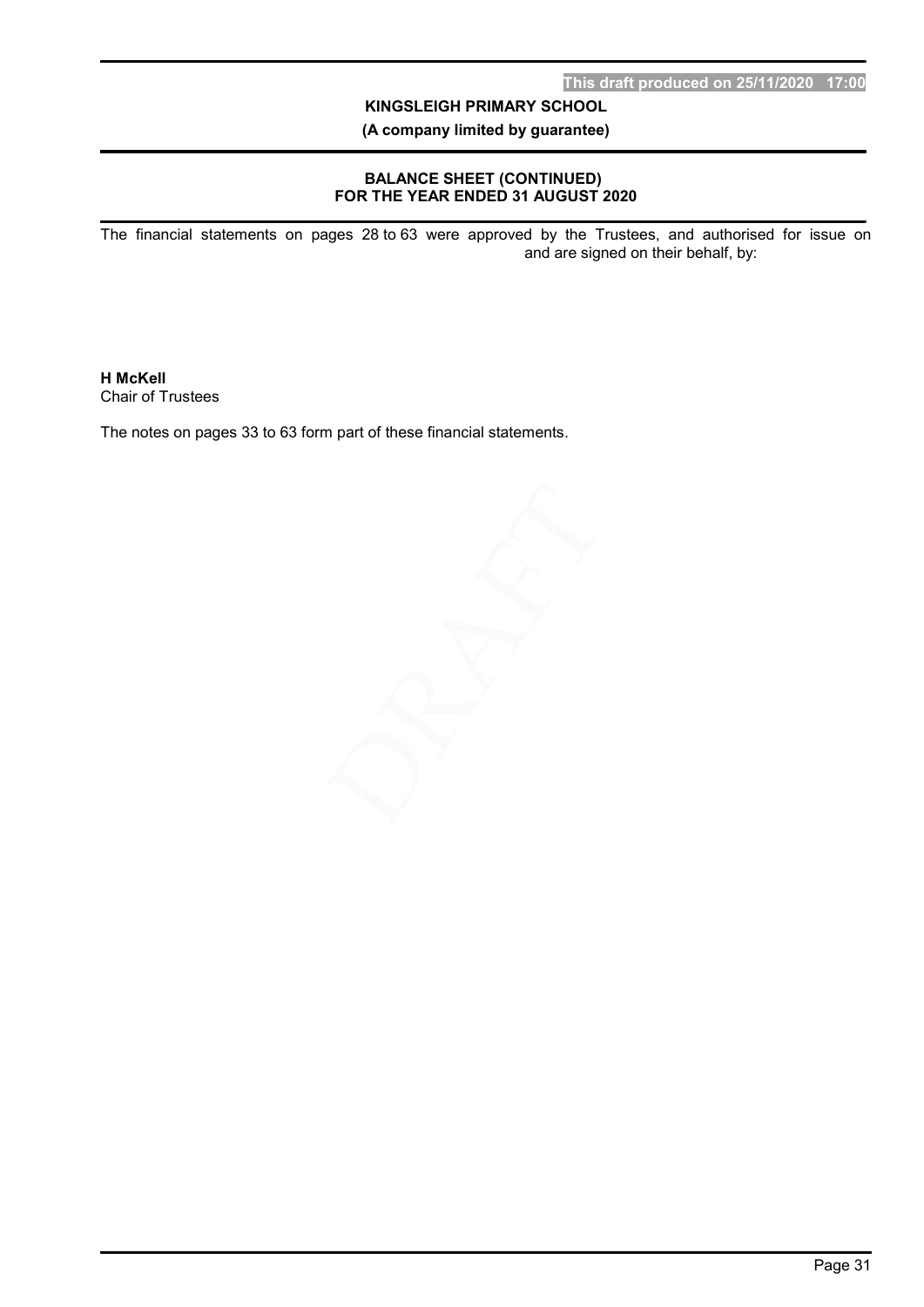(A company limited by guarantee)

#### STATEMENT OF CASH FLOWS FOR THE YEAR ENDED 31 AUGUST 2020

| Cash flows from operating activities                   | <b>Note</b> | 2020<br>£ | 2019<br>£ |
|--------------------------------------------------------|-------------|-----------|-----------|
| Net cash provided by operating activities              | 18          | 7,332     | 223,355   |
| Cash flows from investing activities                   | 19          | (10, 603) | (31, 032) |
| Change in cash and cash equivalents in the year        |             | (3,271)   | 192,323   |
| Cash and cash equivalents at the beginning of the year |             | 539,441   | 347,118   |
| Cash and cash equivalents at the end of the year       | 20, 21      | 536,170   | 539.441   |

The notes on pages 33 to 63 form part of these financial statements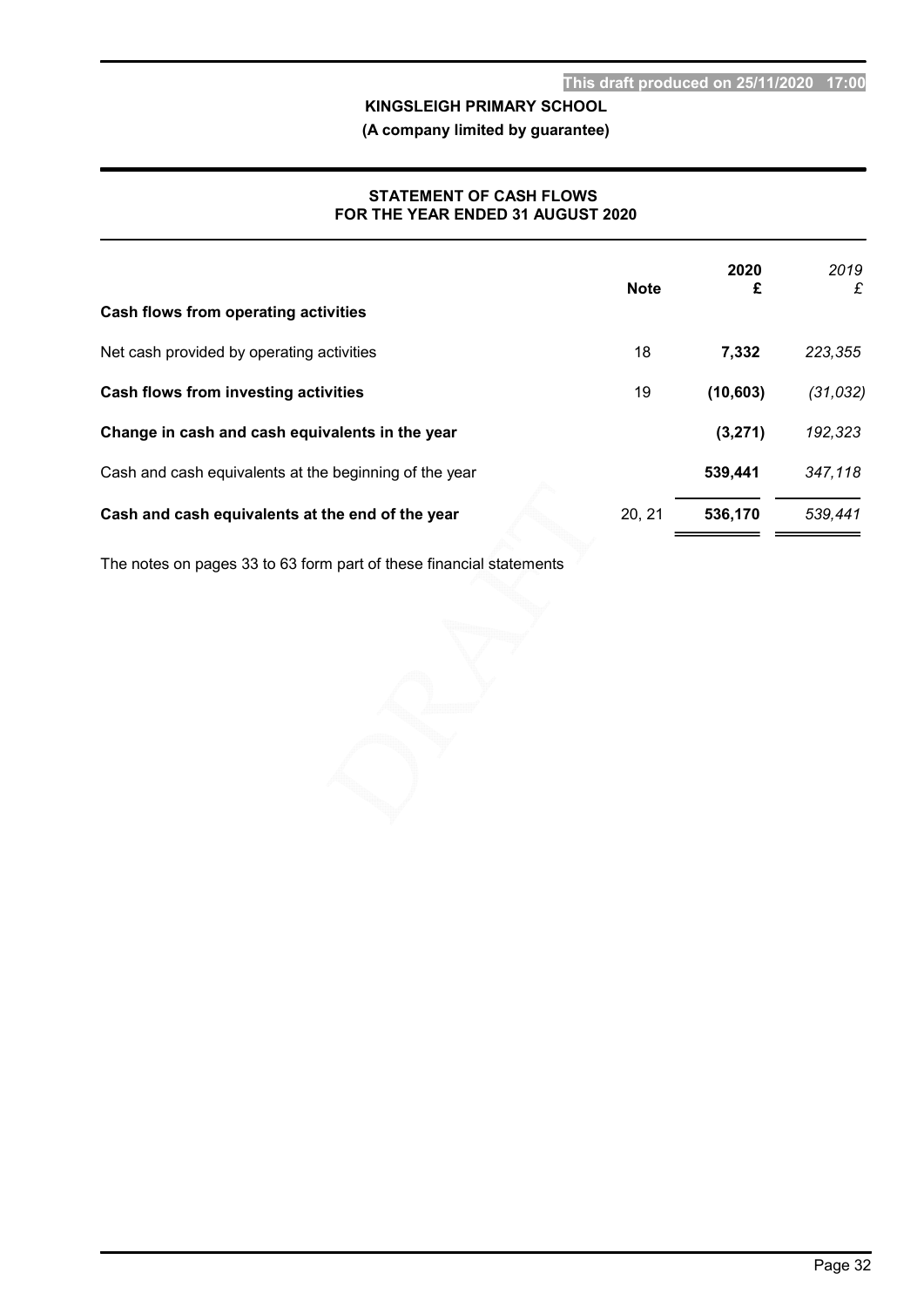#### (A company limited by guarantee)

#### NOTES TO THE FINANCIAL STATEMENTS FOR THE YEAR ENDED 31 AUGUST 2020

#### 1. Accounting policies

A summary of the principal accounting policies adopted (which have been applied consistently, except where noted), judgments and key sources of estimation uncertainty, is set out below.

#### 1.1 Basis of preparation of financial statements

The financial statements of the Academy, which is a public benefit entity under FRS 102, have been prepared under the historic cost convention in accordance with the Financial Reporting Standard Applicable in the UK and Republic of Ireland (FRS 102), the Accounting and Reporting by Charities: Statement of Recommended Practice applicable to charities preparing their accounts in accordance with the Financial Reporting Standard applicable in the UK and Republic of Ireland (FRS 102) (Charities SORP (FRS 102)), the Academies Accounts Direction 2019 to 2020 issued by ESFA, the Charities Act 2011 and the Companies Act 2006.

#### 1.2 Going concern

The Trustees assess whether the use of going concern is appropriate i.e. whether there are any material uncertainties related to events or conditions that may cast significant doubt on the ability of the Academy to continue as a going concern. The Trustees make this assessment in respect of a period of at least one year from the date of authorisation for issue of the financial statements and have concluded that the Academy has adequate resources to continue in operational existence for the foreseeable future and there are no material uncertainties about the Academy's ability to continue as a going concern, thus they continue to adopt the going concern basis of accounting in preparing the financial statements.

#### 1.3 Income

All incoming resources are recognised when the Academy has entitlement to the funds, the receipt is probable and the amount can be measured reliably.

#### Grants

Grants are included in the Statement of financial activities on a receivable basis. The balance of income received for specific purposes but not expended during the period is shown in the relevant funds on the Balance sheet. Where income is received in advance of meeting any performancerelated conditions there is not unconditional entitlement to the income and its recognition is deferred and included in creditors as deferred income until the performance-related conditions are met. Where entitlement occurs before income is received, the income is accrued.

General Annual Grant is recognised in full in the Statement of financial activities in the year for which it is receivable and any abatement in respect of the year is deducted from income and recognised as a liability.

Capital grants are recognised in full when there is an unconditional entitlement to the grant. Unspent amounts of capital grants are reflected in the Balance sheet in the restricted fixed asset fund. Capital grants are recognised when there is entitlement and are not deferred over the life of the asset on which they are expended.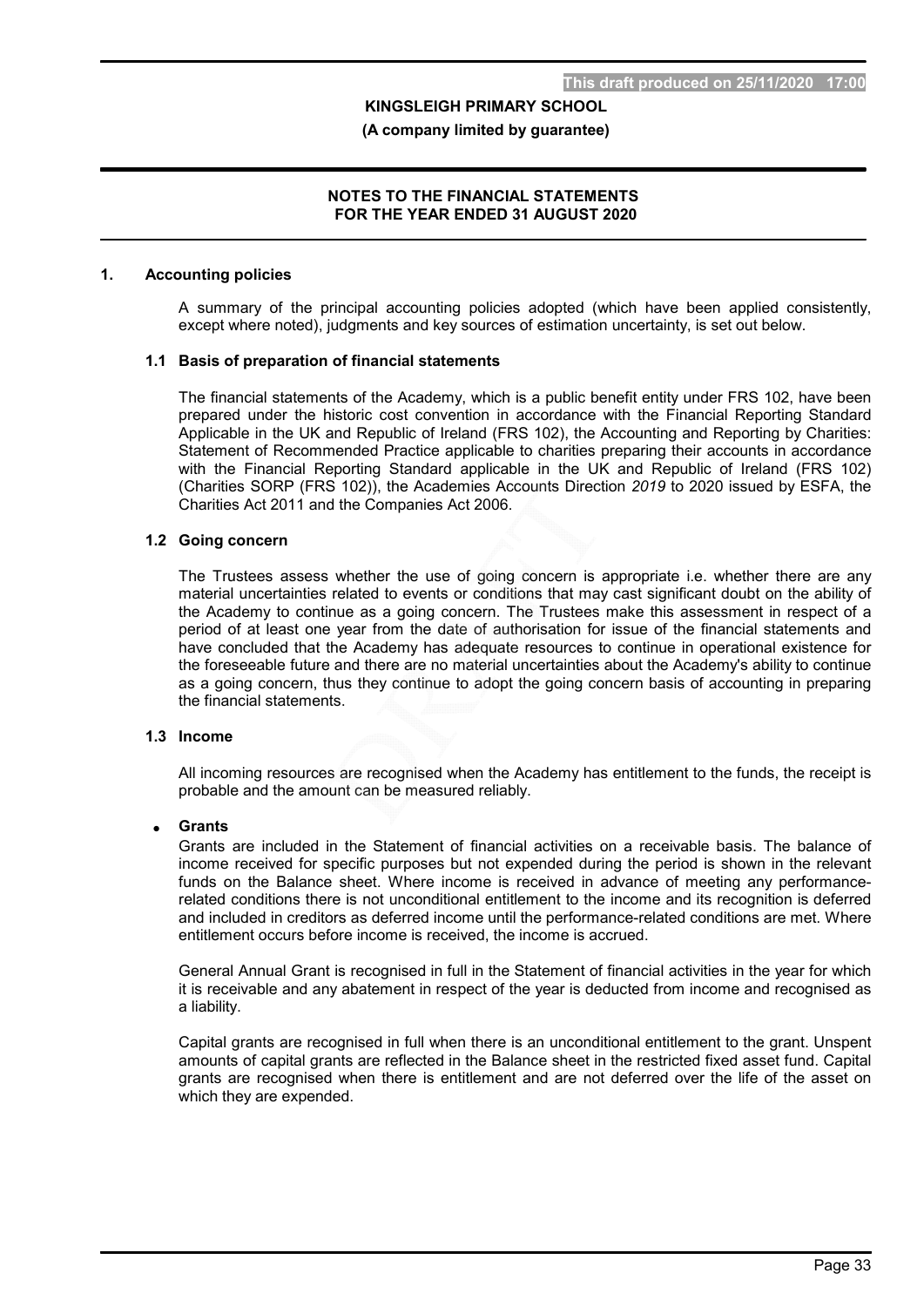(A company limited by guarantee)

#### NOTES TO THE FINANCIAL STATEMENTS FOR THE YEAR ENDED 31 AUGUST 2020

#### 1. Accounting policies (continued)

#### 1.3 Income (continued)

#### Sponsorship income

Sponsorship income provided to the Academy which amounts to a donation is recognised in the Statement of financial activities in the year in which it is receivable (where there are no performancerelated conditions) where receipt is probable and it can be measured reliably.

#### Donations

Donations are recognised on a receivable basis (where there are no performance-related conditions) where the receipt is probable and the amount can be reliably measured.

#### Other income

Other income, including the hire of facilities, is recognised in the year it is receivable and to the extent the Academy has provided the goods or services.

#### 1.4 Expenditure

Expenditure is recognised once there is a legal or constructive obligation to transfer economic benefit to a third party, it is probable that a transfer of economic benefits will be required in settlement and the amount of the obligation can be measured reliably. Expenditure is classified by activity. The costs of each activity are made up of the total of direct costs and shared costs, including support costs involved in undertaking each activity. Direct costs attributable to a single activity are allocated directly to that activity. Shared costs which contribute to more than one activity and support costs which are not attributable to a single activity are apportioned between those activities on a basis consistent with the use of resources. Central staff costs are allocated on the basis of time spent, and depreciation charges allocated on the portion of the asset's use.

#### Expenditure on raising funds

This includes all expenditure incurred by the Academy to raise funds for its charitable purposes and includes costs of all fundraising activities events and non-charitable trading.

#### Charitable activities

These are costs incurred on the Academy's educational operations, including support costs and costs relating to the governance of the Academy apportioned to charitable activities.

All resources expended are inclusive of irrecoverable VAT.

#### 1.5 Interest receivable

Interest on funds held on deposit is included when receivable and the amount can be measured reliably by the Academy; this is normally upon notification of the interest paid or payable by the institution with whom the funds are deposited.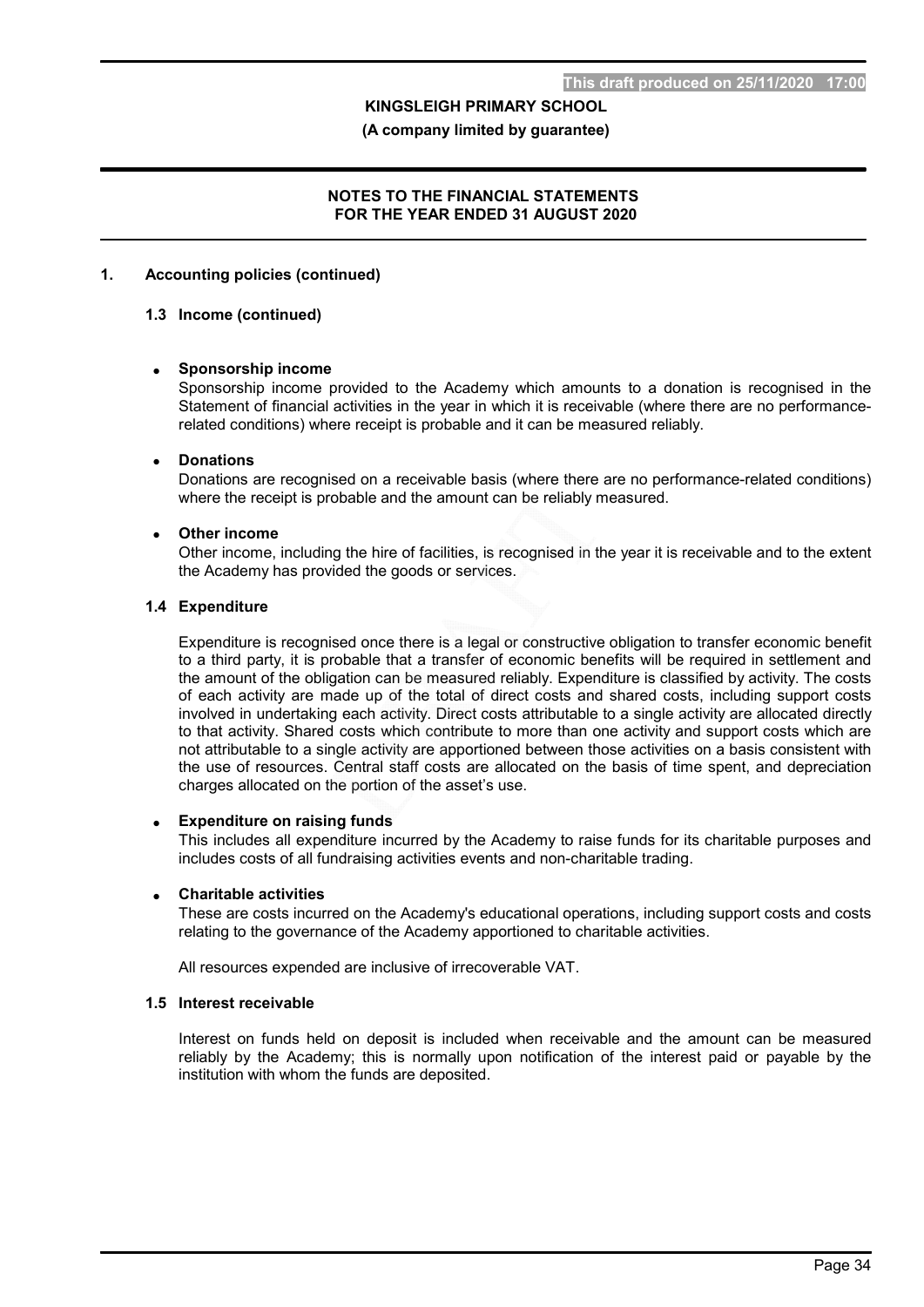#### (A company limited by guarantee)

#### NOTES TO THE FINANCIAL STATEMENTS FOR THE YEAR ENDED 31 AUGUST 2020

#### 1. Accounting policies (continued)

#### 1.6 Taxation

The Academy is considered to pass the tests set out in Paragraph 1 Schedule 6 of the Finance Act 2010 and therefore it meets the definition of a charitable company for UK corporation tax purposes.

Accordingly, the Academy is potentially exempt from taxation in respect of income or capital gains received within categories covered by Part 11, chapter 3 of the Corporation Tax Act 2010 or Section 256 of the Taxation of Chargeable Gains Act 1992, to the extent that such income or gains are applied exclusively to charitable purposes.

#### 1.7 Tangible fixed assets

Assets costing £1,000 or more are capitalised as tangible fixed assets and are carried at cost, net of depreciation and any provision for impairment.

Where tangible fixed assets have been acquired with the aid of specific grants, either from the government or from the private sector, they are included in the Balance sheet at cost and depreciated over their expected useful economic life. Where there are specific conditions attached to the funding requiring the continued use of the asset, the related grants are credited to a restricted fixed asset fund in the Statement of financial activities and carried forward in the Balance sheet. Depreciation on the relevant assets is charged directly to the restricted fixed asset fund in the Statement of financial activities. Where tangible fixed assets have been acquired with unrestricted funds, depreciation on such assets is charged to the unrestricted fund.

Depreciation is provided on all tangible fixed assets other than freehold land and assets under construction, at rates calculated to write off the cost of each asset on a straight-line basis over its expected useful life, as follows:

Depreciation is provided on the following bases:

| Land                         | - 125 years straight line |
|------------------------------|---------------------------|
| Long-term leasehold property | - 50 years straight line  |
| Furniture and equipment      | - 7 years straight line   |
| Computer equipment           | - 4 years straight line   |

A review for impairment of a fixed asset is carried out if events or changes in circumstances indicate that the carrying value of any fixed asset may not be recoverable. Shortfalls between the carrying value of fixed assets and their recoverable amounts are recognised as impairments. Impairment losses are recognised in the Statement of financial activities.

#### 1.8 Debtors

Trade and other debtors are recognised at the settlement amount after any trade discount offered. Prepayments are valued at the amount prepaid net of any trade discounts due.

#### 1.9 Cash at bank and in hand

Cash at bank and in hand includes cash and short-term highly liquid investments with a short maturity of three months or less from the date of acquisition or opening of the deposit or similar account.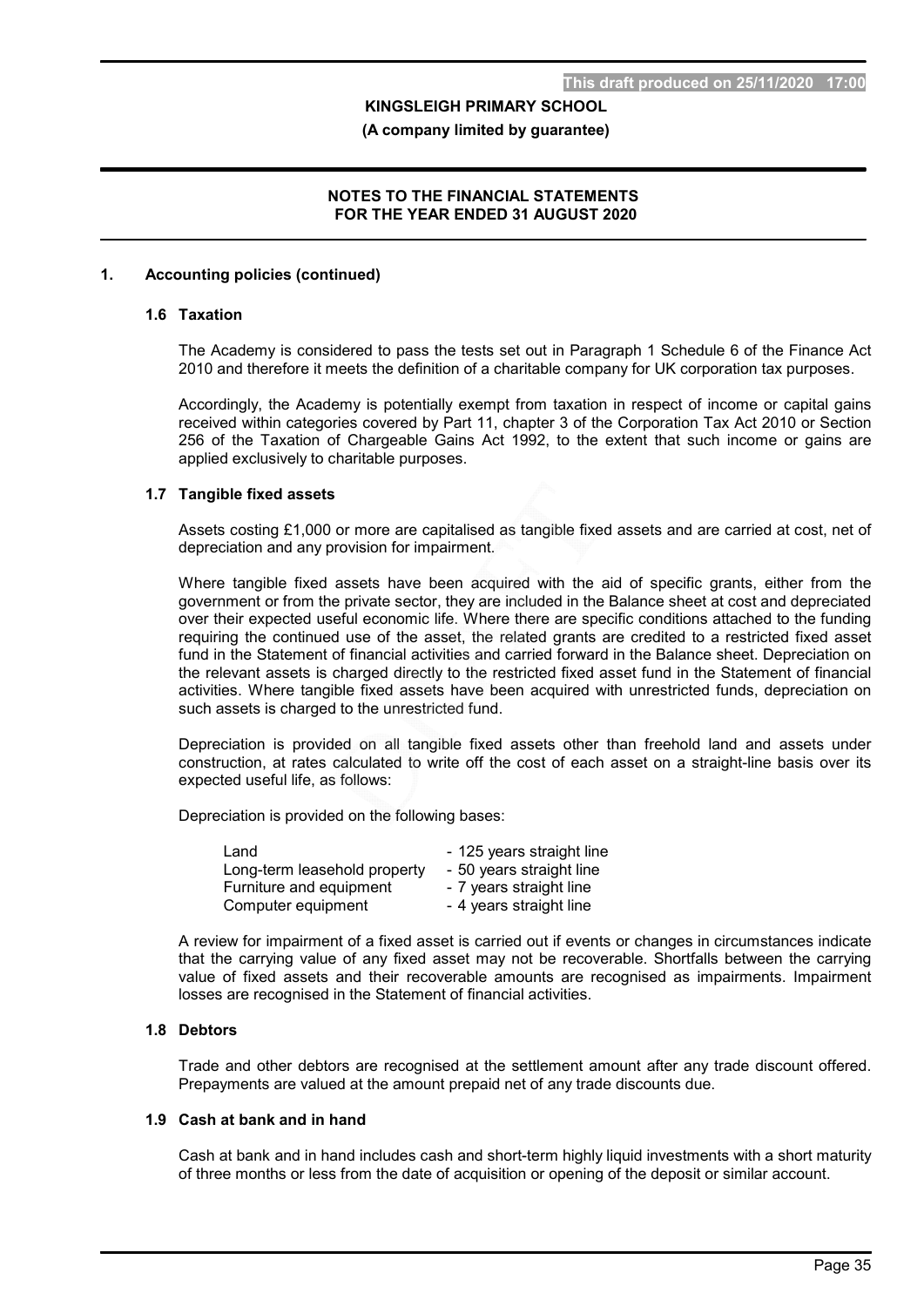#### (A company limited by guarantee)

#### NOTES TO THE FINANCIAL STATEMENTS FOR THE YEAR ENDED 31 AUGUST 2020

#### 1. Accounting policies (continued)

#### 1.10 Liabilities

Liabilities and provisions are recognised when there is an obligation at the Balance sheet date as a result of a past event, it is probable that a transfer of economic benefit will be required in settlement, and the amount of the settlement can be estimated reliably. Liabilities are recognised at the amount that the academy anticipates it will pay to settle the debt or the amount it has received as advanced payments for the goods or services it must provide. Provisions are measured at the best estimate of the amounts required to settle the obligation. Where the effect of the time value of money is material, the provision is based on the present value of those amounts, discounted at the pre-tax discount rate that reflects the risks specific to the liability. The unwinding of the discount is recognised within interest payable and similar charges.

#### 1.11 Financial instruments

The Academy only holds basic financial instruments as defined in FRS 102. The financial assets and financial liabilities of the Academy and their measurement bases are as follows:

Financial assets - trade and other debtors are basic financial instruments and are debt instruments measured at amortised cost as detailed in note 14. Prepayments are not financial instruments. Amounts due to the Academy's wholly owned subsidiary are held at face value less any impairment. Cash at bank is classified as a basic financial instrument and is measured at face value.

Financial liabilities - trade creditors, accruals and other creditors are financial instruments, and are measured at amortised cost as detailed in note 15. Taxation and social security are not included in the financial instruments disclosure definition. Deferred income is not deemed to be a financial liability, as the cash settlement has already taken place and there is an obligation to deliver services rather than cash or another financial instrument. Amounts due to the Academy's wholly owned subsidiary are held at face value less any impairment.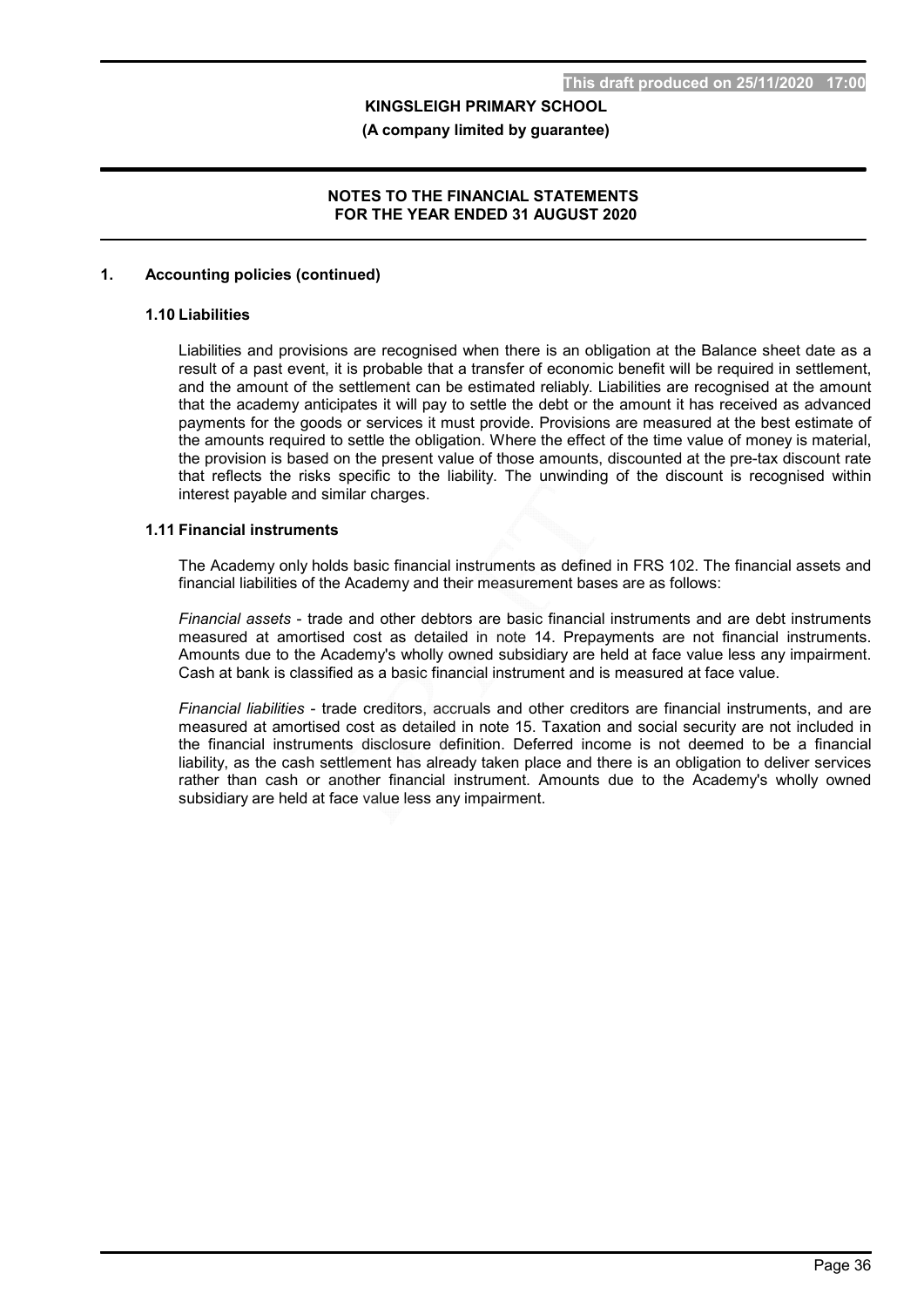(A company limited by guarantee)

#### NOTES TO THE FINANCIAL STATEMENTS FOR THE YEAR ENDED 31 AUGUST 2020

#### 1. Accounting policies (continued)

#### 1.12 Pensions

Retirement benefits to employees of the academy trust are provided by the Teachers' Pension Scheme ("TPS") and the Local Governments Pension Scheme ("LGPS"). These are defined benefit schemes.

The TPS is an unfunded scheme and contributions are calculated so as to spread the cost of pensions over employees' working lives with the Academy in such a way that the pension cost is a substantially level percentage of current and future pensionable payroll. The contributions are determined by the Government Actuary on the basis of quadrennial valuations using a prospective unit credit method. TPS is an unfunded multi-employer scheme with no underlying assets to assign between employers. Consequently, the TPS is treated as a defined contribution scheme for accounting purposes and the contributions recognised in the period to which they relate.

The LGPS is a funded multi-employer scheme and the assets are held separately from those of the Academy in separate trustee administered funds. Pension scheme assets are measured at fair value and liabilities are measured on an actuarial basis using the projected unit credit method and discounted at a rate equivalent to the current rate of return on a high quality corporate bond of equivalent term and currency to the liabilities. The actuarial valuations are obtained at least triennially and are updated at each Balance sheet date. The amounts charged to operating surplus are the current service costs and the costs of scheme introductions, benefit changes, settlements and curtailments. They are included as part of staff costs as incurred. Net interest on the net defined benefit liability/asset is also recognised in the Statement of financial activities and comprises the interest cost on the defined benefit obligation and interest income on the scheme assets, calculated by multiplying the fair value of the scheme assets at the beginning of the period by the rate used to discount the benefit obligations. The difference between the interest income on the scheme assets and the actual return on the scheme assets is recognised in other recognised gains and losses.

Actuarial gains and losses are recognised immediately in other recognised gains and losses.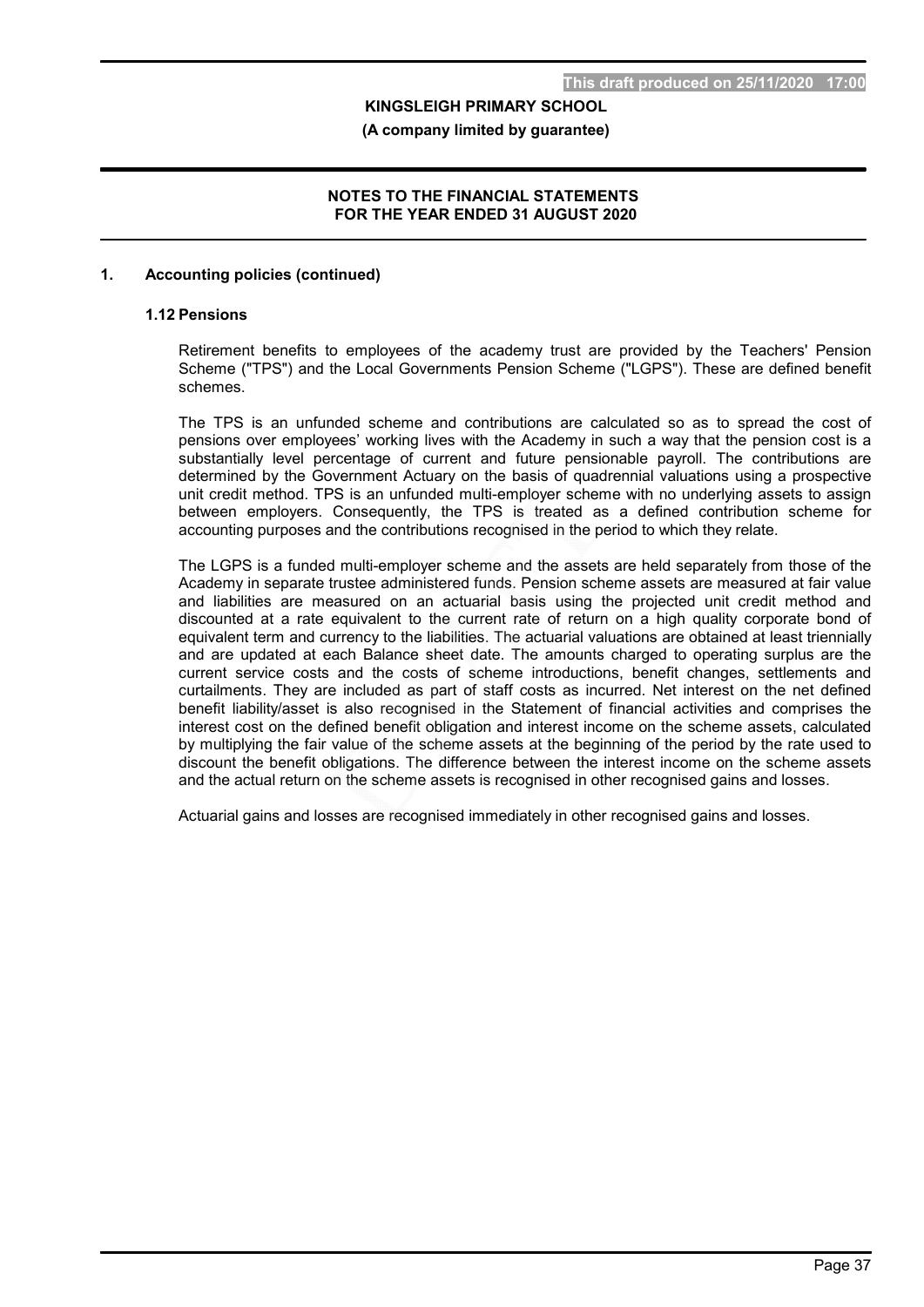(A company limited by guarantee)

#### NOTES TO THE FINANCIAL STATEMENTS FOR THE YEAR ENDED 31 AUGUST 2020

#### 2. Critical accounting estimates and areas of judgment

Estimates and judgments are continually evaluated and are based on historical experience and other factors, including expectations of future events that are believed to be reasonable under the circumstances.

Critical accounting estimates and assumptions:

The Academy trust makes estimates and assumptions concerning the future. The resulting accounting estimates and assumptions will, by definition, seldom equal the related actual results. The estimates and assumptions that have a significant risk of causing a material adjustment to the carrying amounts of assets and liabilities within the next financial year are discussed below.

The present value of the Local Government Pension Scheme defined benefit liability depends on a number of factors that are determined on an actuarial basis using a variety of assumptions. The assumptions used in determining the net cost or income for pensions include the discount rate. Any changes in these assumptions, which are disclosed in note 22, will impact the carrying amount of the pension liability. Furthermore a roll forward approach which projects results from the latest full actuarial valuation performed at 31 March 2016 has been used by the actuary in valuing the pensions liability at 31 August 2020. Any differences between the figures derived from the roll forward approach and a full actuarial valuation would impact on the carrying amount of the pension liability.

Critical areas of judgment:

The Academy obtains use of fixed assets as a lessee. The classification of such leases as operating or finance lease requires the Academy to determine, based on an evaluation of the terms and conditions of the arrangements, whether it retains or acquires the significant risks and rewards of ownership of these assets and accordingly whether the lease requires an asset and liability to be recognised in the Balance Sheet.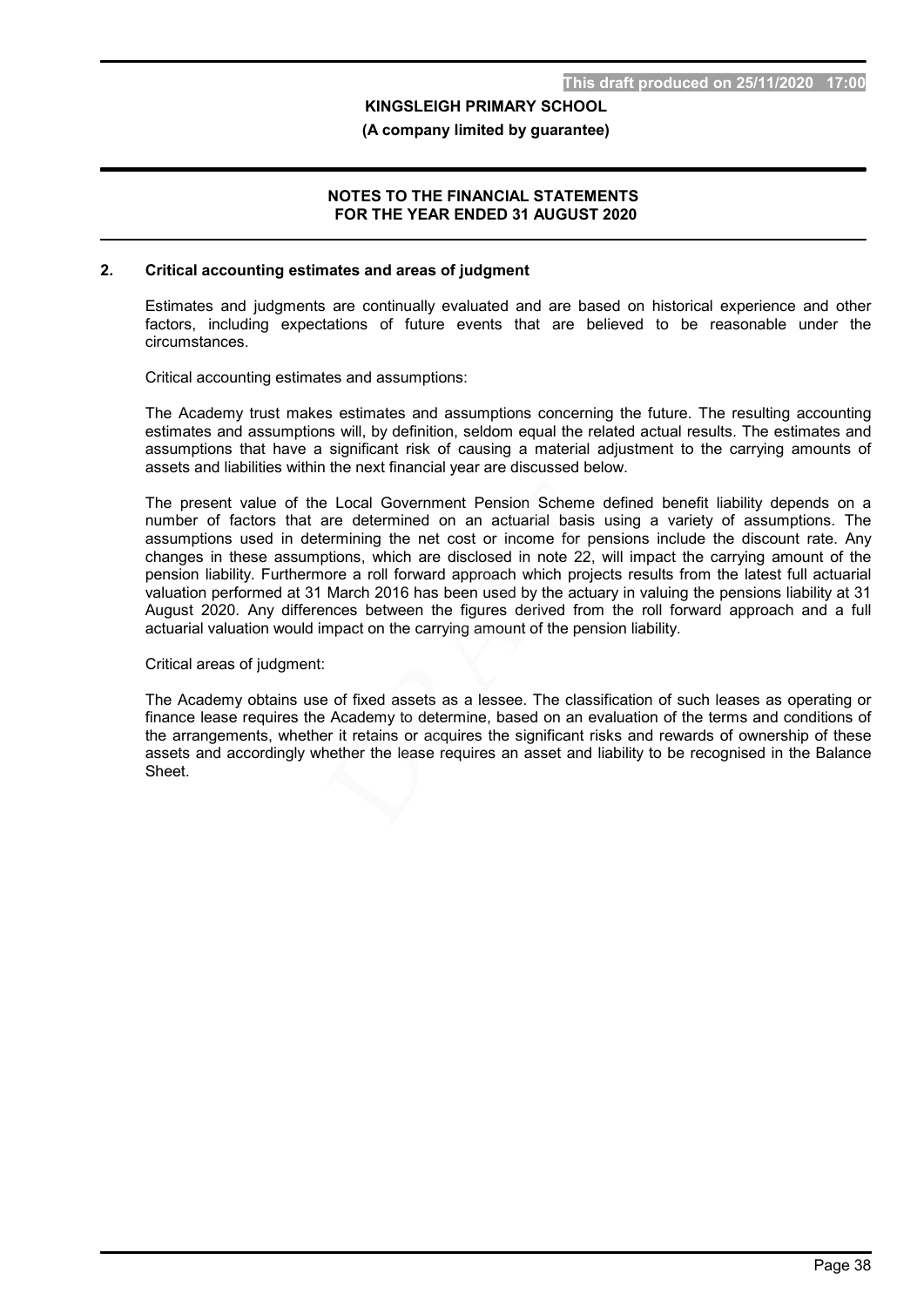(A company limited by guarantee)

### NOTES TO THE FINANCIAL STATEMENTS FOR THE YEAR ENDED 31 AUGUST 2020

#### 3. Income from donations and capital grants

|                       | <b>Unrestricted</b><br>funds<br>2020<br>£ | <b>Restricted</b><br>funds<br>2020<br>£ | <b>Restricted</b><br>fixed asset<br>funds<br>2020<br>£ | <b>Total</b><br>funds<br>2020<br>£ |
|-----------------------|-------------------------------------------|-----------------------------------------|--------------------------------------------------------|------------------------------------|
| Donations             | 1,325                                     | 5,000                                   |                                                        | 6,325                              |
| <b>Capital Grants</b> |                                           |                                         | 12,788                                                 | 12,788                             |
|                       | 1,325                                     | 5,000                                   | 12,788                                                 | 19,113                             |
|                       |                                           | <b>Unrestricted</b><br>funds<br>2019    | Restricted<br>fixed asset<br>funds<br>2019             | Total<br>funds<br>2019             |
|                       |                                           |                                         |                                                        |                                    |

| Donations             | 25,113                   | $\qquad \qquad$ | 25,113 |
|-----------------------|--------------------------|-----------------|--------|
| <b>Capital Grants</b> | $\overline{\phantom{0}}$ | 35,720          | 35,720 |
|                       | 25,113                   | 35,720          | 60,833 |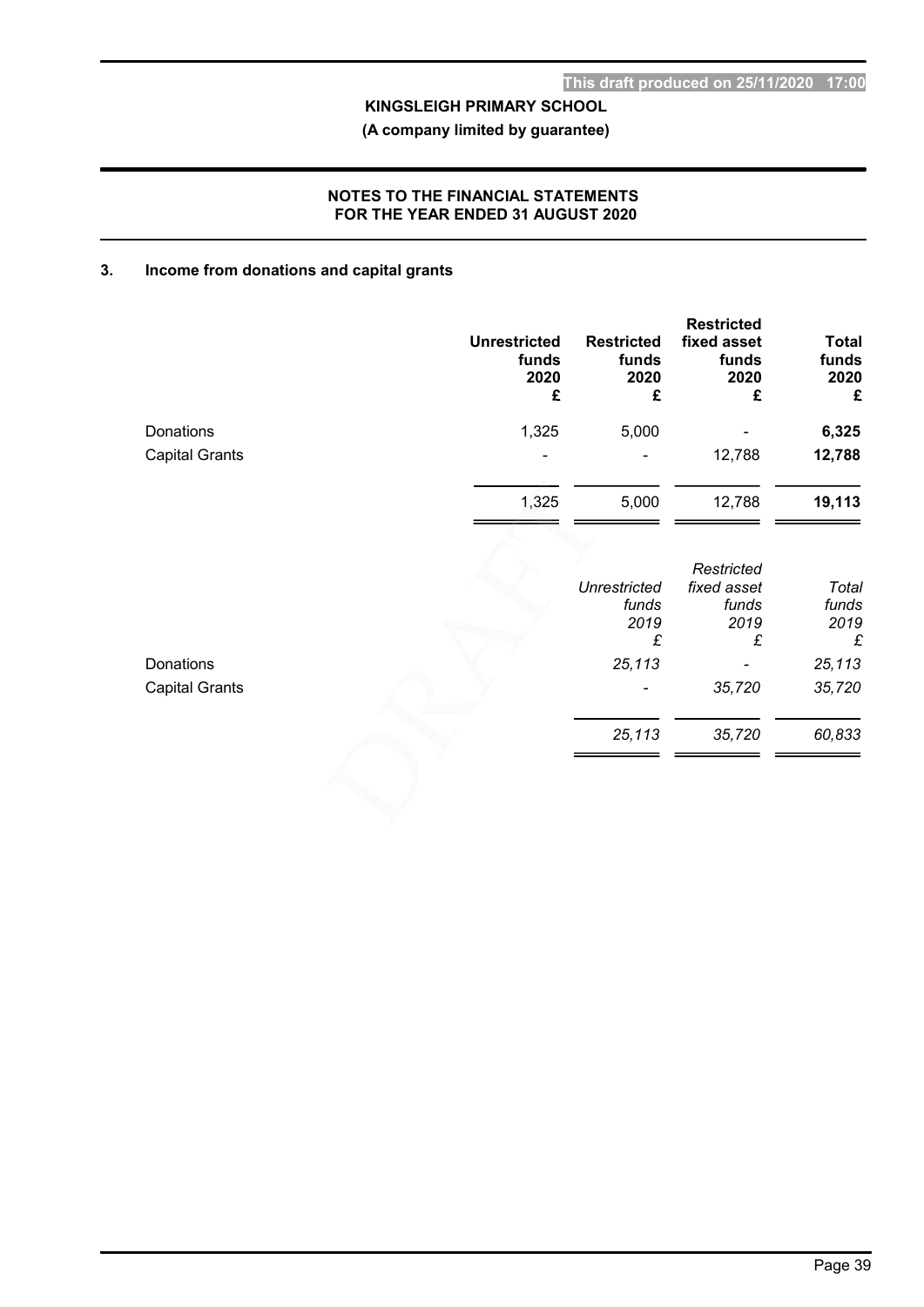(A company limited by guarantee)

#### NOTES TO THE FINANCIAL STATEMENTS FOR THE YEAR ENDED 31 AUGUST 2020

#### 4. Funding for the Academy's education

|                                                                 | <b>Unrestricted</b><br>funds<br>2020<br>£ | <b>Restricted</b><br>funds<br>2020<br>£ | <b>Total</b><br>funds<br>2020<br>£ |
|-----------------------------------------------------------------|-------------------------------------------|-----------------------------------------|------------------------------------|
| DfE/ESFA grants                                                 |                                           |                                         |                                    |
| <b>General Annual Grant</b>                                     |                                           | 2,792,114                               | 2,792,114                          |
| Other DFE/ESFA Grants                                           |                                           | 307,430                                 | 307,430                            |
| <b>Pupil Premium</b>                                            |                                           | 316,564                                 | 316,564                            |
|                                                                 |                                           | 3,416,108                               | 3,416,108                          |
| Other government grants                                         |                                           |                                         |                                    |
| <b>Special Educational Needs</b>                                |                                           | 167,241                                 | 167,241                            |
| Local authority grants                                          |                                           | 268,611                                 | 268,611                            |
| <b>Other funding</b>                                            |                                           | 435,852                                 | 435,852                            |
|                                                                 |                                           |                                         |                                    |
| Other income from the academy trust's educational<br>operations | 5,843                                     |                                         | 5,843                              |
|                                                                 | 5,843                                     |                                         | 5,843                              |
| <b>Exceptional government funding</b>                           |                                           |                                         |                                    |
| Coronavirus exceptional support                                 |                                           | 29,489                                  | 29,489                             |
|                                                                 |                                           | 29,489                                  | 29,489                             |
|                                                                 | 5,843                                     | 3,881,449                               | 3,887,292                          |

The academy trust has been eligible to claim additional funding in year from government support schemes in response to the coronavirus outbreak. The funding received is shown above under "exceptional government funding". The funding received for coronavirus exceptional support covers £9,195 of premises related costs, £5,396 of free school meals costs and £14,898 of additional cleaning costs. These costs are included in note 7 below.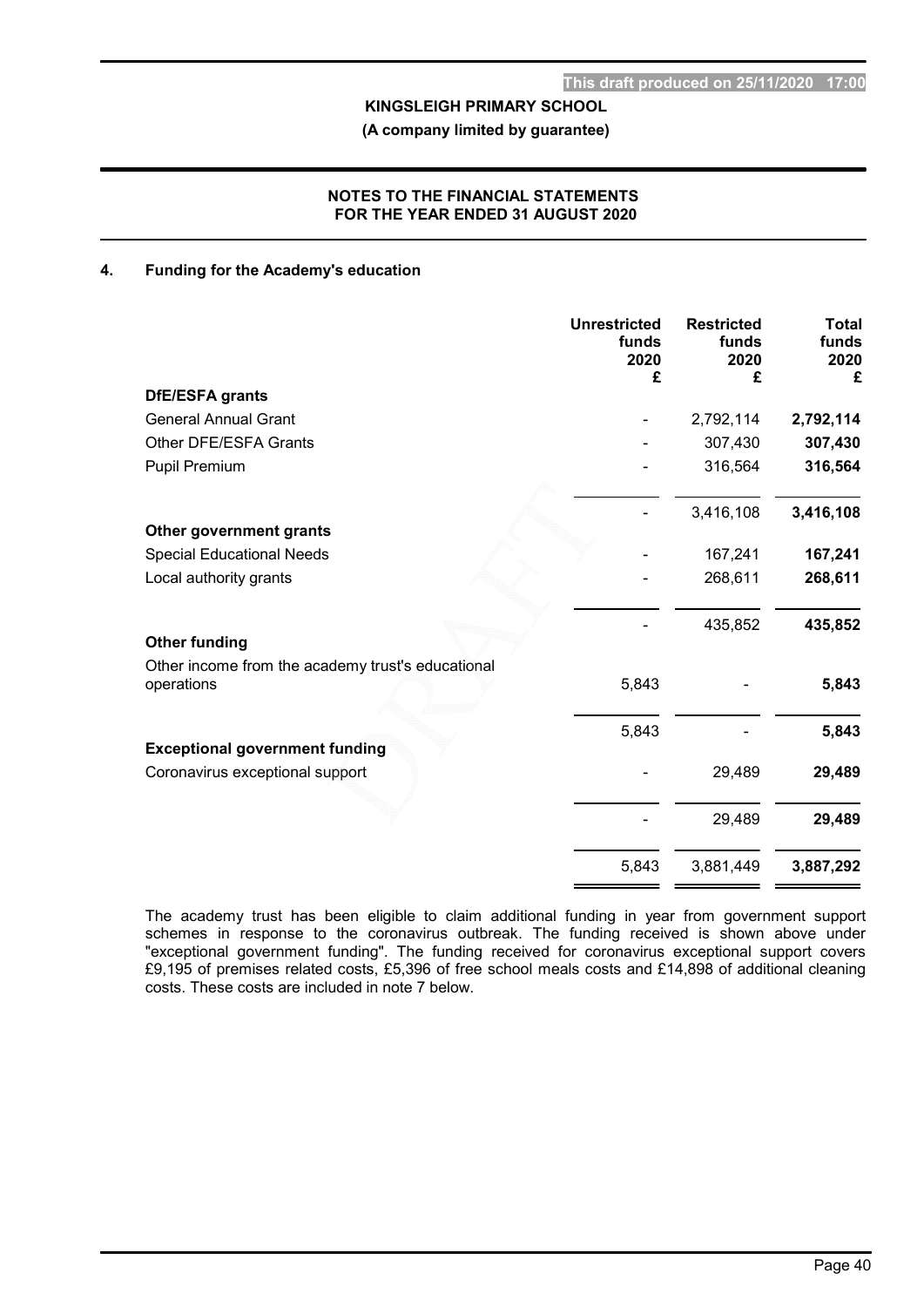(A company limited by guarantee)

### NOTES TO THE FINANCIAL STATEMENTS FOR THE YEAR ENDED 31 AUGUST 2020

# 4. Funding for the Academy's education (continued)

|                                                   | <b>Unrestricted</b><br>funds<br>2019 | Restricted<br>funds<br>2019 | Total<br>funds<br>2019 |
|---------------------------------------------------|--------------------------------------|-----------------------------|------------------------|
|                                                   | £                                    | £                           | £                      |
| <b>DfE/ESFA grants</b>                            |                                      |                             |                        |
| <b>General Annual Grant</b>                       |                                      | 2,583,522                   | 2,583,522              |
| Other DfE/ESFA Grants                             |                                      | 187,504                     | 187,504                |
| Pupil Premium                                     |                                      | 309,491                     | 309,491                |
|                                                   |                                      | 3,080,517                   | 3,080,517              |
| Other government grants                           |                                      |                             |                        |
| <b>Special Educational Needs</b>                  |                                      | 78,444                      | 78,444                 |
| Local authority grants                            |                                      | 363,841                     | 363,841                |
|                                                   |                                      | 442,285                     | 442,285                |
| <b>Other funding</b>                              |                                      |                             |                        |
| Other income from the academy trust's educational |                                      |                             |                        |
| operations                                        | 15,859                               |                             | 15,859                 |
|                                                   | 15,859                               |                             | 15,859                 |
|                                                   | 15,859                               | 3,522,802                   | 3,538,661              |
|                                                   |                                      |                             |                        |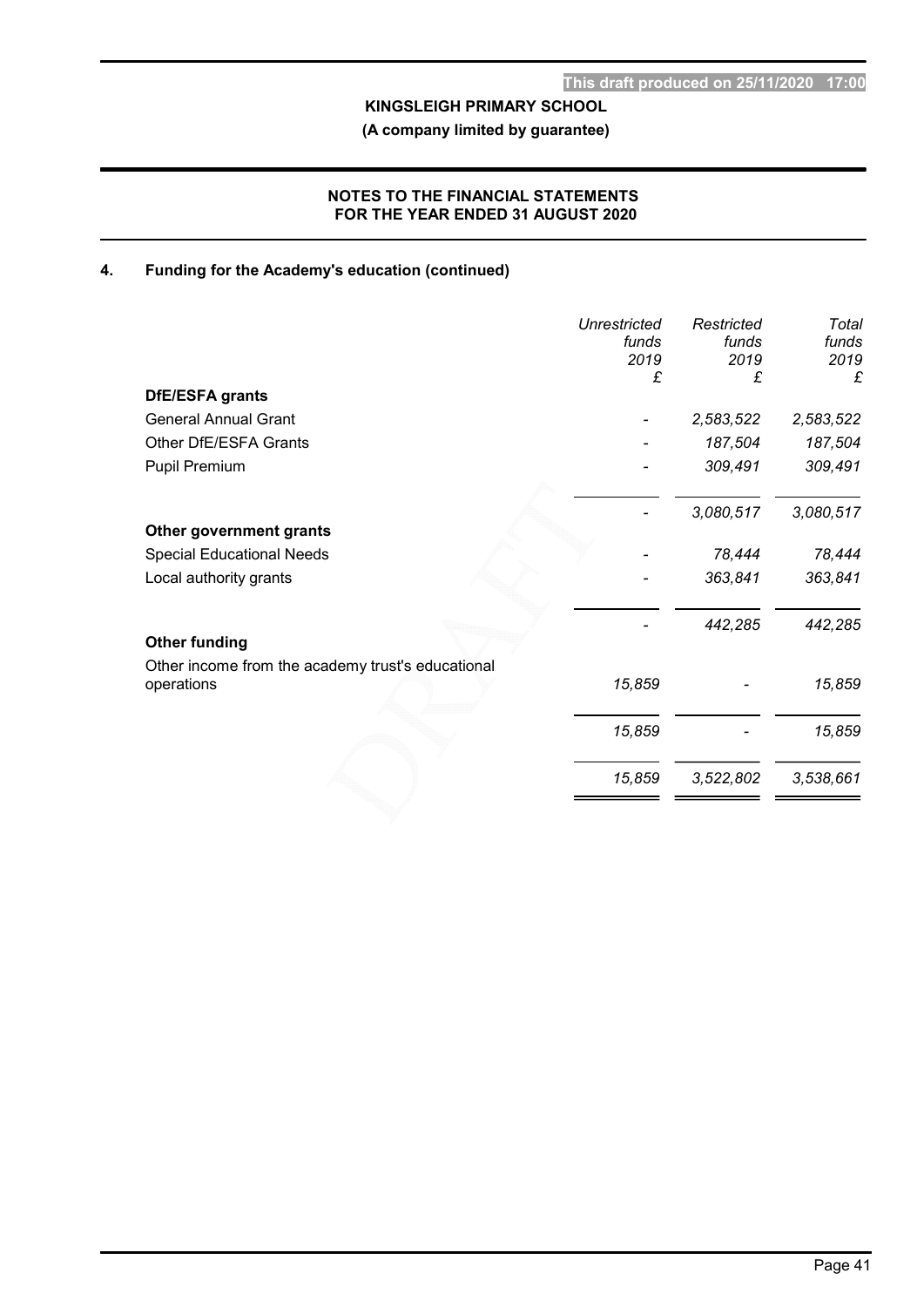(A company limited by guarantee)

### NOTES TO THE FINANCIAL STATEMENTS FOR THE YEAR ENDED 31 AUGUST 2020

### 5. Income from other trading activities

|                    | <b>Unrestricted</b><br>funds<br>2020<br>£ | <b>Total</b><br>funds<br>2020<br>£ |
|--------------------|-------------------------------------------|------------------------------------|
| Hire of facilities | 13,770                                    | 13,770                             |
| Other              | 43,593                                    | 43,593                             |
|                    | 57,363                                    | 57,363                             |
|                    | <b>Unrestricted</b><br>funds              | Total<br>funds                     |
|                    | 2019<br>£                                 | 2019<br>£                          |
| Hire of facilities | 20,705                                    | 20,705                             |
| Other              | 77,711                                    | 77,711                             |
|                    | 98,416                                    | 98,416                             |

# 6. Investment income

|                      | <b>Unrestricted</b><br>funds<br>2020<br>£ | <b>Total</b><br>funds<br>2020<br>£ |
|----------------------|-------------------------------------------|------------------------------------|
| <b>Bank interest</b> | 260                                       | 260                                |
|                      | <b>Unrestricted</b><br>funds<br>2019<br>£ | Total<br>funds<br>2019<br>£        |
| <b>Bank interest</b> | 292                                       | 292                                |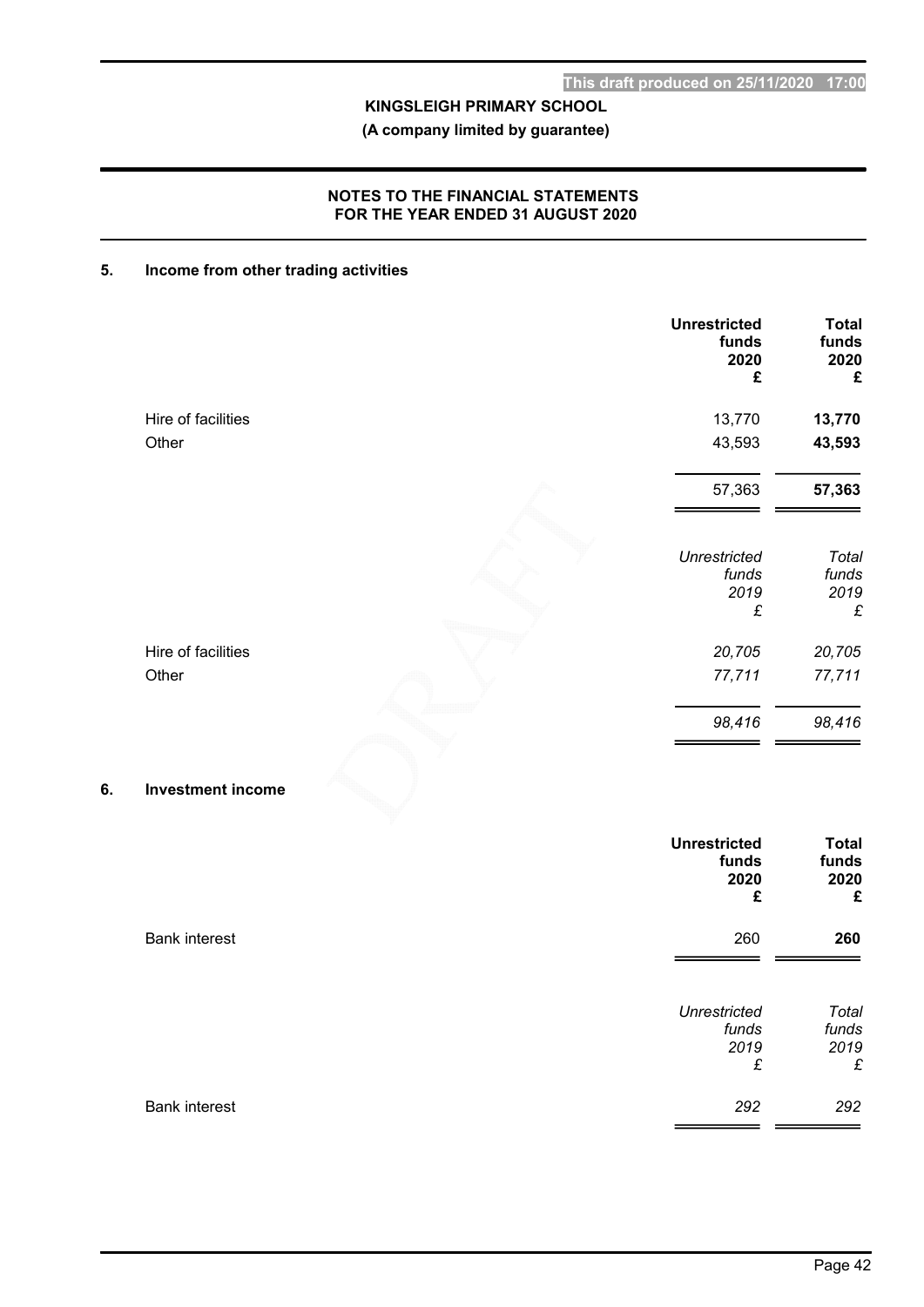(A company limited by guarantee)

### NOTES TO THE FINANCIAL STATEMENTS FOR THE YEAR ENDED 31 AUGUST 2020

# 7. Expenditure

|                                                                | <b>Staff Costs</b><br>2020<br>£ | <b>Premises</b><br>2020<br>£ | <b>Other</b><br>2020<br>£ | <b>Total</b><br>2020<br>£ |
|----------------------------------------------------------------|---------------------------------|------------------------------|---------------------------|---------------------------|
| Expenditure on raising voluntary income:                       |                                 |                              |                           |                           |
| Direct costs<br>Expenditure on fundraising trading activities: |                                 |                              | 166                       | 166                       |
| Direct costs<br>Education:                                     | 42,104                          |                              | 2,845                     | 44,949                    |
| Direct costs                                                   | 2,848,651                       | 89,164                       | 170,135                   | 3,107,950                 |
| Support costs                                                  | 729,066                         | 180,932                      | 268,231                   | 1,178,229                 |
|                                                                | 3,619,821                       | 270,096                      | 441,377                   | 4,331,294                 |
|                                                                |                                 |                              |                           |                           |
|                                                                | <b>Staff Costs</b><br>2019<br>£ | <b>Premises</b><br>2019<br>£ | Other<br>2019<br>£        | Total<br>2019<br>£        |
| Expenditure on raising voluntary income:                       |                                 |                              |                           |                           |
| Direct costs<br>Expenditure on fundraising trading activities: |                                 |                              | 21,969                    | 21,969                    |
| Direct costs<br>Education:                                     | 43,421                          |                              |                           | 43,421                    |
| Direct costs                                                   | 2,437,840                       | 85,419                       | 132,445                   | 2,655,704                 |
| Allocated support costs                                        | 750,166                         | 142,367                      | 291,254                   | 1,183,787                 |
|                                                                | 3,231,427                       | 227,786                      | 445,668                   | 3,904,881                 |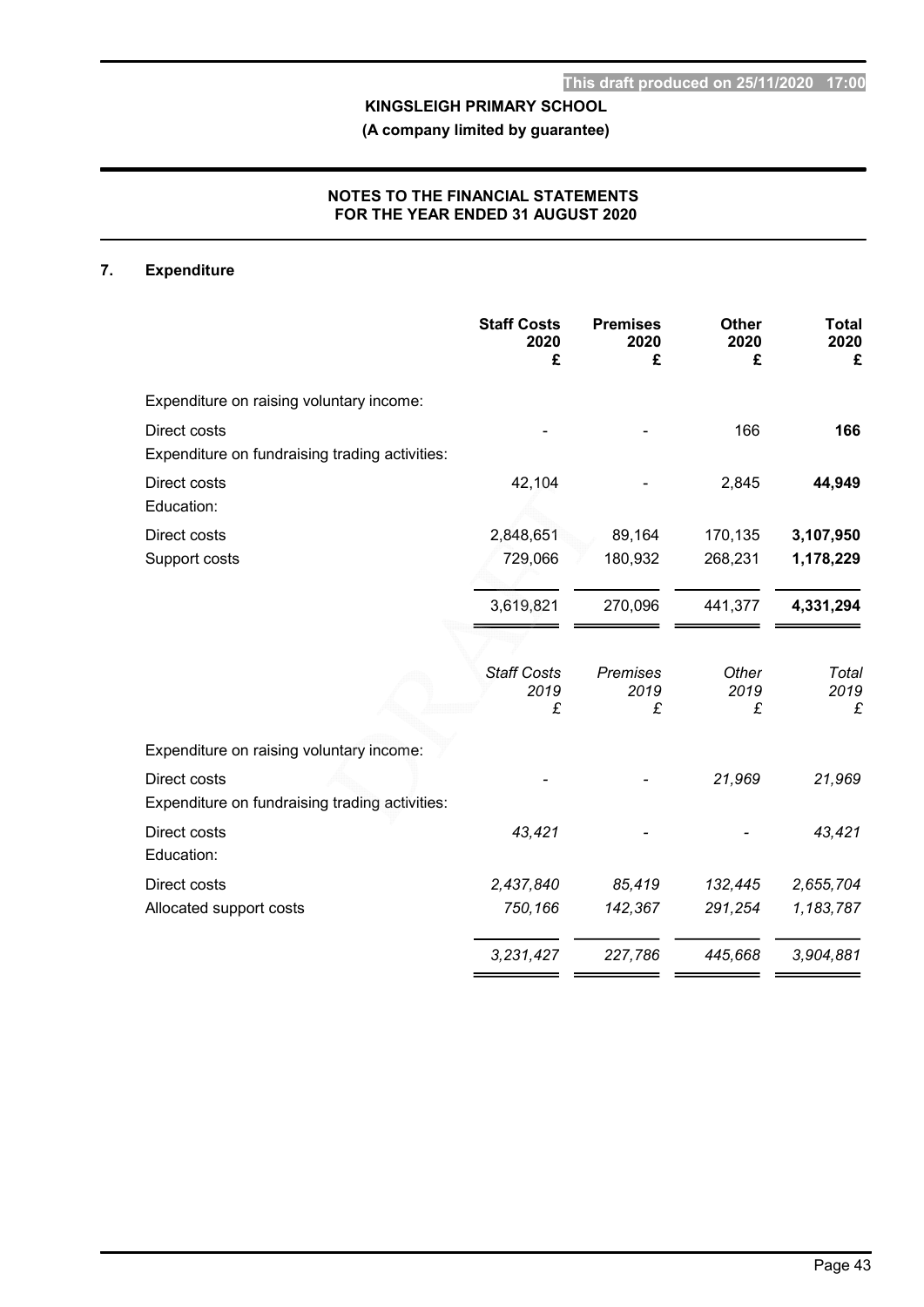# (A company limited by guarantee)

#### NOTES TO THE FINANCIAL STATEMENTS FOR THE YEAR ENDED 31 AUGUST 2020

# 8. Analysis of expenditure by activities

|           | <b>Activities</b><br>undertaken<br>directly<br>2020<br>£ | <b>Support</b><br>costs<br>2020<br>£ | <b>Total</b><br>funds<br>2020<br>£ |
|-----------|----------------------------------------------------------|--------------------------------------|------------------------------------|
| Education | 3,107,950                                                | 1,178,229                            | 4,286,179                          |
|           | <b>Activities</b><br>undertaken<br>directly<br>2019<br>£ | Support<br>costs<br>2019<br>£        | Total<br>funds<br>2019<br>£        |
| Education | 2,655,704                                                | 1,183,787                            | 3,839,491                          |

# Analysis of direct costs

|                             |                               | <b>Total</b>       |
|-----------------------------|-------------------------------|--------------------|
|                             | <b>Education</b><br>2020<br>£ | funds<br>2020<br>£ |
| Staff costs                 | 2,808,537                     | 2,808,537          |
| Depreciation                | 110,035                       | 110,035            |
| <b>Educational supplies</b> | 103,698                       | 103,698            |
| Staff development           | 14,589                        | 14,589             |
| Other costs                 | 24,505                        | 24,505             |
| Supply teachers             | 40,114                        | 40,114             |
| Technology costs            | 6,472                         | 6,472              |
|                             | 3,107,950                     | 3,107,950          |
|                             |                               |                    |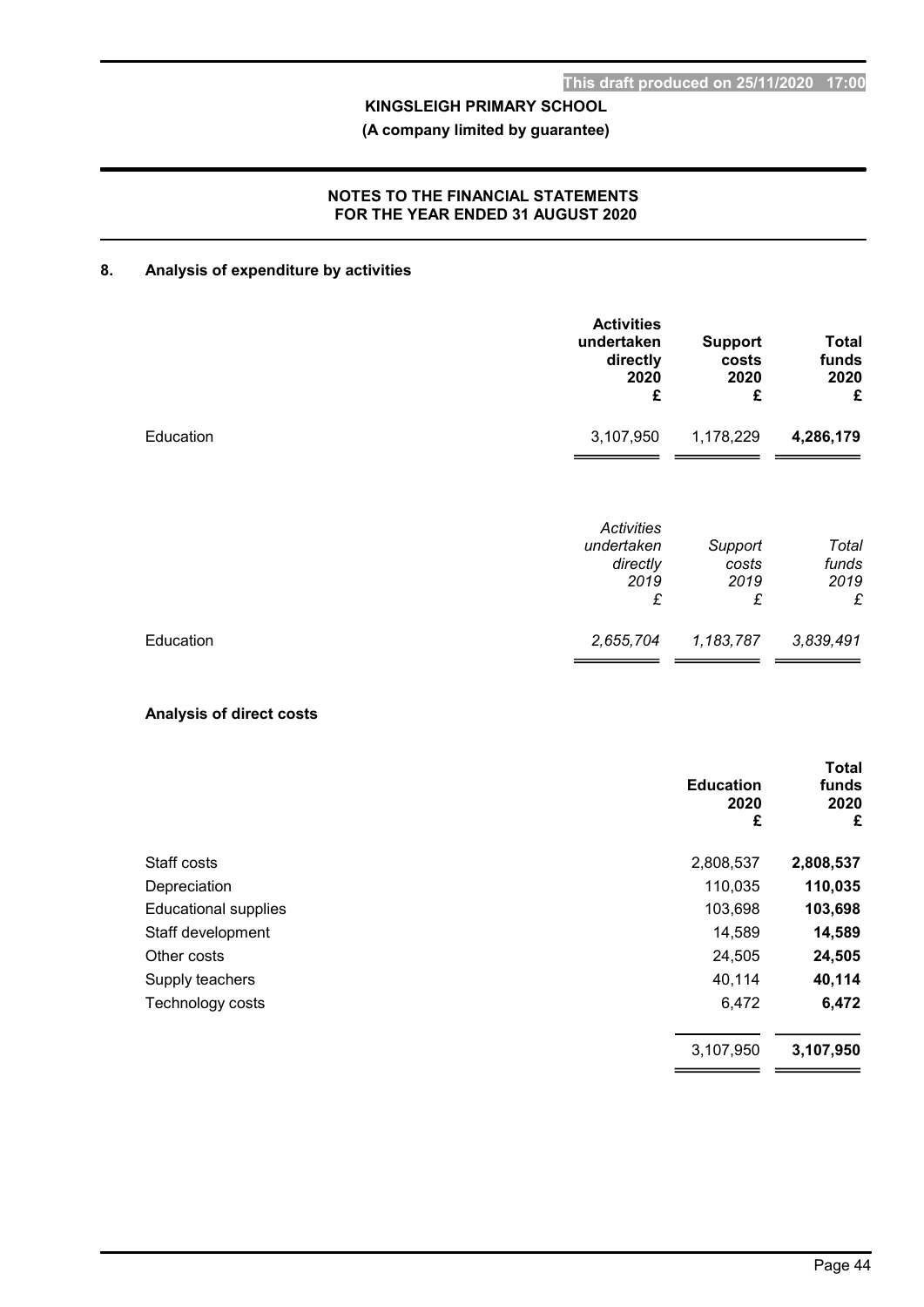(A company limited by guarantee)

### NOTES TO THE FINANCIAL STATEMENTS FOR THE YEAR ENDED 31 AUGUST 2020

# 8. Analysis of expenditure by activities (continued)

# Analysis of direct costs (continued)

|                             |           | Total     |
|-----------------------------|-----------|-----------|
|                             | Education | funds     |
|                             | 2019      | 2019      |
|                             | £         | £         |
| Staff costs                 | 2,413,922 | 2,413,922 |
| Depreciation                | 101,152   | 101,152   |
| <b>Educational supplies</b> | 62,088    | 62,088    |
| Staff development           | 34,158    | 34,158    |
| Other costs                 | 19,797    | 19,797    |
| Supply teachers             | 23,918    | 23,918    |
| Technology costs            | 669       | 669       |
|                             | 2,655,704 | 2,655,704 |
|                             |           |           |

### Analysis of support costs

|                                       | <b>Education</b><br>2020<br>£ | <b>Total</b><br>funds<br>2020<br>£ |
|---------------------------------------|-------------------------------|------------------------------------|
| Pension finance costs                 | 38,000                        | 38,000                             |
| Staff costs                           | 729,066                       | 729,066                            |
| Depreciation                          | 18,853                        | 18,853                             |
| Other costs                           | 210                           | 210                                |
| Maintenance of premises and equipment | 89,903                        | 89,903                             |
| Cleaning                              | 28,732                        | 28,732                             |
| Rent and rates                        | 14,540                        | 14,540                             |
| Heat and light                        | 32,481                        | 32,481                             |
| Insurance                             | 15,130                        | 15,130                             |
| Security and transport                | 11,332                        | 11,332                             |
| Catering                              | 105,174                       | 105,174                            |
| Technology costs                      | 23,456                        | 23,456                             |
| Office overheads                      | 46,645                        | 46,645                             |
| Legal and professional                | 17,909                        | 17,909                             |
| Bank interest and charges             | 394                           | 394                                |
| Governance costs                      | 6,404                         | 6,404                              |
|                                       | 1,178,229                     | 1,178,229                          |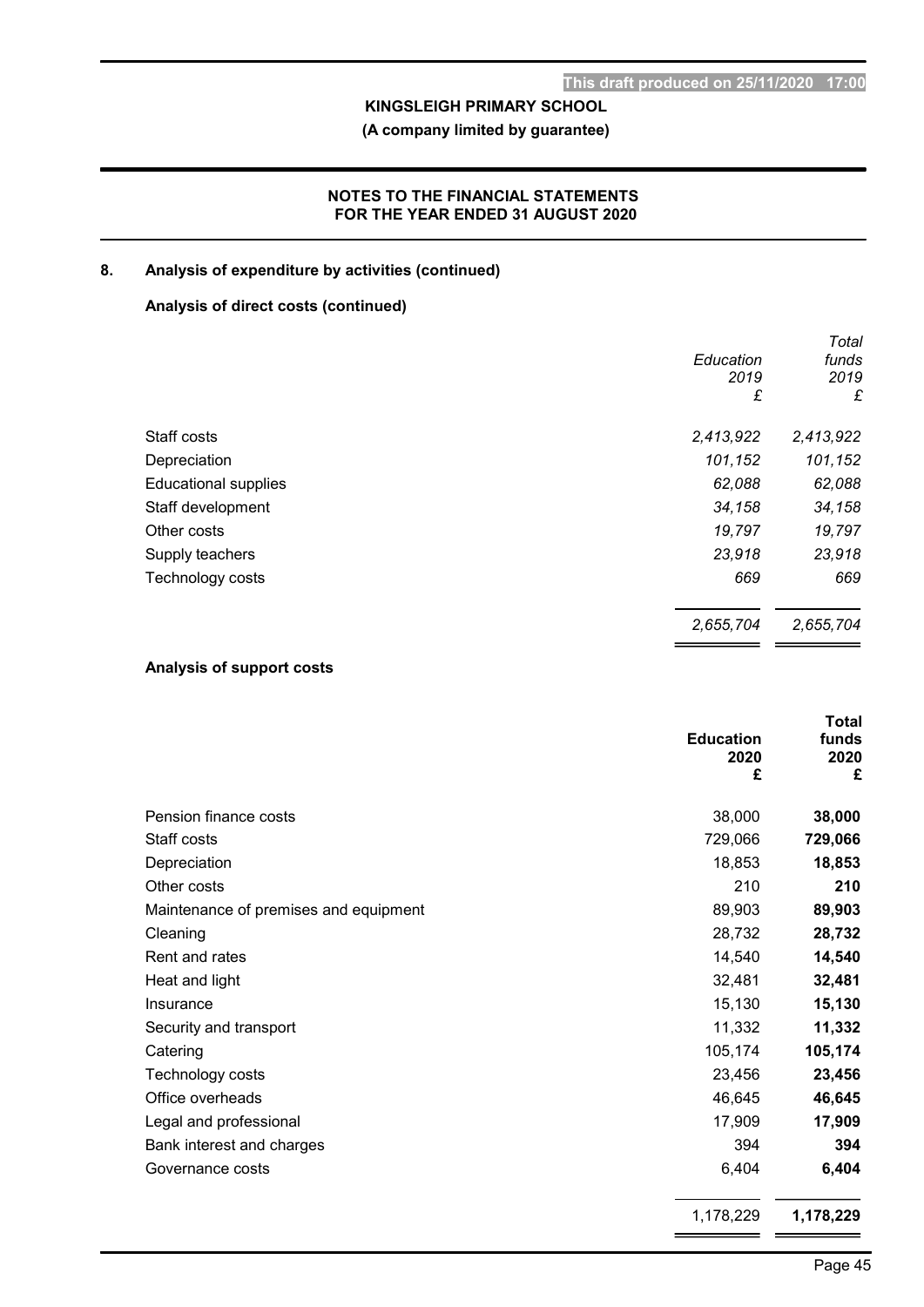(A company limited by guarantee)

### NOTES TO THE FINANCIAL STATEMENTS FOR THE YEAR ENDED 31 AUGUST 2020

# 8. Analysis of expenditure by activities (continued)

#### Analysis of support costs (continued)

|                                       |           | Total     |
|---------------------------------------|-----------|-----------|
|                                       | Education | funds     |
|                                       | 2019      | 2019      |
|                                       | £         | £         |
| Pension finance costs                 | 39,000    | 39,000    |
| Staff costs                           | 750,166   | 750,166   |
| Depreciation                          | 25,491    | 25,491    |
| Other costs                           | 4,768     | 4,768     |
| Maintenance of premises and equipment | 58,806    | 58,806    |
| Cleaning                              | 10,295    | 10,295    |
| Rent and rates                        | 26,772    | 26,772    |
| Heat and light                        | 37,544    | 37,544    |
| Insurance                             | 15,521    | 15,521    |
| Security and transport                | 14,313    | 14,313    |
| Catering                              | 114,048   | 114,048   |
| Technology costs                      | 19,885    | 19,885    |
| Office overheads                      | 39,509    | 39,509    |
| Legal and professional                | 22,331    | 22,331    |
| Bank interest and charges             | 2,203     | 2,203     |
| Governance costs                      | 3,135     | 3,135     |
|                                       | 1,183,787 | 1,183,787 |

# 9. Net expenditure

Net expenditure for the year includes:

| 2020    | 2019    |
|---------|---------|
| £       | £       |
| 4,239   | 2,120   |
| 128,887 | 141,030 |
|         |         |
| 2,900   | 2,900   |
| 2,400   | 2,652   |
|         |         |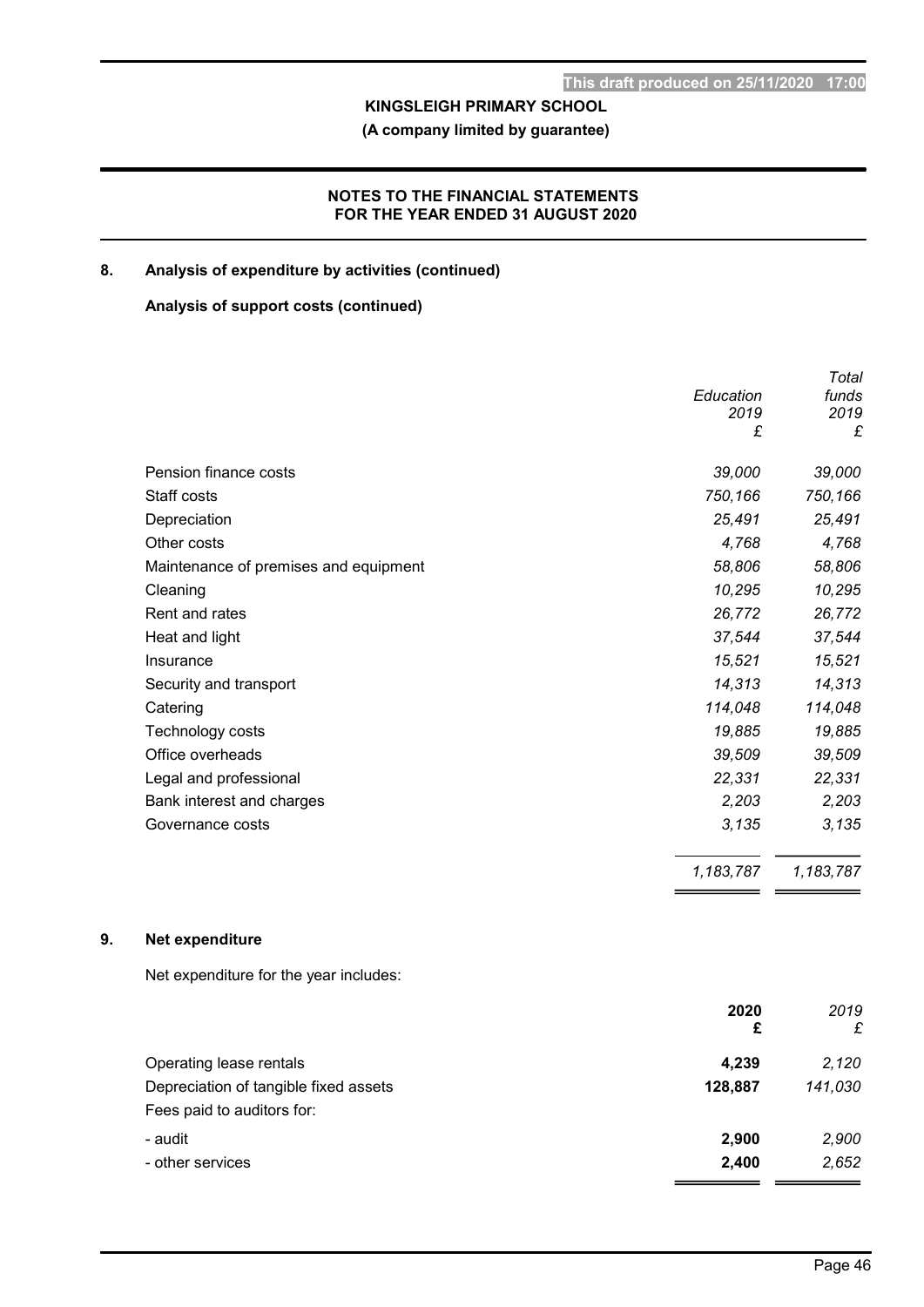(A company limited by guarantee)

#### NOTES TO THE FINANCIAL STATEMENTS FOR THE YEAR ENDED 31 AUGUST 2020

#### 10. Staff

#### a. Staff costs

Staff costs during the year were as follows:

|                                     | 2020      | 2019<br>£ |
|-------------------------------------|-----------|-----------|
| Wages and salaries                  | 2,532,046 | 2,357,300 |
| Social security costs               | 209,979   | 193,876   |
| Pension costs                       | 822,067   | 656,333   |
|                                     | 3,564,092 | 3,207,509 |
| Agency staff costs                  | 40,114    | 23,918    |
| Staff restructuring costs           | 15,615    |           |
|                                     | 3,619,821 | 3,231,427 |
| Staff restructuring costs comprise: |           |           |
|                                     | 2020      | 2019<br>£ |
| Severance payments                  | 15,615    |           |
|                                     | 15,615    |           |

### b. Non-statutory/non-contractual staff severance payments

Included within staff restructuring costs is a £15,615 (2019 - £Nil) non- contractual severance payment paid to one employee on 31 December 2019.

# c. Staff numbers

The average number of persons employed by the Academy during the year was as follows:

|                       | 2020<br>No. | 2019<br>No. |
|-----------------------|-------------|-------------|
| Management            | 5           | 3           |
| Teachers              | 42          | 37          |
| Admin & support staff | 77          | 76          |
|                       | 124         | 116         |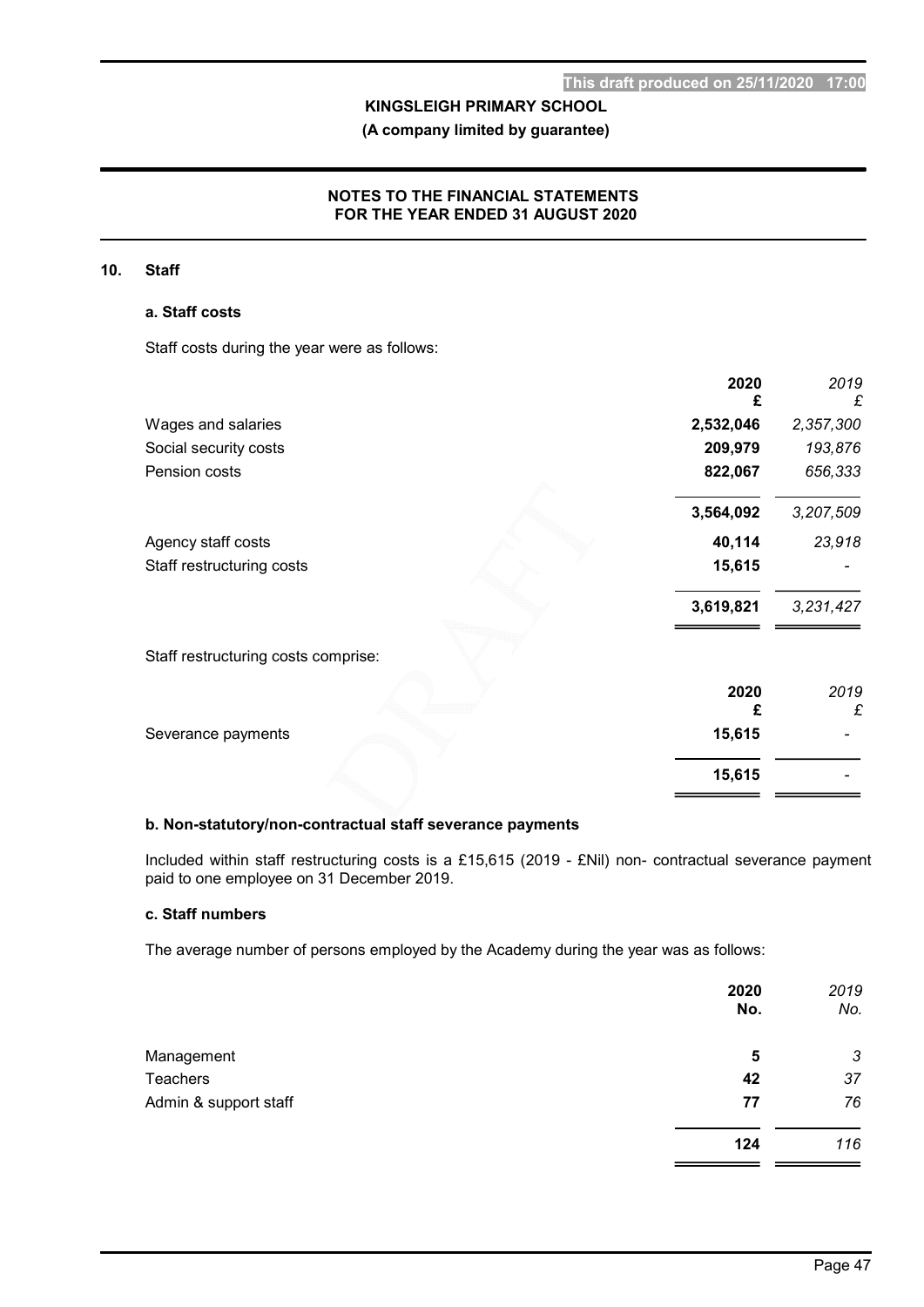#### (A company limited by guarantee)

#### NOTES TO THE FINANCIAL STATEMENTS FOR THE YEAR ENDED 31 AUGUST 2020

#### 10. Staff (continued)

#### c. Staff numbers (continued)

The average headcount expressed as full-time equivalents was:

|                 | 2020<br>No. | 2019<br>No. |
|-----------------|-------------|-------------|
| Management      | 4           | 3           |
| <b>Teachers</b> | 34          | 33          |
| Admin & support | 73          | 66          |
|                 | 111         | 102         |

#### d. Higher paid staff

The number of employees whose employee benefits (excluding employer pension costs) exceeded £60,000 was:

|                               | 2020<br>No. | 2019<br>No. |
|-------------------------------|-------------|-------------|
| In the band £70,001 - £80,000 |             |             |
|                               |             |             |

#### e. Key management personnel

The key management personnel of the Academy comprise the Trustees and the senior management team as listed on page 1. The total amount of employee benefits (including employer pension contributions and employer national insurance contributions) received by key management personnel for their services to the Academy was £410,996 (2019 £235,026).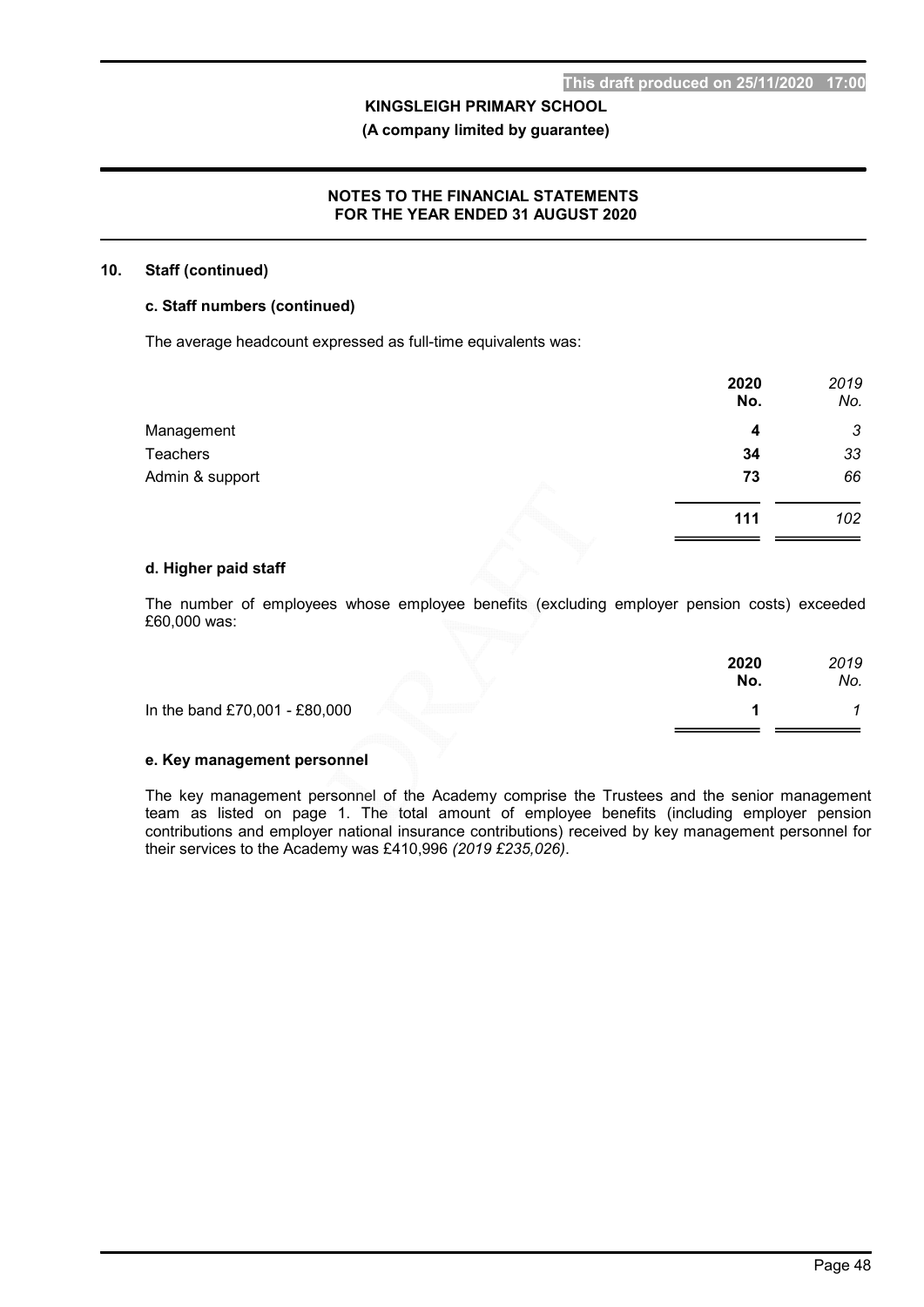(A company limited by guarantee)

#### NOTES TO THE FINANCIAL STATEMENTS FOR THE YEAR ENDED 31 AUGUST 2020

#### 11. Trustees' remuneration and expenses

One or more Trustees has been paid remuneration or has received other benefits from an employment with the Academy. The principal and other staff Trustees only receive remuneration in respect of services they provide undertaking the roles of principal and staff members under their contracts of employment. The value of Trustees' remuneration and other benefits was as follows:

|                                   |                            | 2020       | 2019        |
|-----------------------------------|----------------------------|------------|-------------|
|                                   |                            | £          | £           |
| J Lumber                          | Remuneration               | $70,000 -$ |             |
|                                   |                            | 75,000     |             |
|                                   | Pension contributions paid | $15,000 -$ |             |
|                                   |                            | 20,000     |             |
| J Weller                          | Remuneration               | $35,000 -$ |             |
|                                   |                            | 40,000     |             |
|                                   | Pension contributions paid | $5,000 -$  |             |
|                                   |                            | 10,000     |             |
| R Gower (resigned 31 August 2019) | Remuneration               |            | 70,000 -    |
|                                   |                            |            | 75,000      |
|                                   | Pension contributions paid |            | $10,000 -$  |
|                                   |                            |            | 15,000      |
| M Cutler (resigned 7 July 2019)   | Remuneration               |            | $35,000 -$  |
|                                   |                            |            | 40,000      |
|                                   | Pension contributions paid |            | $0 - 5,000$ |

During the year ended 31 August 2020, no Trustee expenses have been incurred (2019 - £NIL).

#### 12. Trustees' and Officers' insurance

The Academy has opted into the Department of Education's risk protection arrangement (RPA), an alternative to insurance where UK government funds cover losses that arise. This scheme protects Trustees and officers from claims arising from negligent acts, errors or omissions occurring whilst on academy business, and provides cover up to £10,000,000. It is not possible to quantify the Trustees and officers indemnity element from the overall cost of the RPA scheme membership.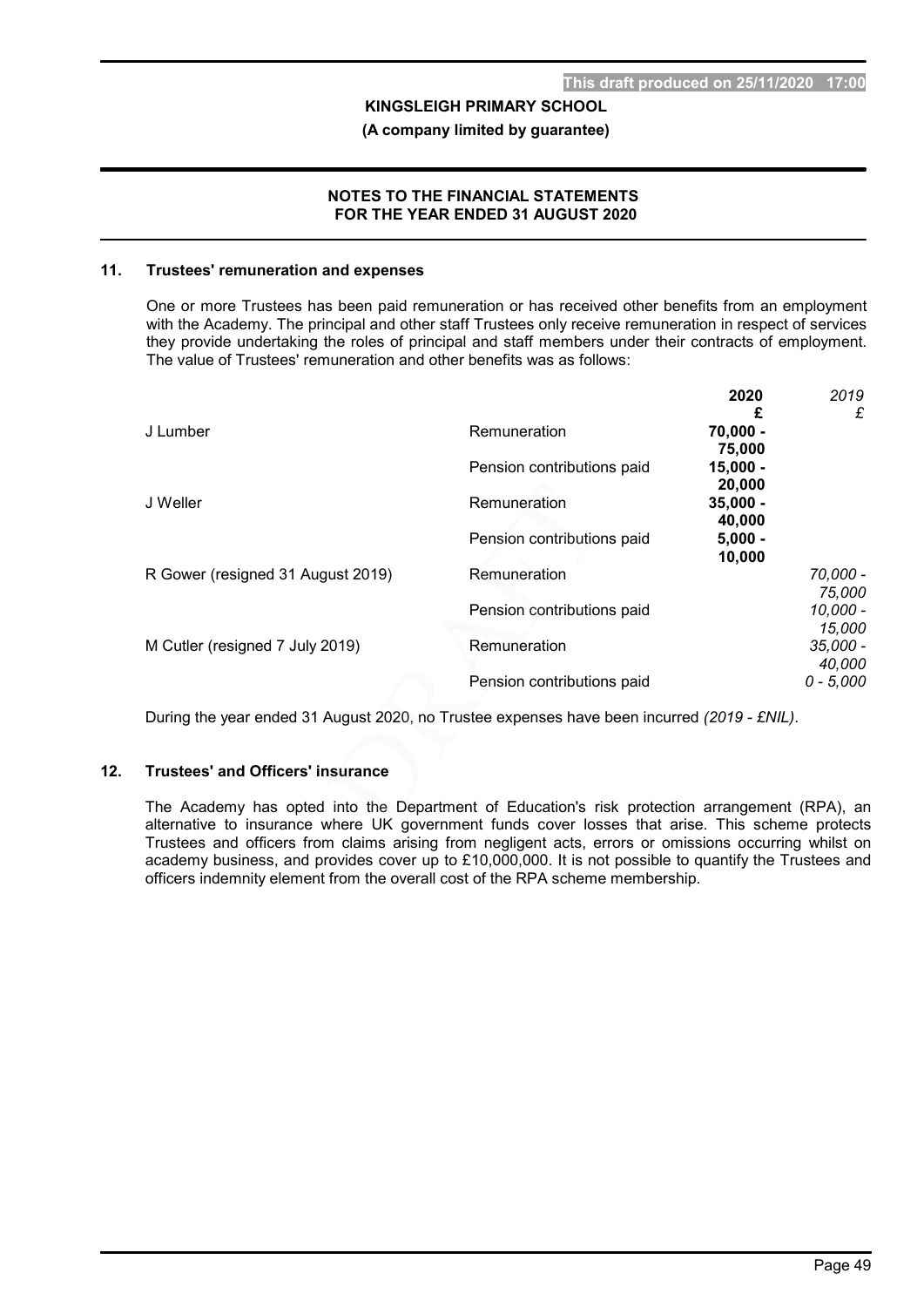(A company limited by guarantee)

#### NOTES TO THE FINANCIAL STATEMENTS FOR THE YEAR ENDED 31 AUGUST 2020

### 13. Tangible fixed assets

|                          | Long-term<br>leasehold<br>property<br>£ | <b>Furniture</b><br>and<br>equipment<br>£ | Computer<br>equipment<br>£ | <b>Total</b><br>£ |
|--------------------------|-----------------------------------------|-------------------------------------------|----------------------------|-------------------|
| <b>Cost or valuation</b> |                                         |                                           |                            |                   |
| At 1 September 2019      | 5,821,638                               | 26,191                                    | 106,066                    | 5,953,895         |
| Additions                | 8,771                                   | 14,880                                    |                            | 23,651            |
| At 31 August 2020        | 5,830,409                               | 41,071                                    | 106,066                    | 5,977,546         |
| <b>Depreciation</b>      |                                         |                                           |                            |                   |
| At 1 September 2019      | 389,425                                 | 14,478                                    | 74,507                     | 478,410           |
| Charge for the year      | 104,440                                 | 5,866                                     | 18,581                     | 128,887           |
| At 31 August 2020        | 493,865                                 | 20,344                                    | 93,088                     | 607,297           |
| Net book value           |                                         |                                           |                            |                   |
| At 31 August 2020        | 5,336,544                               | 20,727                                    | 12,978                     | 5,370,249         |
| At 31 August 2019        | 5,432,213                               | 11,713                                    | 31,559                     | 5,475,485         |

### 14. Debtors

|                                | 2020    | 2019    |
|--------------------------------|---------|---------|
|                                | £       | £       |
| Due within one year            |         |         |
| Trade debtors                  | 8,416   | 3,195   |
| Other debtors                  | 19,113  | 11,850  |
| Prepayments and accrued income | 131,029 | 120,045 |
|                                | 158,558 | 135,090 |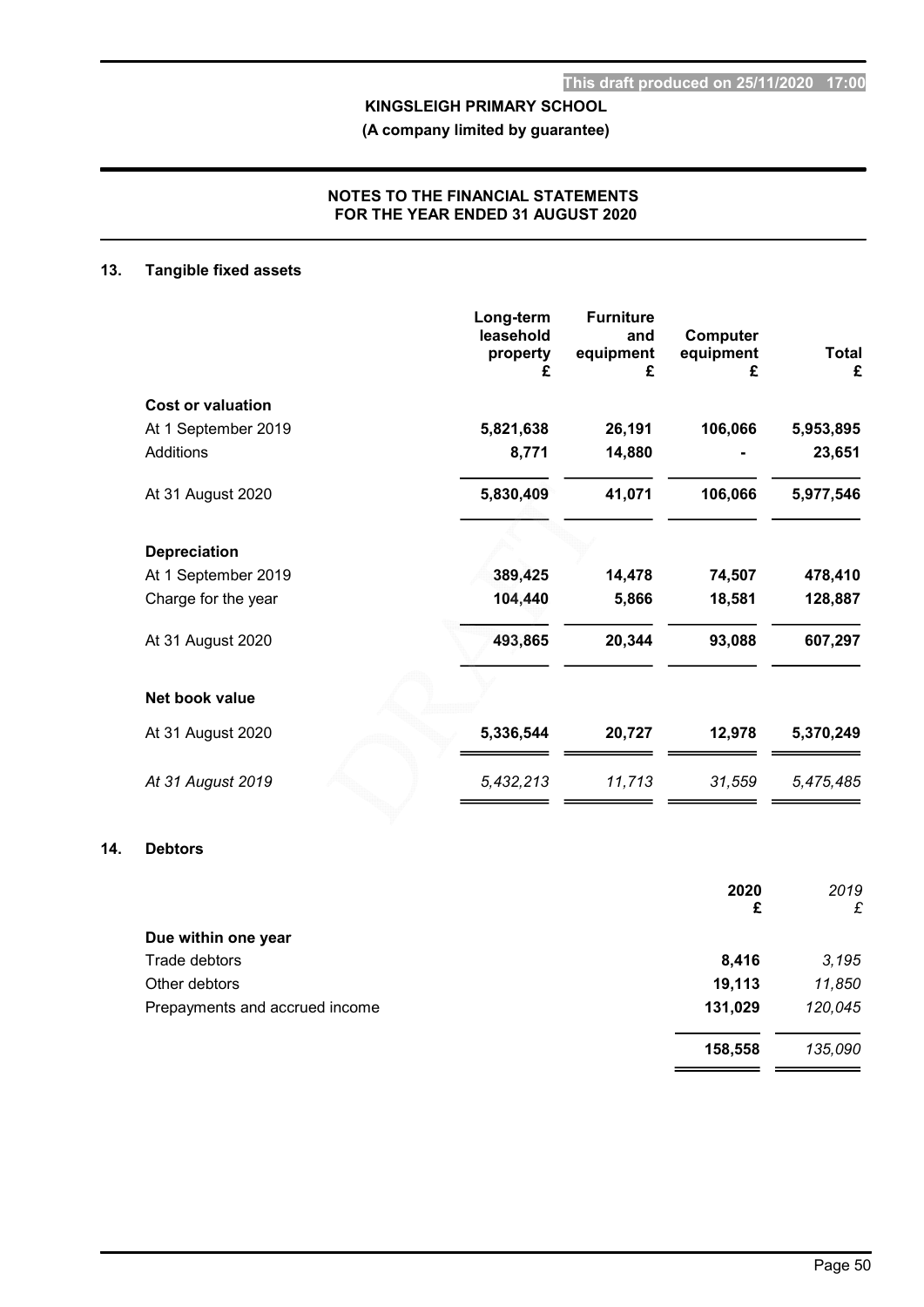(A company limited by guarantee)

### NOTES TO THE FINANCIAL STATEMENTS FOR THE YEAR ENDED 31 AUGUST 2020

#### 15. Creditors: Amounts falling due within one year

|                                        | 2020<br>£ | 2019<br>£ |
|----------------------------------------|-----------|-----------|
| Trade creditors                        | 27,924    | 85,992    |
| Other taxation and social security     | 47,505    | 47,046    |
| Other creditors                        | 61,196    | 49,004    |
| Accruals and deferred income           | 82,933    | 83,289    |
|                                        | 219,558   | 265,331   |
|                                        | 2020<br>£ | 2019<br>£ |
| Deferred income at 1 September 2019    | 79,329    | 79,380    |
| Resources deferred during the year     | 78,973    | 79,329    |
| Amounts released from previous periods | (79, 329) | (79, 380) |
|                                        | 78,973    | 79,329    |

At the balance sheet date, the academy was holding funds received in advance of the 2020/21 financial year for Universal Infant Free School Meals and Rates Relief.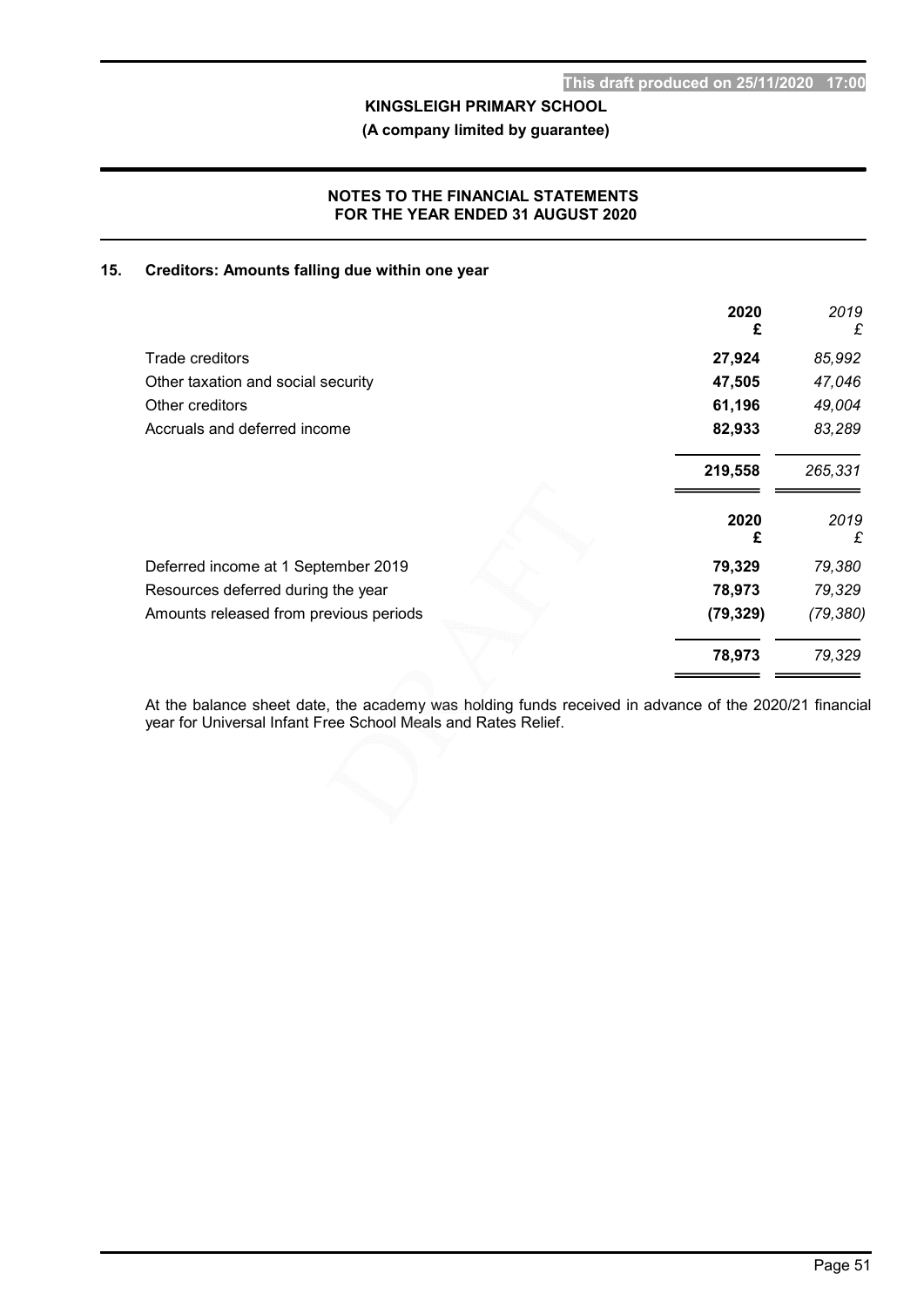(A company limited by guarantee)

### NOTES TO THE FINANCIAL STATEMENTS FOR THE YEAR ENDED 31 AUGUST 2020

#### 16. Statement of funds

|                                        | <b>Balance at 1</b><br><b>September</b><br>2019<br>£ | £         | Income Expenditure<br>£ | <b>Transfers</b><br>in/out<br>£ | Gains/<br>(Losses)<br>£ | <b>Balance at</b><br>31 August<br>2020<br>£ |
|----------------------------------------|------------------------------------------------------|-----------|-------------------------|---------------------------------|-------------------------|---------------------------------------------|
| <b>Unrestricted</b><br>funds           |                                                      |           |                         |                                 |                         |                                             |
| <b>General Funds</b>                   | 228,831                                              | 64,791    | (145, 177)              |                                 |                         | 148,445                                     |
| <b>Restricted</b><br>funds             |                                                      |           |                         |                                 |                         |                                             |
| <b>General Annual</b>                  |                                                      |           |                         |                                 |                         |                                             |
| Grant                                  | 180,369                                              | 2,792,114 | (2,634,894)             | (10, 864)                       |                         | 326,725                                     |
| <b>Pupil Premium</b>                   |                                                      | 316,564   | (316, 564)              |                                 |                         |                                             |
| <b>Higher Needs</b>                    |                                                      | 167,241   | (167, 241)              |                                 |                         |                                             |
| Other LA grants                        |                                                      | 81,566    | (81, 566)               |                                 |                         |                                             |
| Early years<br>funding                 |                                                      | 187,045   | (187, 045)              |                                 |                         |                                             |
| Other grants and<br>donations          |                                                      | 341,919   | (341, 919)              |                                 |                         |                                             |
| Pension reserve                        | (2, 142, 000)                                        |           | (328,000)               |                                 | (1,075,000)             | (3,545,000)                                 |
|                                        | (1,961,631)                                          | 3,886,449 | (4,057,229)             | (10, 864)                       | (1,075,000)             | (3, 218, 275)                               |
| <b>Restricted fixed</b><br>asset funds |                                                      |           |                         |                                 |                         |                                             |
| Transfer on<br>conversion              | 5,403,314                                            |           | (103, 755)              |                                 |                         | 5,299,559                                   |
| DFE/ESFA<br>capital grants             | 46,229                                               | 12,788    | (9,042)                 | (1,766)                         |                         | 48,209                                      |
| Capital<br>donations                   | 2,864                                                |           | (736)                   |                                 |                         | 2,128                                       |
| Capital<br>expenditure from<br>GAG     | 23,078                                               |           | (15, 355)               | 12,630                          |                         | 20,353                                      |
|                                        | 5,475,485                                            | 12,788    | (128, 888)              | 10,864                          |                         | 5,370,249                                   |
| <b>Total Restricted</b><br>funds       | 3,513,854                                            | 3,899,237 | (4, 186, 117)           | ٠                               | (1,075,000)             | 2,151,974                                   |
| <b>Total funds</b>                     | 3,742,685                                            | 3,964,028 | (4, 331, 294)           |                                 | (1,075,000)             | 2,300,419                                   |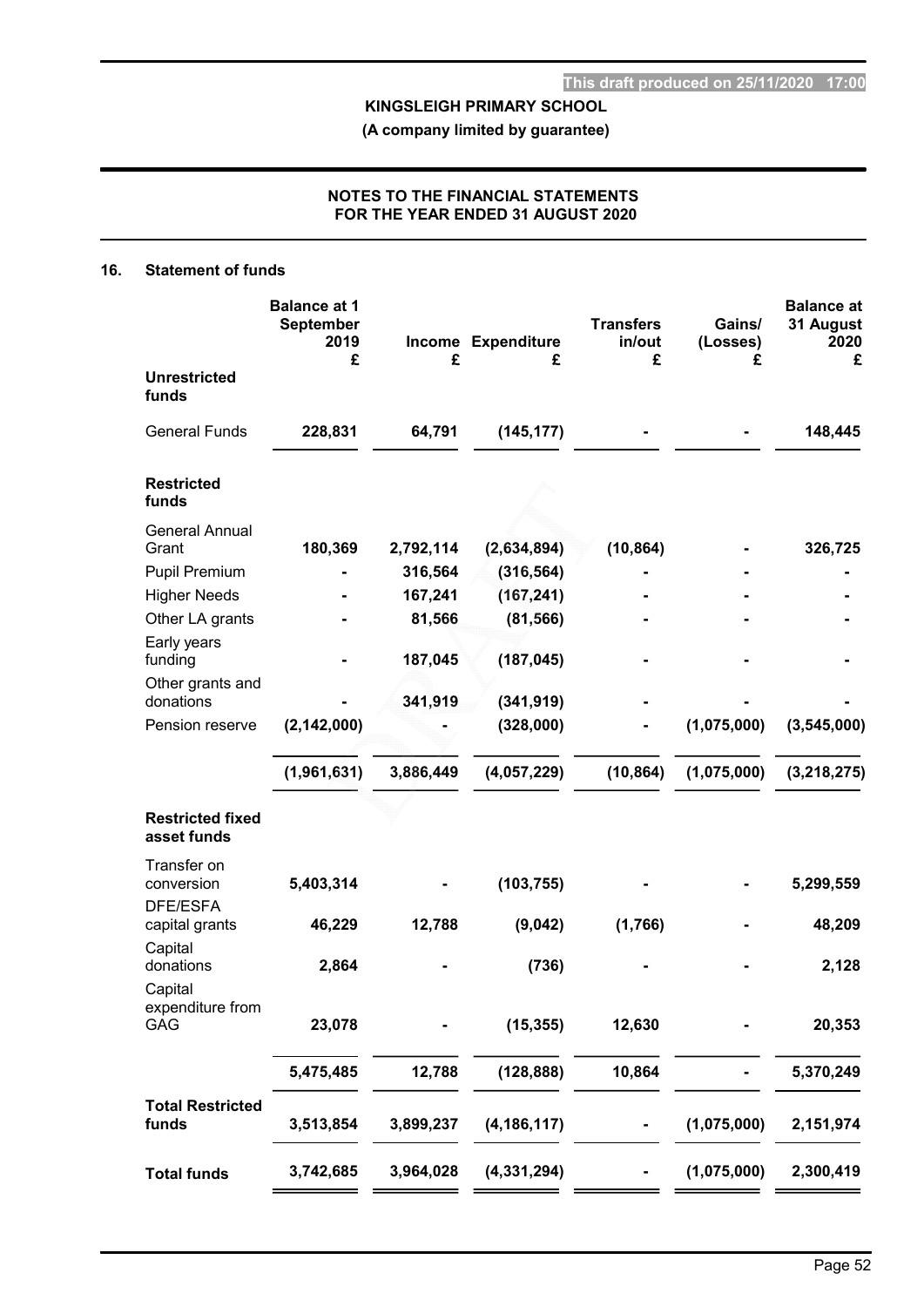(A company limited by guarantee)

#### NOTES TO THE FINANCIAL STATEMENTS FOR THE YEAR ENDED 31 AUGUST 2020

#### 16. Statement of funds (continued)

The specific purposes for which the funds are to be applied are as follows:

#### General Annual Grant

Income from the ESFA to be used for the normal running costs of the academy, including education and support costs.

#### Pupil Premium

Funding received from the ESFA for children that qualify for free school meals to enable the academy to address the current underlying inequalities between those children and their wealthier piers.

#### Higher Needs

Income from the Local Authority to fund further support for pupils with additional needs.

#### Other LA Grants

This represents income from the Local Authority to support the academy's growth in pupil numbers and to support additional classes needed in order to meet the infant class size regulation.

#### Early Years Funding

Income received from the Local Authority to enable the academy to early year's education entitlements for children aged 3 and 4.

#### Other Grants and Donations

This fund represents:

Universal Infant Free Schools Meals income provided by the ESFA to fund a free school meal each day for every pupil in key stage 1.

PE Sports Grant income from the ESFA to fund sports activities to ensure that children and young people have access to at least 60 minutes of sport and physical activity per day.

Rates Funding from the ESFA to meet the costs of national non-domestic rates.

Teacher's Pension Pay Grant income from the ESFA to support schools and local authorities with the cost of the increase in employer contributions to the teacher's pension scheme.

Coronavirus Exceptional Support received from the ESFA to help cover the costs of additional expenditure such as cleaning due to the coronavirus outbreak.

Talbot Village Trust grant income to help cover the costs of additional expenditure such as cleaning due to the coronavirus outbreak.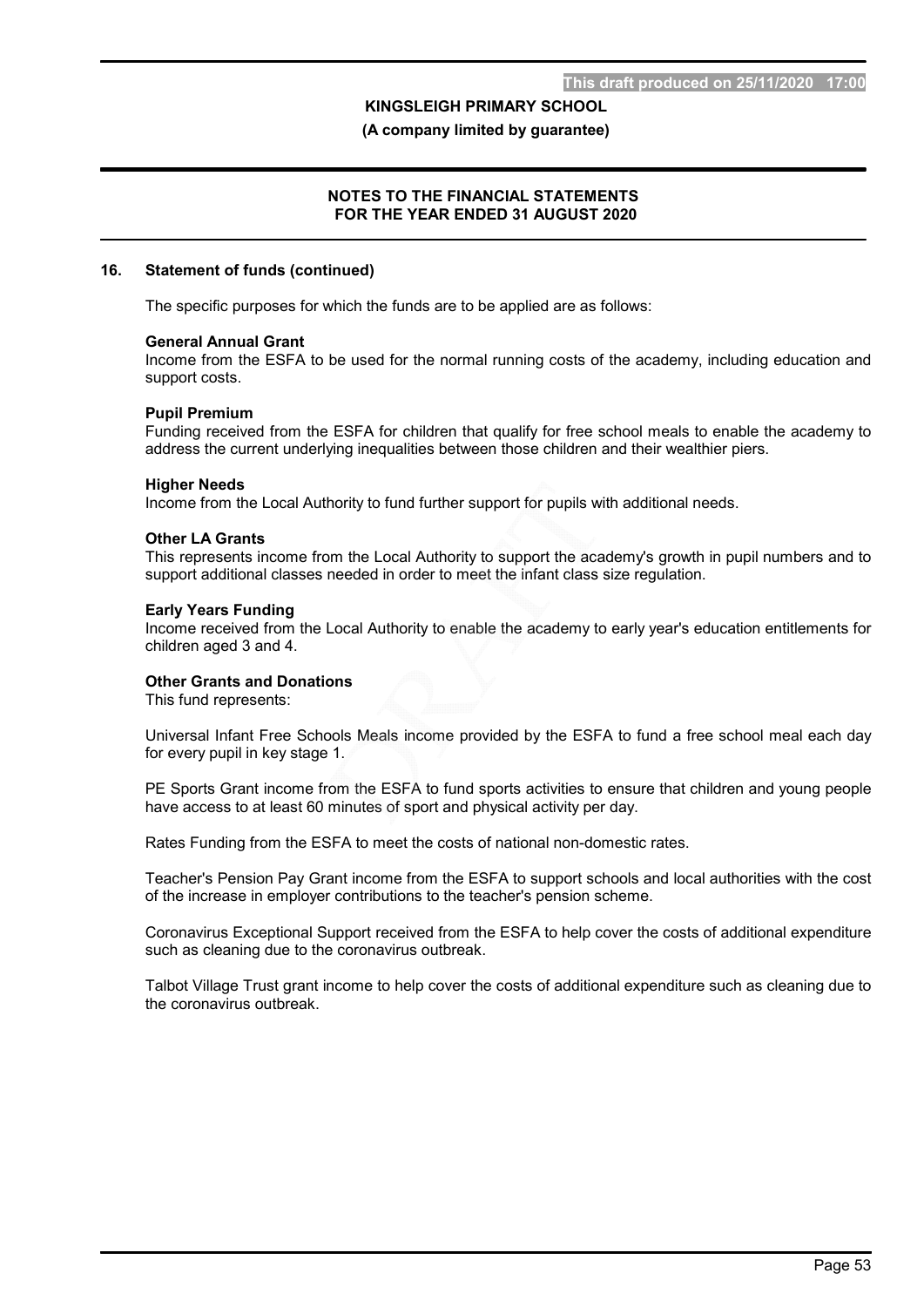(A company limited by guarantee)

#### NOTES TO THE FINANCIAL STATEMENTS FOR THE YEAR ENDED 31 AUGUST 2020

#### 16. Statement of funds (continued)

#### Pension Reserve

The academy's share of the assets and liabilities in the Local Government Pension Scheme. This is currently in deficit due to an excess of scheme liabilities over scheme assets.

#### Transfer on conversion

This fund represents the land and buildings donated to the school on conversion to an academy trust.

#### DfE/ESFA Capital Grants

Funding received from the ESFA to help cover the maintenance and purchase of fixed asset additions.

#### Capital Donations

Funding received from the PTA towards the purchase of fixed asset additions.

#### Capital Expenditure from GAG

Funds transferred from the restricted GAG fund to purchase fixed assets.

Under the funding agreement with the Secretary of State, the Academy was not subject to a limit on the amount of GAG it could carry forward at 31 August 2020.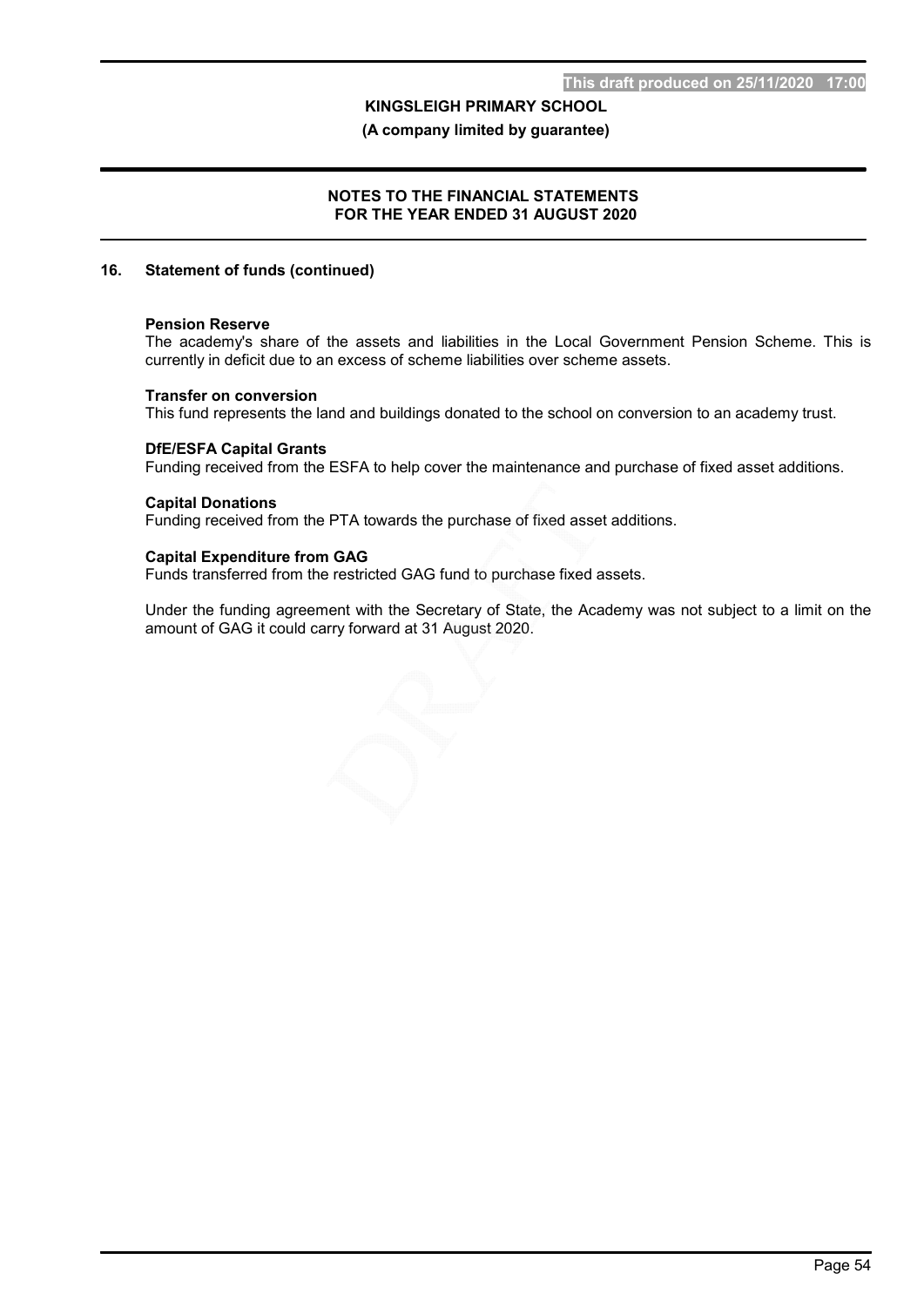(A company limited by guarantee)

### NOTES TO THE FINANCIAL STATEMENTS FOR THE YEAR ENDED 31 AUGUST 2020

# 16. Statement of funds (continued)

Comparative information in respect of the preceding year is as follows:

|                                        | <b>Balance</b> at<br>1 September<br>2018<br>£ | Income<br>£       | Expenditure<br>£        | <b>Transfers</b><br>in/out<br>£ | Gains/<br>(Losses)<br>£ | <b>Balance</b> at<br>31 August<br>2019<br>£ |
|----------------------------------------|-----------------------------------------------|-------------------|-------------------------|---------------------------------|-------------------------|---------------------------------------------|
| <b>Unrestricted</b><br>funds           |                                               |                   |                         |                                 |                         |                                             |
| <b>General Funds</b>                   | 178,194                                       | 139,680           | (89, 043)               |                                 |                         | 228,831                                     |
| <b>Restricted</b><br>general funds     |                                               |                   |                         |                                 |                         |                                             |
| <b>General Annual</b>                  |                                               |                   |                         |                                 |                         |                                             |
| Grant                                  | 59,861                                        | 2,583,522         | (2, 443, 915)           | (19,099)                        |                         | 180,369                                     |
| <b>Pupil Premium</b>                   |                                               | 309,491           | (309, 491)              |                                 |                         |                                             |
| <b>Higher Needs</b>                    |                                               | 78,444<br>138,867 | (78, 444)<br>(138, 867) |                                 |                         |                                             |
| Other LA grants<br>Early years         |                                               |                   |                         |                                 |                         |                                             |
| funding                                |                                               | 224,974           | (224, 974)              |                                 |                         |                                             |
| Other grants and                       |                                               |                   |                         |                                 |                         |                                             |
| donations                              | 6,000                                         | 187,504           | (193, 504)              |                                 |                         |                                             |
| Pension reserve                        | (1, 550, 000)                                 |                   | (300,000)               |                                 | (292,000)               | (2, 142, 000)                               |
|                                        | (1,484,139)                                   | 3,522,802         | (3,689,195)             | (19,099)                        | (292,000)               | (1,961,631)                                 |
| <b>Restricted fixed</b><br>asset funds |                                               |                   |                         |                                 |                         |                                             |
| Transfer on<br>conversion              | 5,507,112                                     |                   | (103, 798)              |                                 |                         | 5,403,314                                   |
| DFE/ESFA<br>capital grants             | 19,068                                        | 35,720            | (8, 559)                |                                 |                         | 46,229                                      |
| Capital<br>donations<br>Capital        | 3,600                                         |                   | (736)                   |                                 |                         | 2,864                                       |
| expenditure from<br>GAG                | 17,529                                        |                   | (13, 550)               | 19,099                          |                         | 23,078                                      |
|                                        | 5,547,309                                     | 35,720            | (126, 643)              | 19,099                          |                         | 5,475,485                                   |
| <b>Total Restricted</b><br>funds       | 4,063,170                                     | 3,558,522         | (3,815,838)             |                                 | (292,000)               | 3,513,854                                   |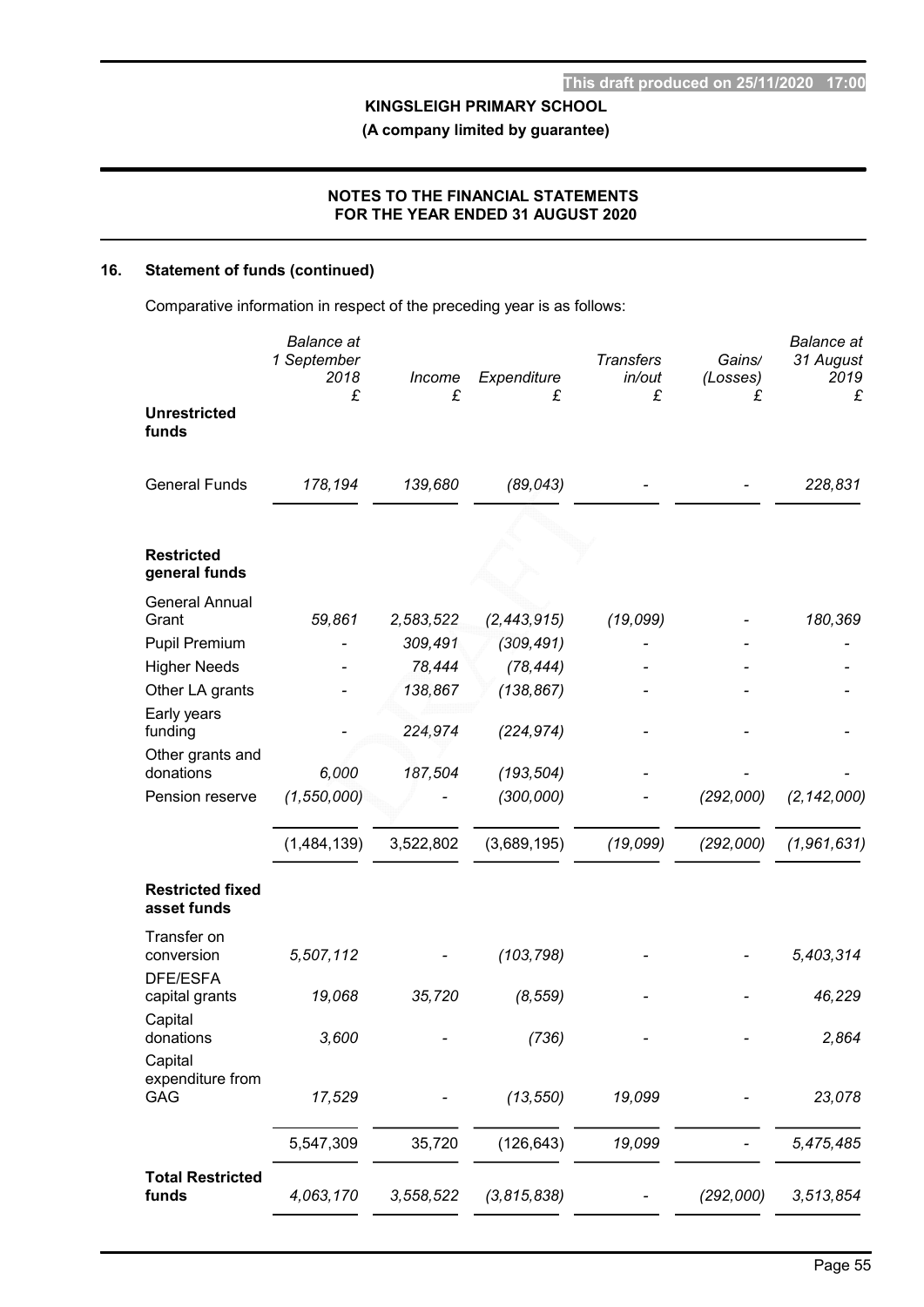(A company limited by guarantee)

# NOTES TO THE FINANCIAL STATEMENTS FOR THE YEAR ENDED 31 AUGUST 2020

### 16. Statement of funds (continued)

|                    | Balance at<br>1 September<br>2018 | <i>Income</i> | Expenditure | Transfers<br>in/out      | Gains/<br>(Losses) | <b>Balance</b> at<br>31 August<br>2019<br>£ |
|--------------------|-----------------------------------|---------------|-------------|--------------------------|--------------------|---------------------------------------------|
| <b>Total funds</b> | 4.241.364                         | 3,698,202     | (3,904,881) | $\overline{\phantom{0}}$ | (292.000)          | 3.742.685                                   |

#### 17. Analysis of net assets between funds

#### Analysis of net assets between funds - current period

|                                        |                                           |                                    | <b>Restricted</b>                 |                                    |  |
|----------------------------------------|-------------------------------------------|------------------------------------|-----------------------------------|------------------------------------|--|
|                                        | <b>Unrestricted</b><br>funds<br>2020<br>£ | <b>Restricted</b><br>funds<br>2020 | fixed asset<br>funds<br>2020<br>£ | <b>Total</b><br>funds<br>2020<br>£ |  |
| Tangible fixed assets                  |                                           |                                    | 5,370,249                         | 5,370,249                          |  |
| <b>Current assets</b>                  | 368,003                                   | 326,725                            | ۰                                 | 694,728                            |  |
| Creditors due within one year          | (219, 558)                                |                                    | ٠                                 | (219, 558)                         |  |
| Provisions for liabilities and charges |                                           | (3,545,000)                        |                                   | (3, 545, 000)                      |  |
| <b>Total</b>                           | 148,445                                   | (3,218,275)                        | 5,370,249                         | 2,300,419                          |  |
|                                        |                                           |                                    |                                   |                                    |  |

### Analysis of net assets between funds - prior period

|                                        |              |               | Restricted  |               |
|----------------------------------------|--------------|---------------|-------------|---------------|
|                                        | Unrestricted | Restricted    | fixed asset | Total         |
|                                        | funds        | funds         | funds       | funds         |
|                                        | 2019         | 2019          | 2019        | 2019          |
|                                        | £            | £             | £           | £             |
| Tangible fixed assets                  |              |               | 5,475,485   | 5,475,485     |
| <b>Current assets</b>                  | 494,162      | 180.369       |             | 674,531       |
| Creditors due within one year          | (265,331)    |               |             | (265, 331)    |
| Provisions for liabilities and charges | -            | (2, 142, 000) |             | (2, 142, 000) |
| <b>Total</b>                           | 228,831      | (1,961,631)   | 5,475,485   | 3,742,685     |
|                                        |              |               |             |               |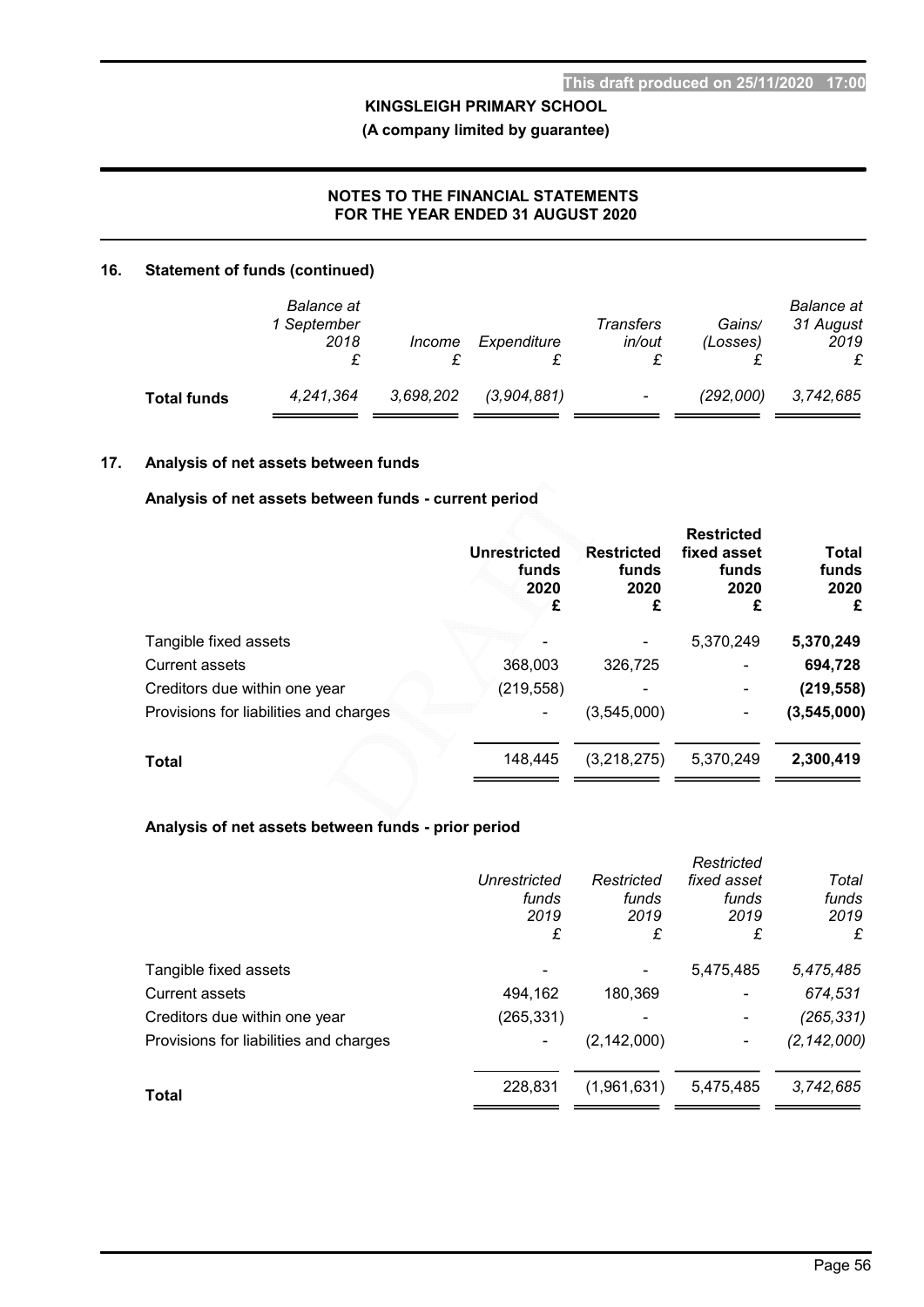(A company limited by guarantee)

### NOTES TO THE FINANCIAL STATEMENTS FOR THE YEAR ENDED 31 AUGUST 2020

### 18. Reconciliation of net expenditure to net cash flow from operating activities

|     |                                                                           | 2020<br>£    | 2019<br>£    |
|-----|---------------------------------------------------------------------------|--------------|--------------|
|     | Net expenditure for the period (as per Statement of financial activities) | (367, 266)   | (206, 679)   |
|     | <b>Adjustments for:</b>                                                   |              |              |
|     | Depreciation                                                              | 128,887      | 126,630      |
|     | Capital grants from DfE and other capital income                          | (12, 788)    | (35, 720)    |
|     | Dividends, interest and rents from Investments                            | (260)        | (292)        |
|     | Defined benefit pension scheme cost less contributions payable            | 290,000      | 261,000      |
|     | Defined benefit pension scheme finance cost                               | 38,000       | 39,000       |
|     | Increase in debtors                                                       | (24, 045)    | (18, 224)    |
|     | (Decrease)/increase in creditors                                          | (45, 196)    | 57,640       |
|     | Net cash provided by operating activities                                 | 7,332        | 223,355      |
| 19. | Cash flows from investing activities                                      |              |              |
|     |                                                                           | 2020<br>£    | 2019<br>£    |
|     | Dividends, interest and rents from investments                            | 260          | 292          |
|     | Purchase of tangible fixed assets                                         | (23, 651)    | (67, 044)    |
|     | Capital grants from DfE Group                                             | 12,788       | 35,720       |
|     | Net cash used in investing activities                                     | (10, 603)    | (31, 032)    |
| 20. | Analysis of cash and cash equivalents                                     |              |              |
|     |                                                                           | 2020         | 2019         |
|     | Cash in hand                                                              | £<br>536,170 | £<br>539,441 |
|     | Total cash and cash equivalents                                           | 536,170      | 539,441      |
|     |                                                                           |              |              |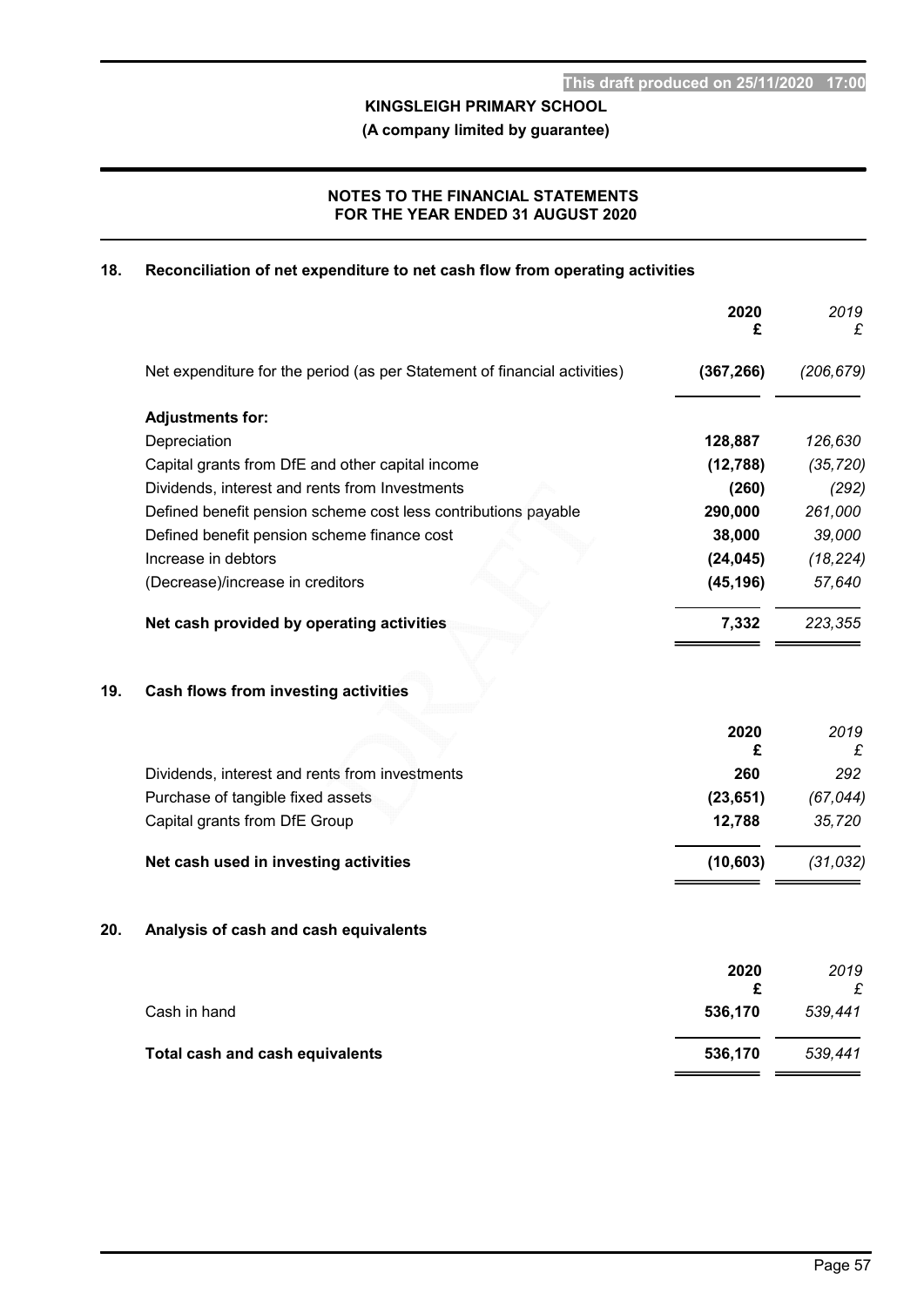#### (A company limited by guarantee)

#### NOTES TO THE FINANCIAL STATEMENTS FOR THE YEAR ENDED 31 AUGUST 2020

#### 21. Analysis of changes in net debt

|                          | At 1<br><b>September</b><br>2019<br>£ |         | At 31<br><b>Cash flows August 2020</b><br>£ |
|--------------------------|---------------------------------------|---------|---------------------------------------------|
| Cash at bank and in hand | 539,441                               | (3,271) | 536,170                                     |
|                          | 539,441                               | (3,271) | 536,170                                     |

#### 22. Pension commitments

The Academy's employees belong to two principal pension schemes: the Teachers' Pension Scheme for England and Wales (TPS) for academic and related staff; and the Local Government Pension Scheme (LGPS) for non-teaching staff, which is managed by Dorset County Council . Both are multi-employer defined benefit schemes.

The latest actuarial valuation of the TPS related to the period ended 31 March 2016 and of the LGPS 31 March 2016.

Contributions amounting to £60,859 were payable to the schemes at 31 August 2020 (2019 - £48,519) and are included within creditors.

#### Teachers' Pension Scheme

The Teachers' Pension Scheme (TPS) is a statutory, contributory, defined benefit scheme, governed by the Teachers' Pension Scheme Regulations 2014. Membership is automatic for full-time teachers in academies. All teachers have the option to opt-out of the TPS following enrolment.

The TPS is an unfunded scheme to which both the member and employer makes contributions, as a percentage of salary - these contributions are credited to the Exchequer. Retirement and other pension benefits are paid by public funds provided by Parliament.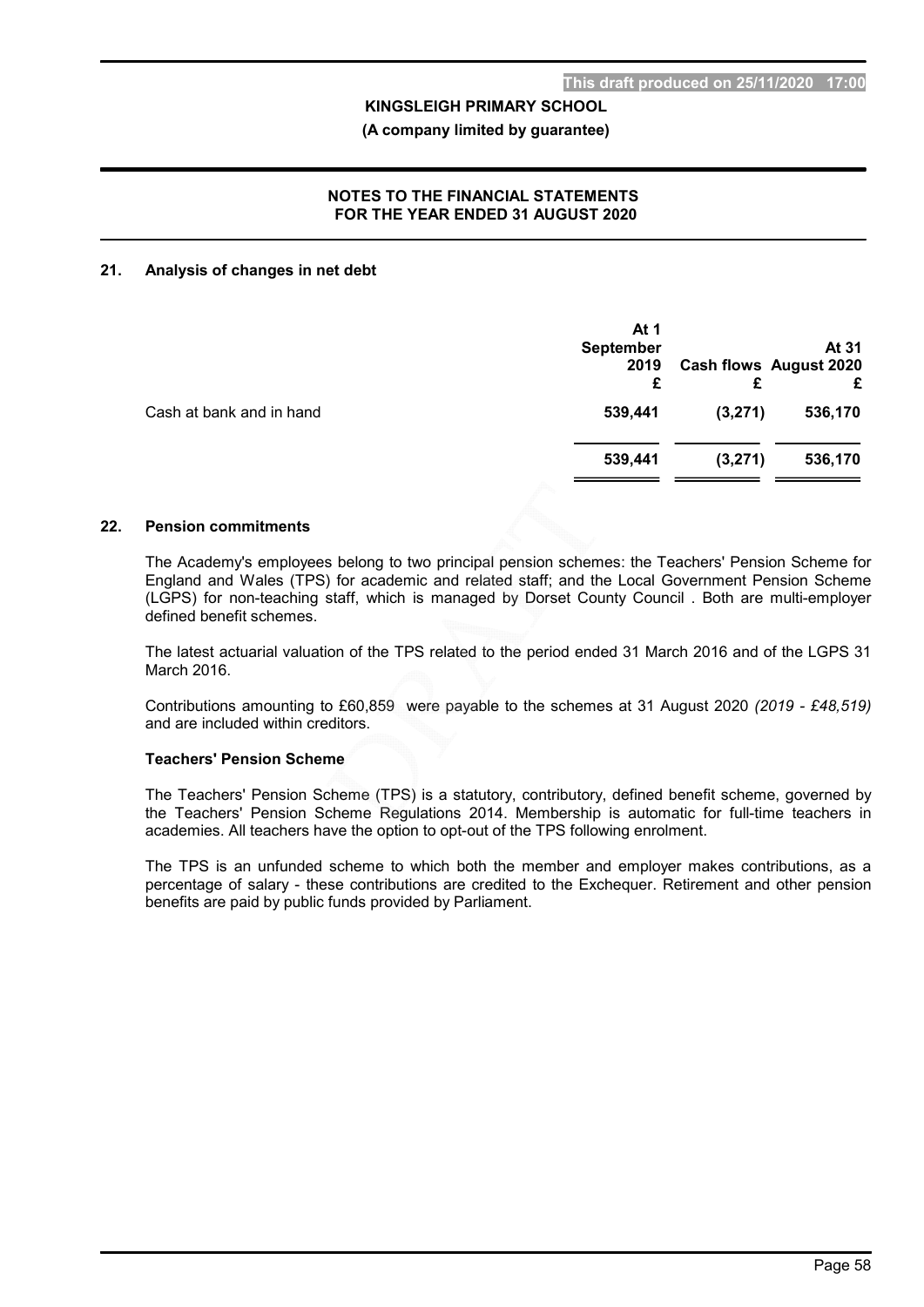#### (A company limited by guarantee)

#### NOTES TO THE FINANCIAL STATEMENTS FOR THE YEAR ENDED 31 AUGUST 2020

#### 22. Pension commitments (continued)

#### Valuation of the Teachers' Pension Scheme

The Government Actuary, using normal actuarial principles, conducts a formal actuarial review of the TPS in accordance with the Public Service Pensions (Valuations and Employer Cost Cap) Directions 2014 published by HM Treasury every 4 years. The aim of the review is to specify the level of future contributions. Actuarial scheme valuations are dependent on assumptions about the value of future costs, design of benefits and many other factors. The latest actuarial valuation of the TPS was carried out as at 31 March 2016. The valuation report was published by the Department for Education on 5 March 2019. The key elements of the valuation and subsequent consultation are:

- employer contribution rates set at 23.68% of pensionable pay (including a 0.08% administration levy)
- total scheme liabilities (pensions currently in payment and the estimated cost of future benefits) for service to the effective date of £218,100 million and notional assets (estimated future contributions together with the notional investments held at the valuation date) of £196,100 million, giving a notional past service deficit of £22,000 million
- the SCAPE rate, set by HMT, is used to determine the notional investment return. The current SCAPE rate is 2.4% above the rate of CPI, assumed real rate of return is 2.4% in excess of prices and 2% in excess of earnings. The rate of real earnings growth is assumed to be 2.2%. The assumed nominal rate of return including earnings growth is 4.45%.

The next valuation result is due to be implemented from 1 April 2023.

The employer's pension costs paid to TPS in the year amounted to £323,267 (2019 - £204,167).

A copy of the valuation report and supporting documentation is on the Teachers' Pensions website (https://www.teacherspensions.co.uk/news/employers/2019/04/teachers-pensions-valuation-report.aspx).

Under the definitions set out in FRS 102, the TPS is an unfunded multi-employer pension scheme. The Academy has accounted for its contributions to the scheme as if it were a defined contribution scheme. The Academy has set out above the information available on the scheme.

#### Local Government Pension Scheme

The LGPS is a funded defined benefit pension scheme, with the assets held in separate trusteeadministered funds. The total contribution made for the year ended 31 August 2020 was £282,000 (2019 - £255,000), of which employer's contributions totalled £217,000 (2019 - £195,000) and employees' contributions totalled £ 65,000 (2019 - £60,000). The agreed contribution rates for future years are 18.8% per cent for employers and 5.5 - 6.8% per cent for employees.

As described in note 1.12 the LGPS obligation relates to the employees of the Academy, who were the employees transferred as part of the conversion from the maintained school and new employees who were eligible to, and did, join the Scheme in the year. The obligation in respect of employees who transferred on conversion represents their cumulative service at both the predecessor school and the Academy at the balance sheet date.

Parliament has agreed, at the request of the Secretary of State for Education, to a guarantee that, in the event of academy closure, outstanding Local Government Pension Scheme liabilities would be met by the Department for Education. The guarantee came into force on 18 July 2013.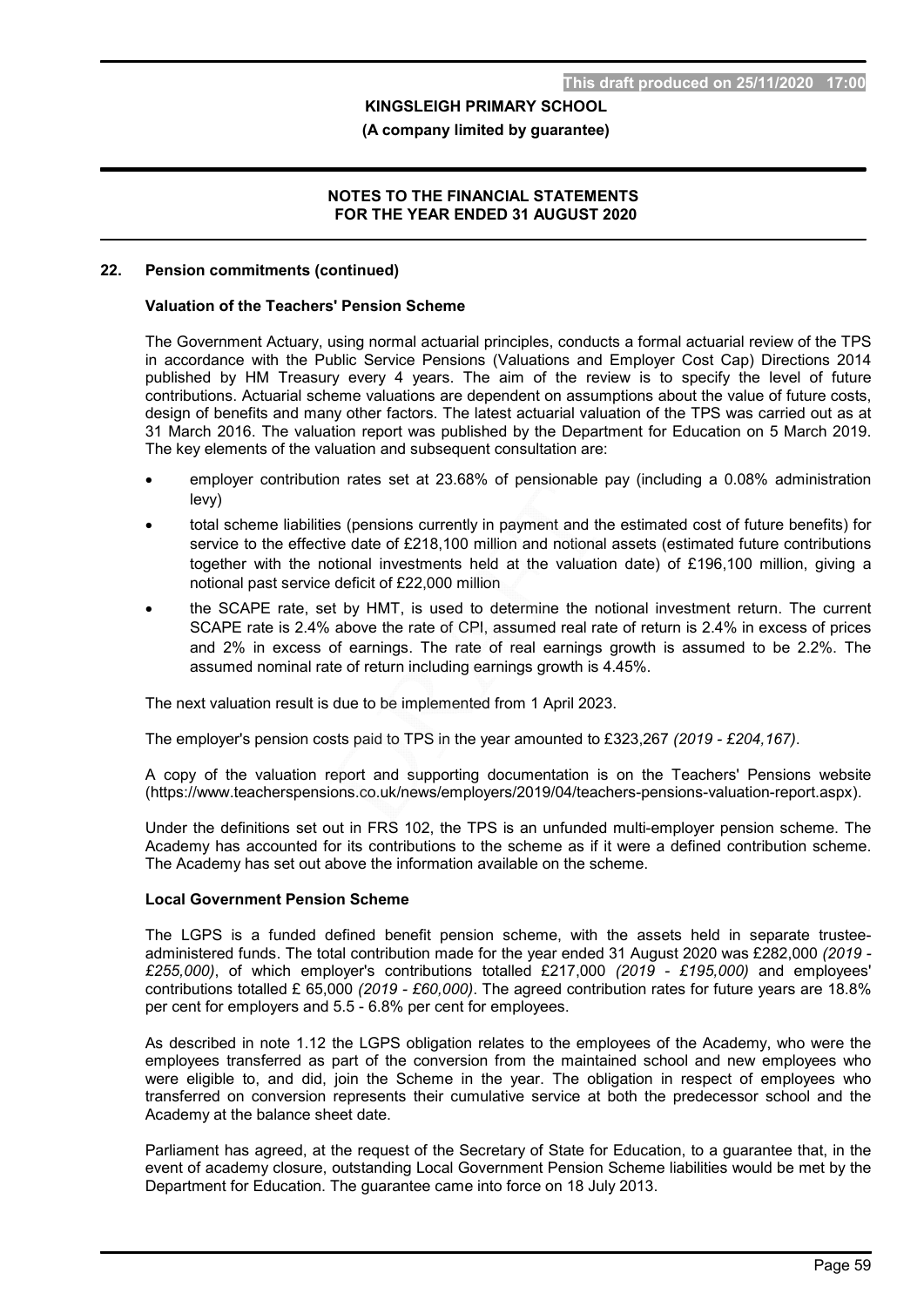(A company limited by guarantee)

#### NOTES TO THE FINANCIAL STATEMENTS FOR THE YEAR ENDED 31 AUGUST 2020

#### 22. Pension commitments (continued)

#### Principal actuarial assumptions

| 2020 | 2019 |
|------|------|
| %    | ℅    |
| 3.25 | 3.70 |
| 2.25 | 2.20 |
| 1.60 | 1.85 |
| 2.25 | 2.20 |
|      |      |

The current mortality assumptions include sufficient allowance for future improvements in mortality rates. The assumed life expectations on retirement age 65 are:

|                                        | 2020<br>Years | 2019<br>Years |
|----------------------------------------|---------------|---------------|
| Retiring today                         |               |               |
| Males                                  | 23.3          | 22.9          |
| Females                                | 24.8          | 24.8          |
| Retiring in 20 years                   |               |               |
| Males                                  | 24.7          | 24.6          |
| Females                                | 26.2          | 26.7          |
| <b>Sensitivity analysis</b>            | 2020<br>£000  | 2019<br>£000  |
| Discount rate +0.1%                    | (144)         | (94)          |
| Discount rate -0.1%                    | 148           | 96            |
| Mortality assumption - 1 year increase | 206           | 140           |
| Mortality assumption - 1 year decrease | (199)         | (135)         |
| CPI rate $+0.1\%$                      | 18            | 83            |
| CPI rate $-0.1%$                       | (18)          | (81)          |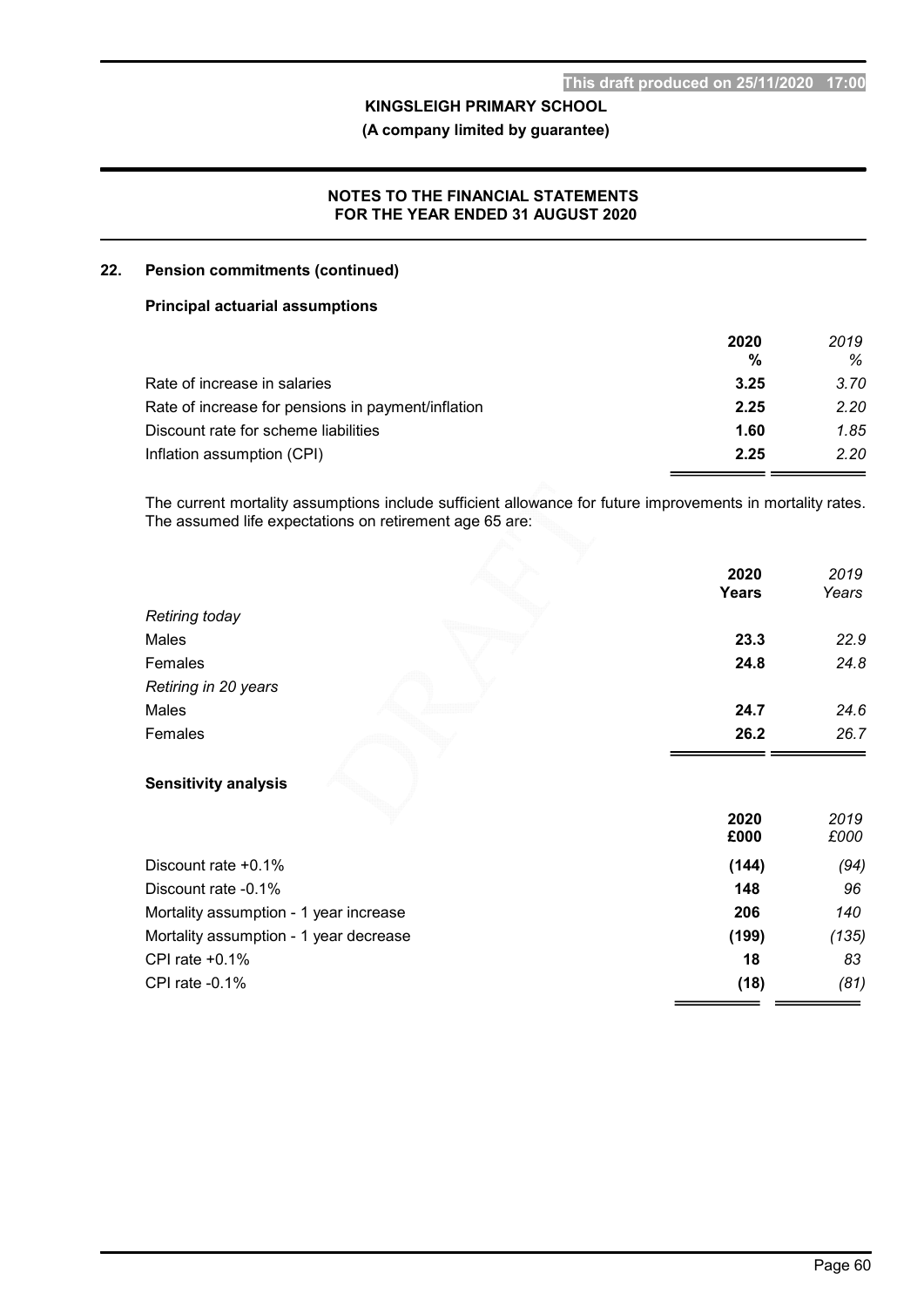(A company limited by guarantee)

#### NOTES TO THE FINANCIAL STATEMENTS FOR THE YEAR ENDED 31 AUGUST 2020

#### 22. Pension commitments (continued)

#### Share of scheme assets

The Academy's share of the assets in the scheme was:

|                              | 2020<br>£ | 2019<br>£ |
|------------------------------|-----------|-----------|
| Equities                     | 1,189,000 | 1,027,000 |
| Gilts                        | 250,000   | 236,000   |
| Corporate bonds              | 165,000   | 128,000   |
| Property                     | 347,000   | 283,000   |
| Cash and other liquid assets | 22,000    | 47,000    |
| Asset backed securities      | 94,000    | 83,000    |
| Secured income funds         | 11,000    |           |
| Total market value of assets | 2,078,000 | 1,804,000 |

The actual return on scheme assets was £82,000 (2019 - £132,000).

The amounts recognised in the Statement of financial activities are as follows:

|                                                                  | 2020<br>£      | 2019<br>£ |
|------------------------------------------------------------------|----------------|-----------|
| Current service cost                                             | 506,000        | 406,000   |
| Past service cost                                                | $\blacksquare$ | 49,000    |
| Interest income                                                  | (35,000)       | (41,000)  |
| Interest cost                                                    | 73,000         | 80,000    |
| Administrative expenses                                          | 1,000          | 1,000     |
| Total amount recognised in the Statement of financial activities | 545,000        | 495,000   |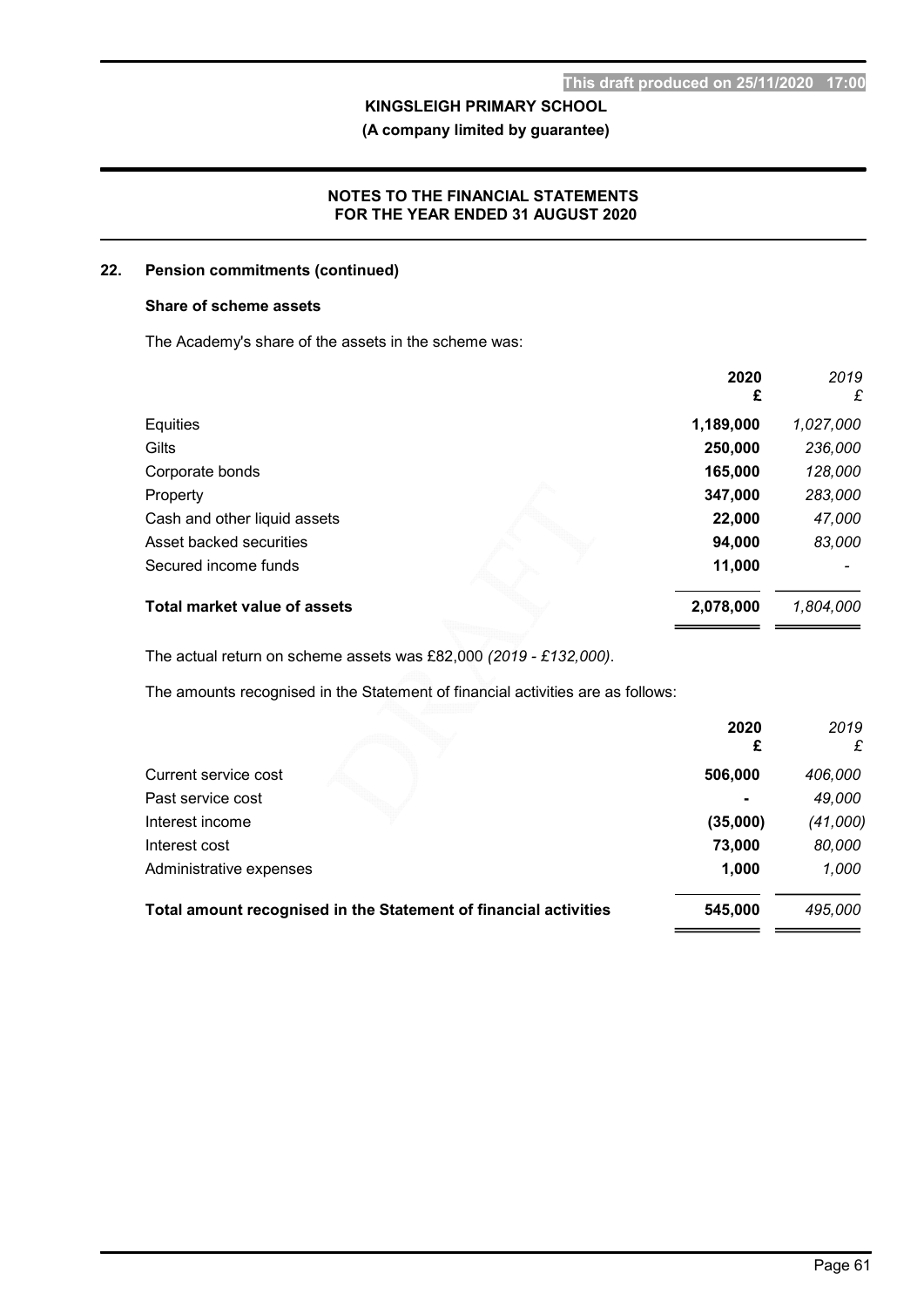(A company limited by guarantee)

#### NOTES TO THE FINANCIAL STATEMENTS FOR THE YEAR ENDED 31 AUGUST 2020

#### 22. Pension commitments (continued)

Changes in the present value of the defined benefit obligations were as follows:

|                         | 2020<br>£ | 2019<br>£ |
|-------------------------|-----------|-----------|
| At 1 September          | 3,946,000 | 2,976,000 |
| Interest cost           | 73,000    | 80,000    |
| Employee contributions  | 65,000    | 60,000    |
| <b>Actuarial losses</b> | 1,089,000 | 383,000   |
| Benefits paid           | (56,000)  | (8,000)   |
| Past service costs      |           | 49,000    |
| Current service cost    | 506,000   | 406,000   |
| At 31 August            | 5,623,000 | 3,946,000 |

Changes in the fair value of the Academy's share of scheme assets were as follows:

|                               | 2020      | 2019      |
|-------------------------------|-----------|-----------|
|                               | £         | £         |
| At 1 September                | 1,804,000 | 1,426,000 |
| Interest income               | 35,000    | 41,000    |
| Actuarial gains               | 14,000    | 91,000    |
| <b>Employer contributions</b> | 217,000   | 195,000   |
| Employee contributions        | 65,000    | 60,000    |
| Benefits paid                 | (56,000)  | (8,000)   |
| Administration expenses       | (1,000)   | (1,000)   |
| At 31 August                  | 2,078,000 | 1,804,000 |
|                               |           |           |

#### 23. Operating lease commitments

At 31 August 2020 the Academy had commitments to make future minimum lease payments under noncancellable operating leases as follows:

|                                              | 2020<br>£ | 2019<br>£ |
|----------------------------------------------|-----------|-----------|
| Not later than 1 year                        | 4,239     | 4,239     |
| Later than 1 year and not later than 5 years | 2,120     | 6,359     |
|                                              | 6,359     | 10,598    |